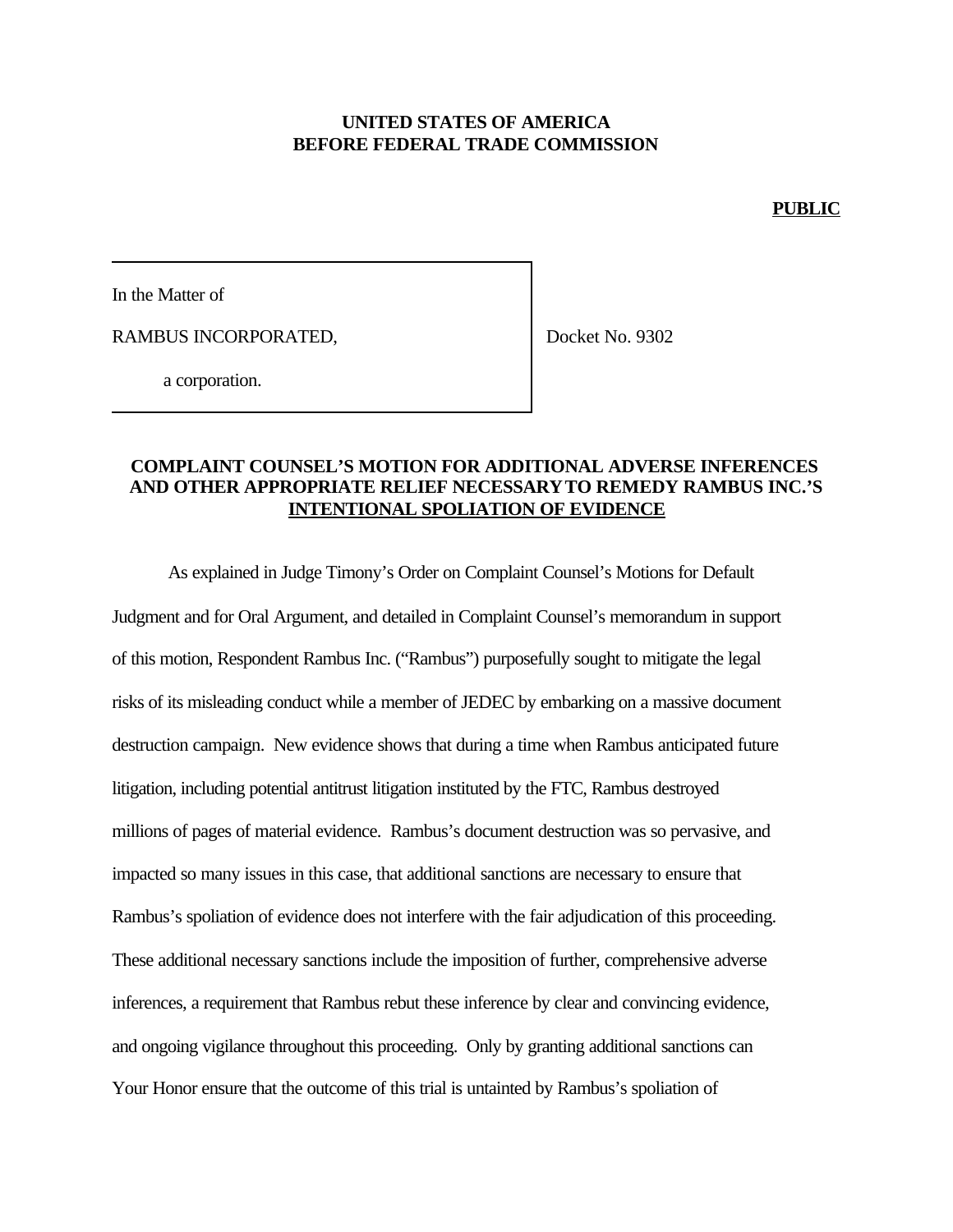evidence, appropriately penalize Rambus for its wrongdoing, and deter similar misconduct by others.

Upon considering all relevant factual and legal arguments presented by this motion, Complaint Counsel hereby requests that Your Honor enter an order in the form of the proposed

order filed herewith.

Respectfully submitted,

\_\_\_\_\_\_\_\_\_\_\_\_\_\_\_\_\_\_\_\_\_\_\_\_

Andrew J. Heimert Suzanne T. Michel Jerome Swindell John C. Weber Cary E. Zuk

Of Counsel: M. Sean Royall Geoffrey D. Oliver Malcolm L. Catt Lisa D. Rosenthal Robert P. Davis Sarah E. Schroeder

> BUREAU OF COMPETITION FEDERAL TRADE COMMISSION Washington, D.C. 20580 (202) 326-3663 (202) 326-3496 (facsimile)

COUNSEL SUPPORTING THE COMPLAINT

Dated: March 27, 2003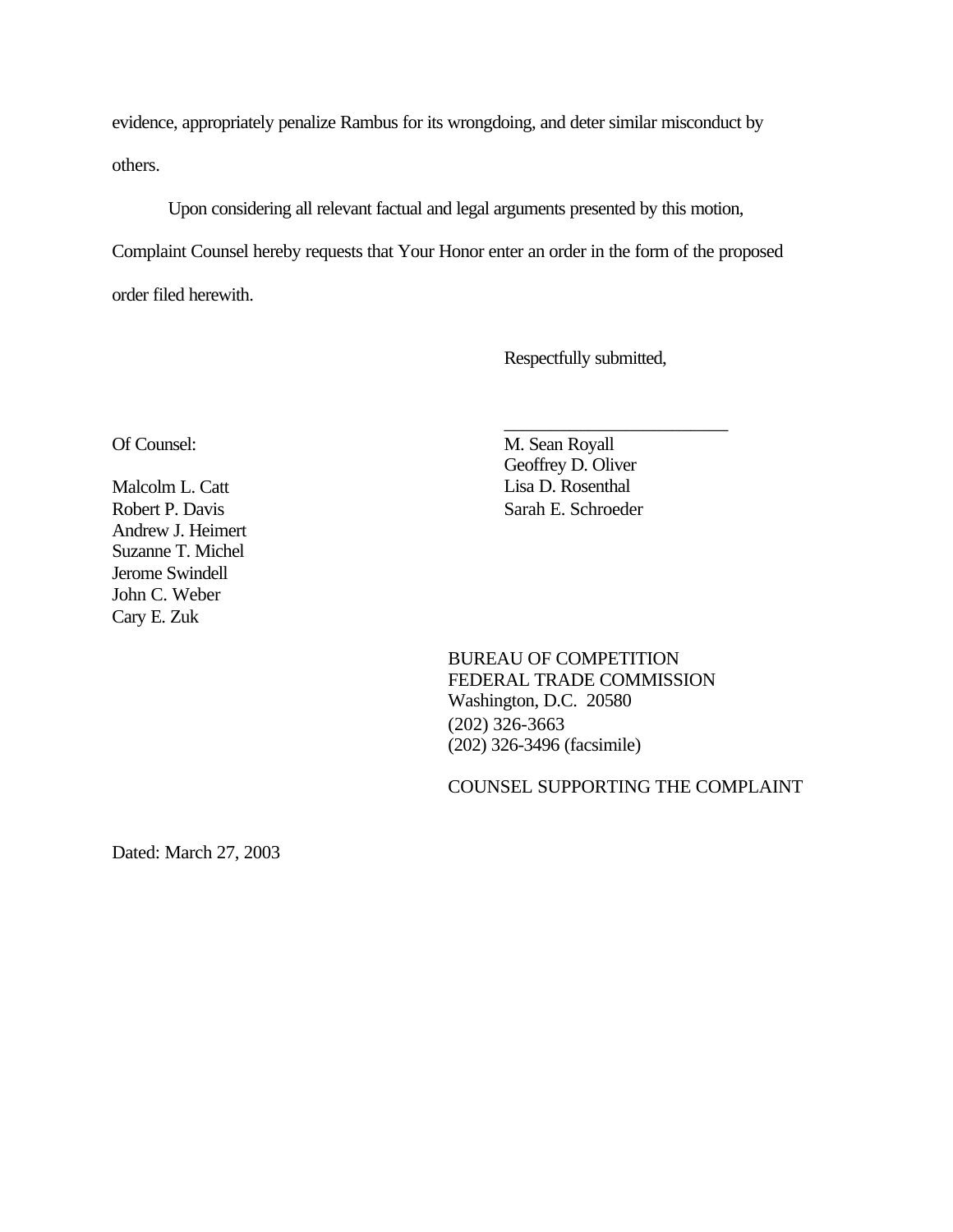#### **UNITED STATES OF AMERICA BEFORE FEDERAL TRADE COMMISSION**

**Public**

In the Matter of

RAMBUS INCORPORATED,

Docket No. 9302

a corporation.

#### **PROPOSED ORDER**

Upon consideration of Complaint Counsel's Motion for Additional Adverse Inferences and Other Appropriate Relief Necessary to Remedy Rambus Inc.'s Intentional Spoliation of Evidence, it is hereby ordered that:

- (A) in furtherance of Judge Timony's Order on Complaint Counsel's Motion for Default Judgment and for Oral Argument, and in addition to the adverse presumptions imposed therein upon the Respondent in this case, the additional adverse presumptions identified in Attachment A to this Order will exist for the remainder of the administrative proceeding of this matter;
- (B) Respondent Rambus Inc. may rebut the aforementioned adverse inferences, including the adverse presumptions imposed by Judge Timony, only by clear and convincing evidence; and
- (C) this Order does not preclude this Court from imposing additional spoliation sanctions as deemed appropriate.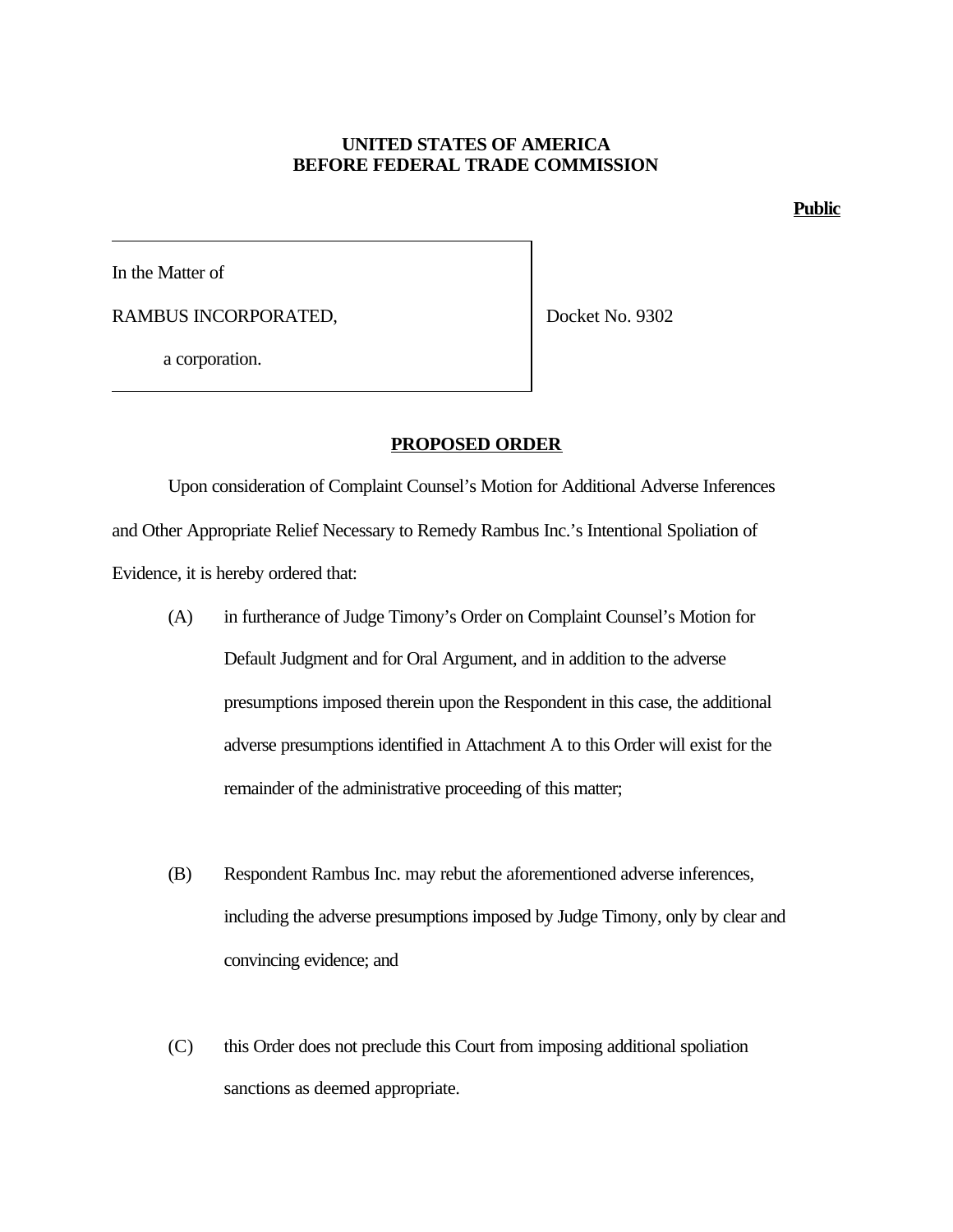Stephen J. McGuire

Chief Administrative Law Judge

\_\_\_\_\_\_\_\_\_\_\_\_\_\_\_\_\_\_\_\_\_\_\_\_\_\_

Date: March 27, 2003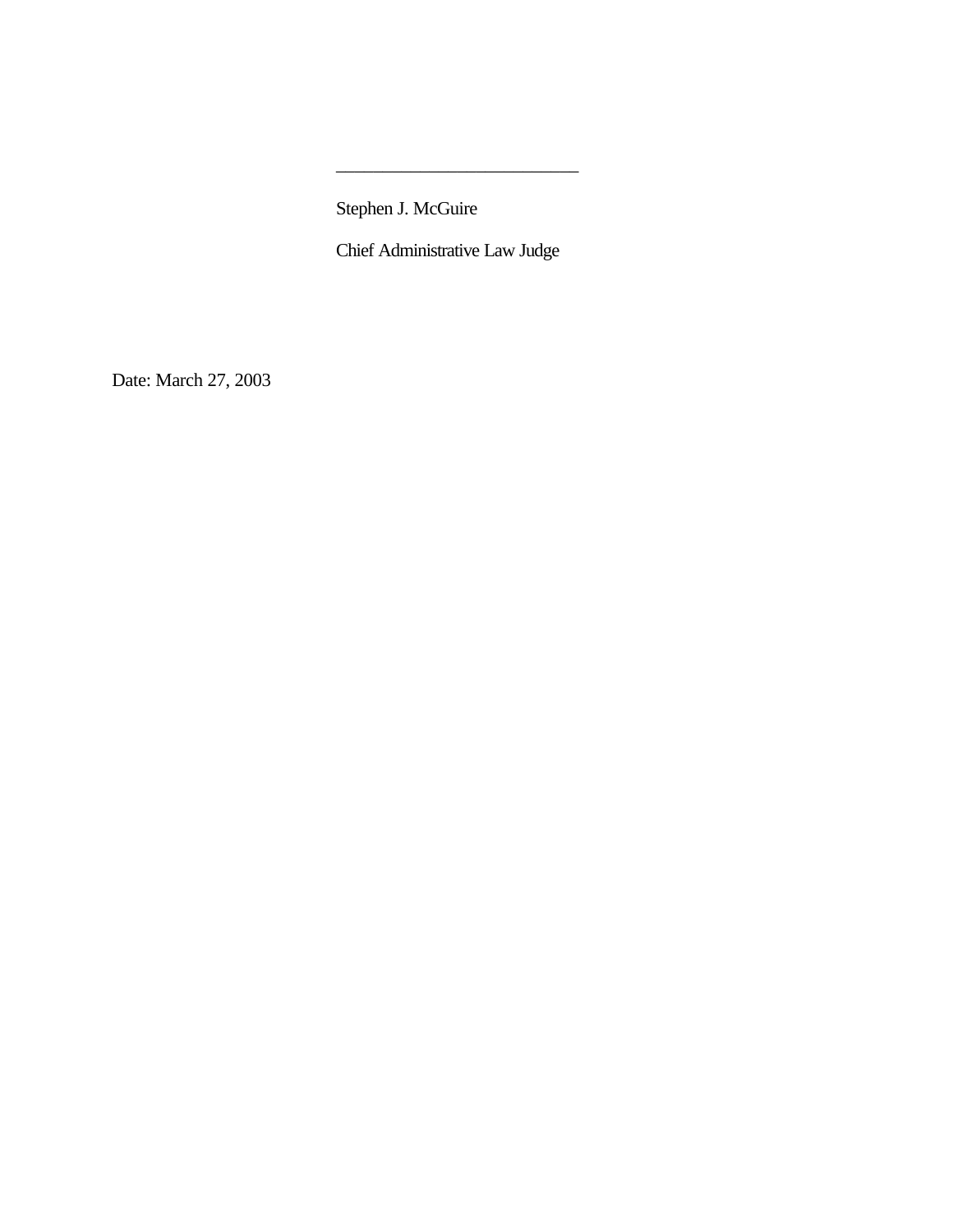# **UNITED STATES OF AMERICA**

## **BEFORE FEDERAL TRADE COMMISSION**

**PUBLIC**

In the Matter of

RAMBUS INCORPORATED,

Docket No. 9302

a corporation.

# **MEMORANDUM IN SUPPORT OF COMPLAINT COUNSEL'S MOTION FOR ADDITIONAL ADVERSE INFERENCES AND OTHER APPROPRIATE RELIEF NECESSARYTO REMEDY RAMBUS INC.'S INTENTIONAL SPOLIATION OF EVIDENCE**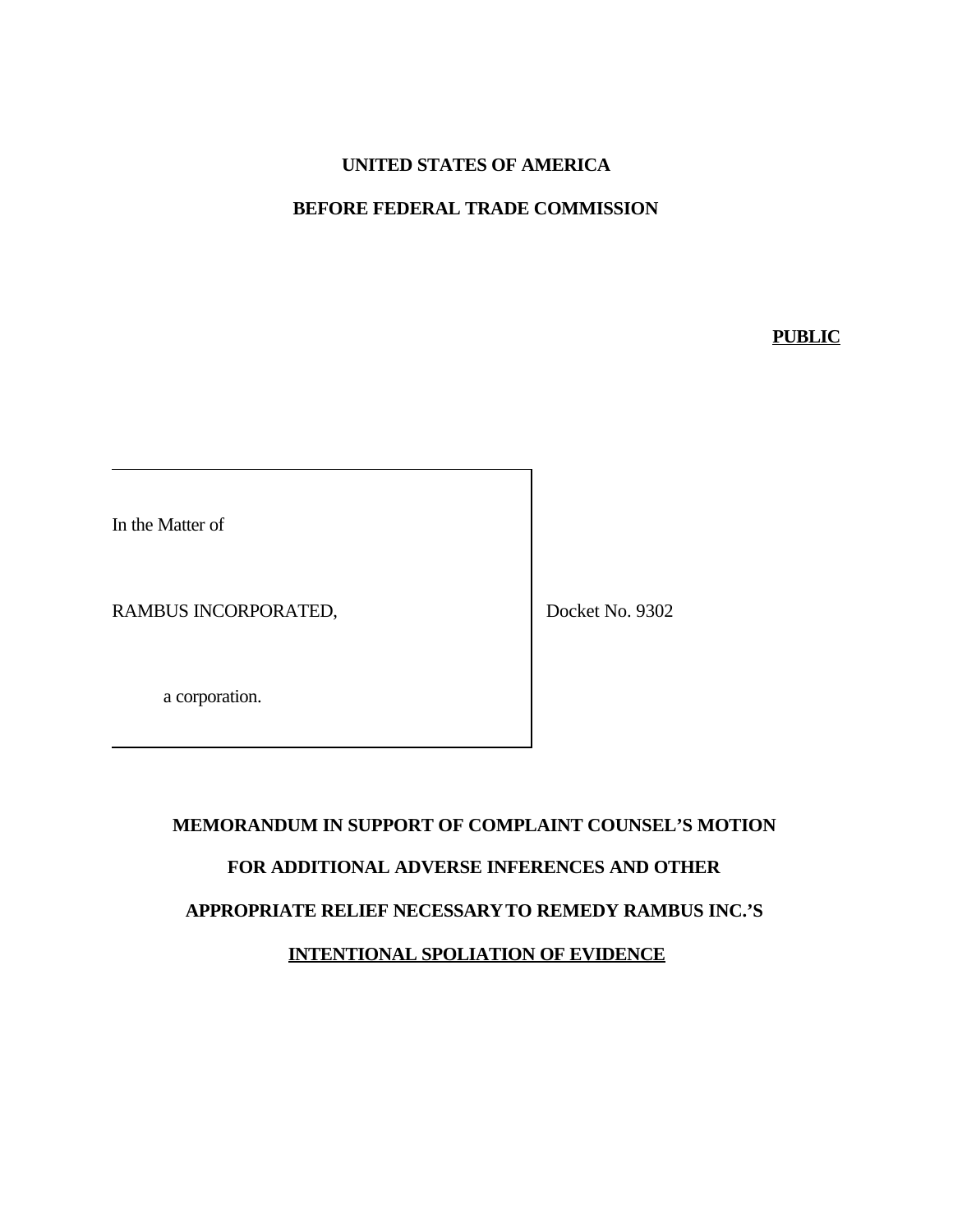Of Counsel:

|                          | COUNSEL SUPPORTING THE COMPLAINT |
|--------------------------|----------------------------------|
| Malcolm L. Catt          | <b>BUREAU OF COMPETITION</b>     |
| Robert P. Davis          | FEDERAL TRADE COMMISSION         |
| Andrew J. Heimert        | Washington, D.C. 20580           |
| <b>Charlotte Manning</b> | $(202)$ 326-3663                 |
| Suzanne T. Michel        | (202) 326-3496 (facsimile)       |
| Jerome A. Swindell       |                                  |
| John C. Weber            |                                  |
| Cary E. Zuk              |                                  |

Dated: March 27, 2003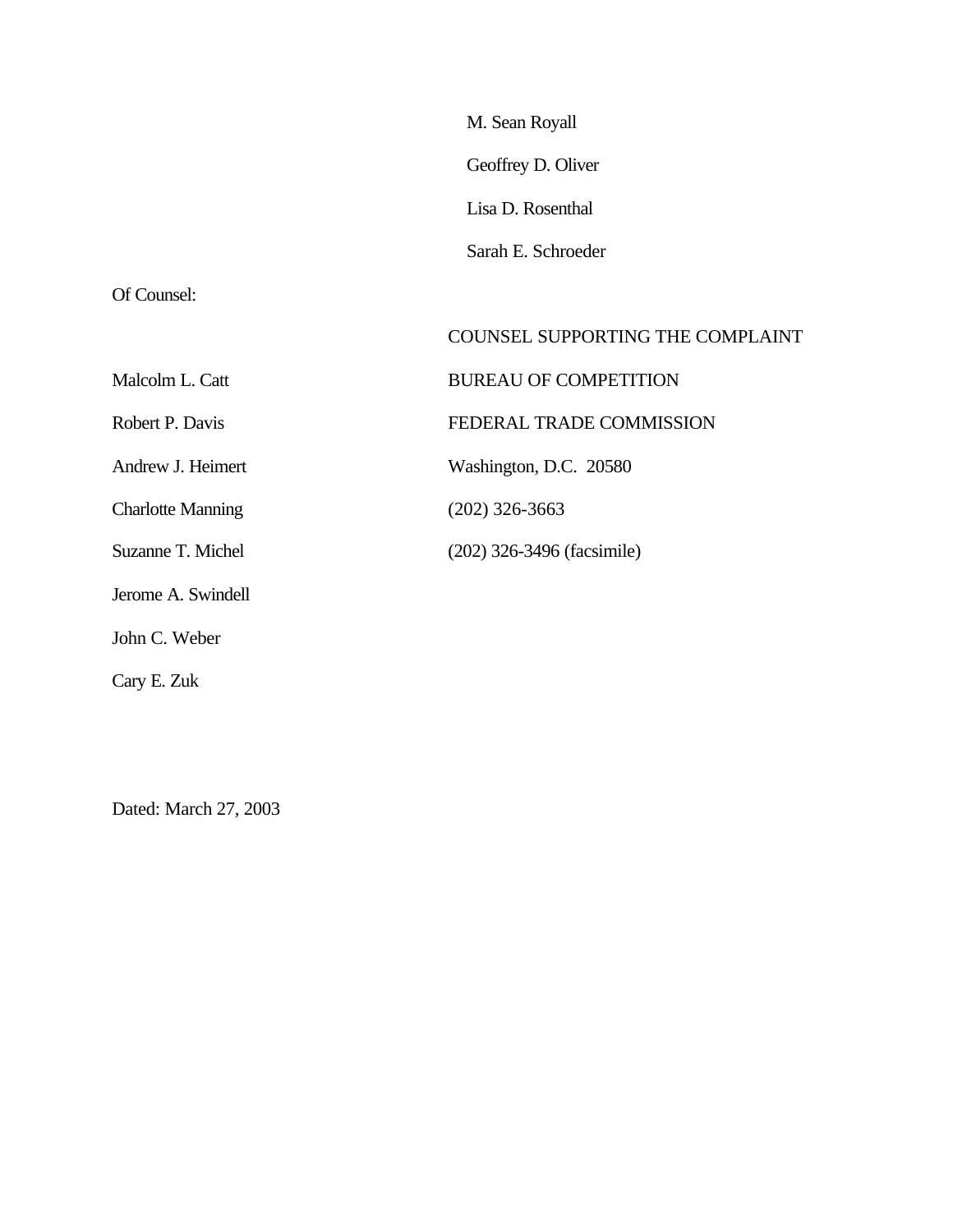# **TABLE OF CONTENTS**

| I. | A.        | Remedying Rambus's Misconduct Requires – at a Minimum – the Imposition<br>of Comprehensive Adverse Inferences, a Clear-and-Convincing Rebuttal<br>Standard, and Vigilance as to the Ongoing Need to Fashion Appropriate<br>Justice Requires the Imposition of Additional Adverse Inferences  20 |  |
|----|-----------|-------------------------------------------------------------------------------------------------------------------------------------------------------------------------------------------------------------------------------------------------------------------------------------------------|--|
|    | <b>B.</b> | Rambus Should Be Required to Rebut All Adverse Inferences by                                                                                                                                                                                                                                    |  |
|    | $C$ .     | Justice Requires Vigilance as to the Ongoing Need to Fashion                                                                                                                                                                                                                                    |  |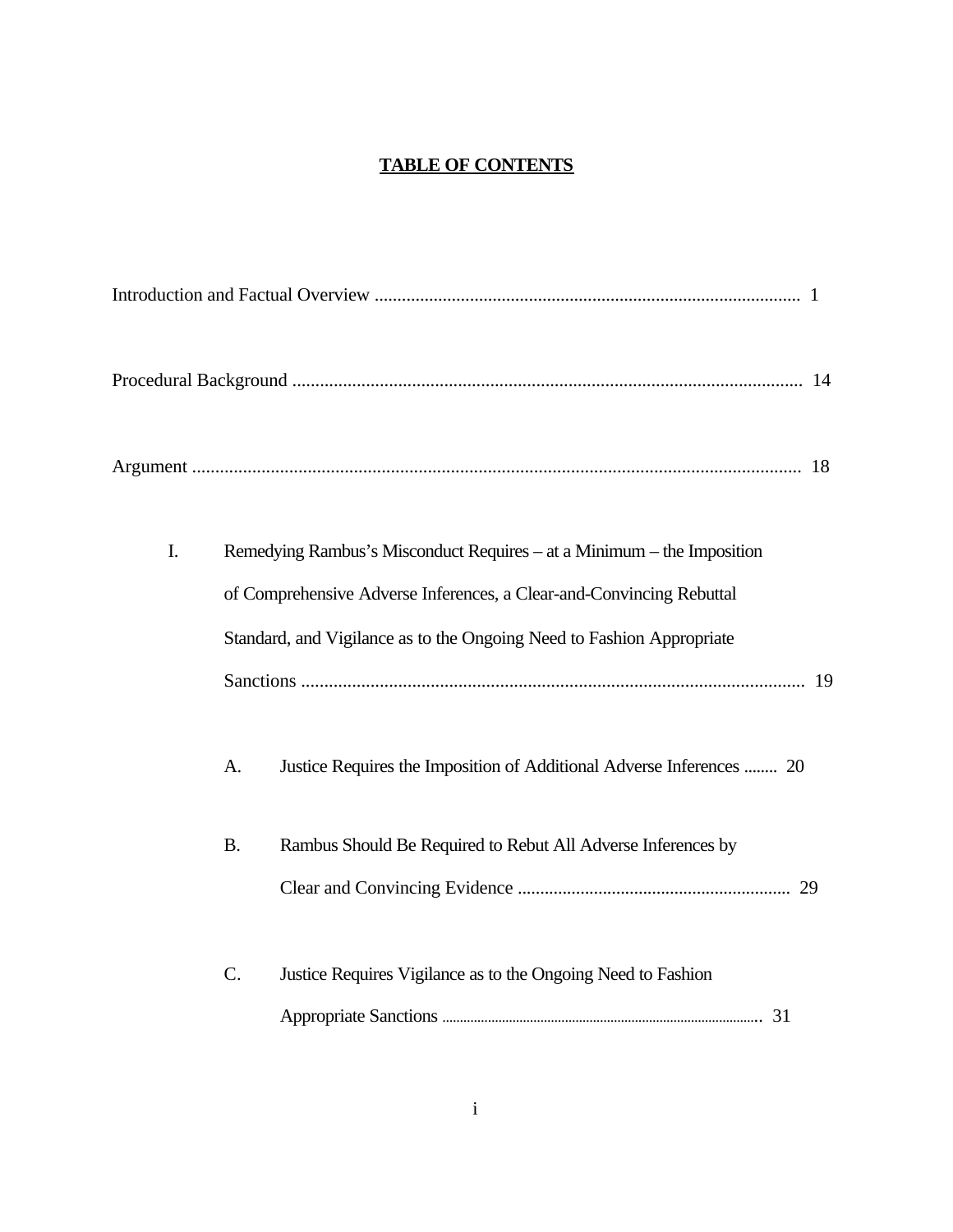| Н. | Your Honor Has the Discretion to Enter a Default Judgment If and When |  |
|----|-----------------------------------------------------------------------|--|
|    |                                                                       |  |
|    |                                                                       |  |
|    |                                                                       |  |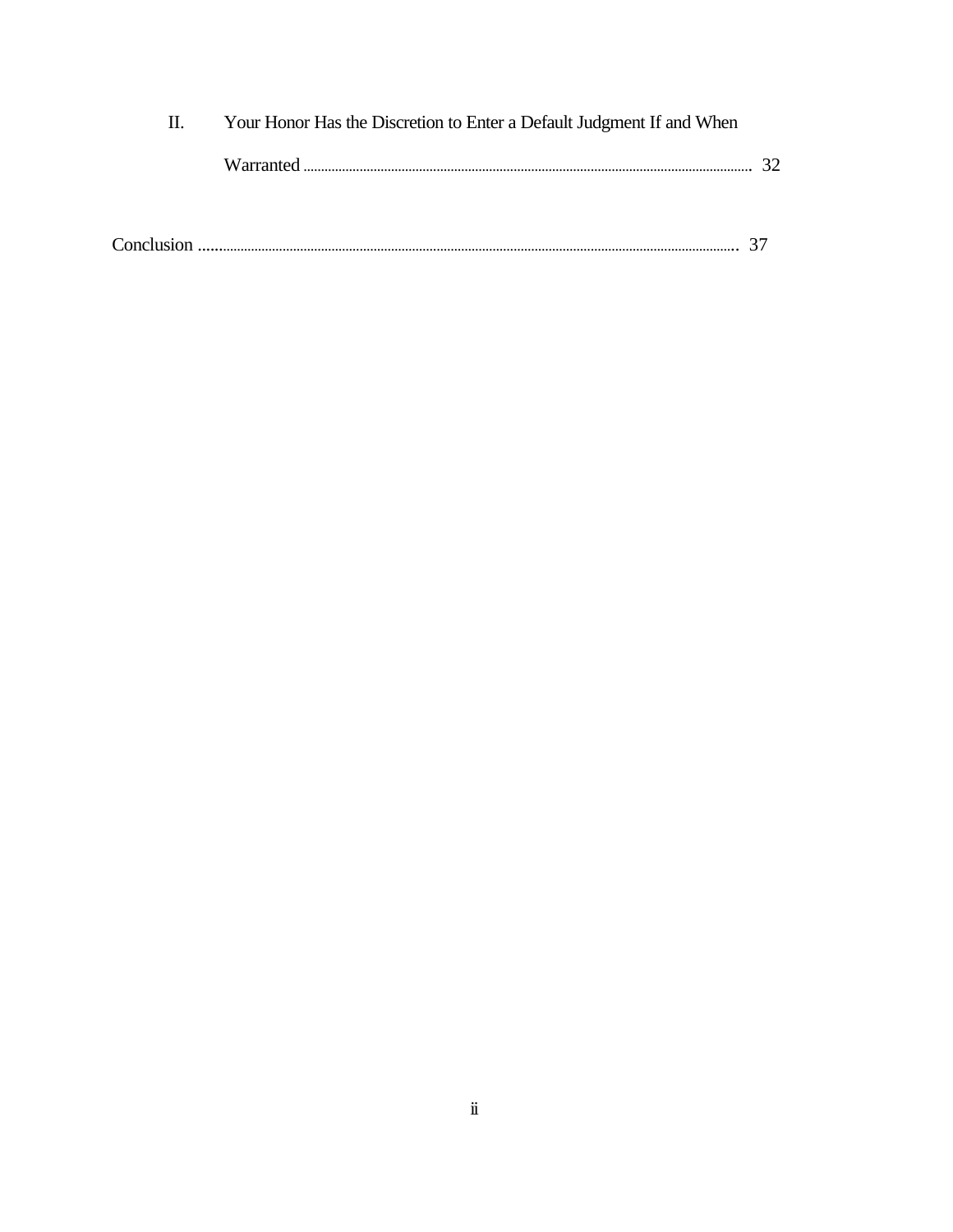# **TABLE OF AUTHORITIES**

# **FEDERAL CASES**

| Alexander v. National Farmers Organization, |
|---------------------------------------------|
|                                             |
| Anderson v. Cryovac, Inc.,                  |
|                                             |
| Breeden v. Weinberger,                      |
|                                             |
| Byrnie v. Town of Cromwell,                 |
|                                             |
| Cabinetware Inc. v. Sullivan,               |
|                                             |
| Carlucci v. Piper Aircraft Corp.,           |
| 102 F.R.D. 472 (S.D. Fla. 1984)<br>11.36    |
| Chambers v. Nasco, Inc.,                    |
| 32                                          |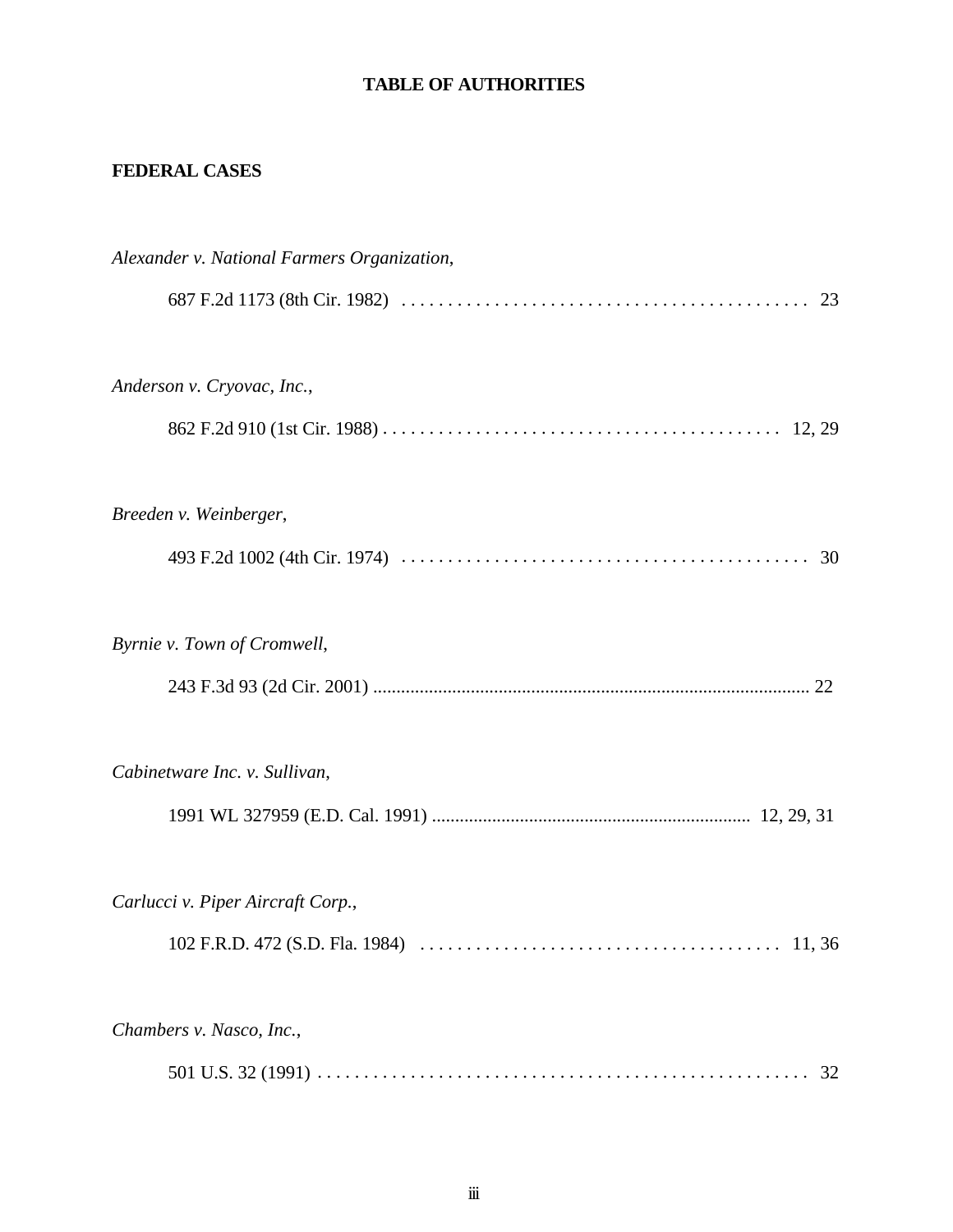| Computer Associates International v. American Fundware, Inc., |
|---------------------------------------------------------------|
|                                                               |
| In the Matter of International Telephone & Telegraph Corp.,   |
|                                                               |
| In the Matter of Market Development Corp.,                    |
|                                                               |
| In the Matter of Rush-Hampton Ind., Inc.,                     |
|                                                               |
| Kronisch v. United States,                                    |
|                                                               |
| National Associate of Radiation Survivors v. Turnage,         |
|                                                               |
| In re Prudential Insurance Co.,                               |
|                                                               |
| In re R.J. Reynolds Tobacco Co., Inc.,                        |
|                                                               |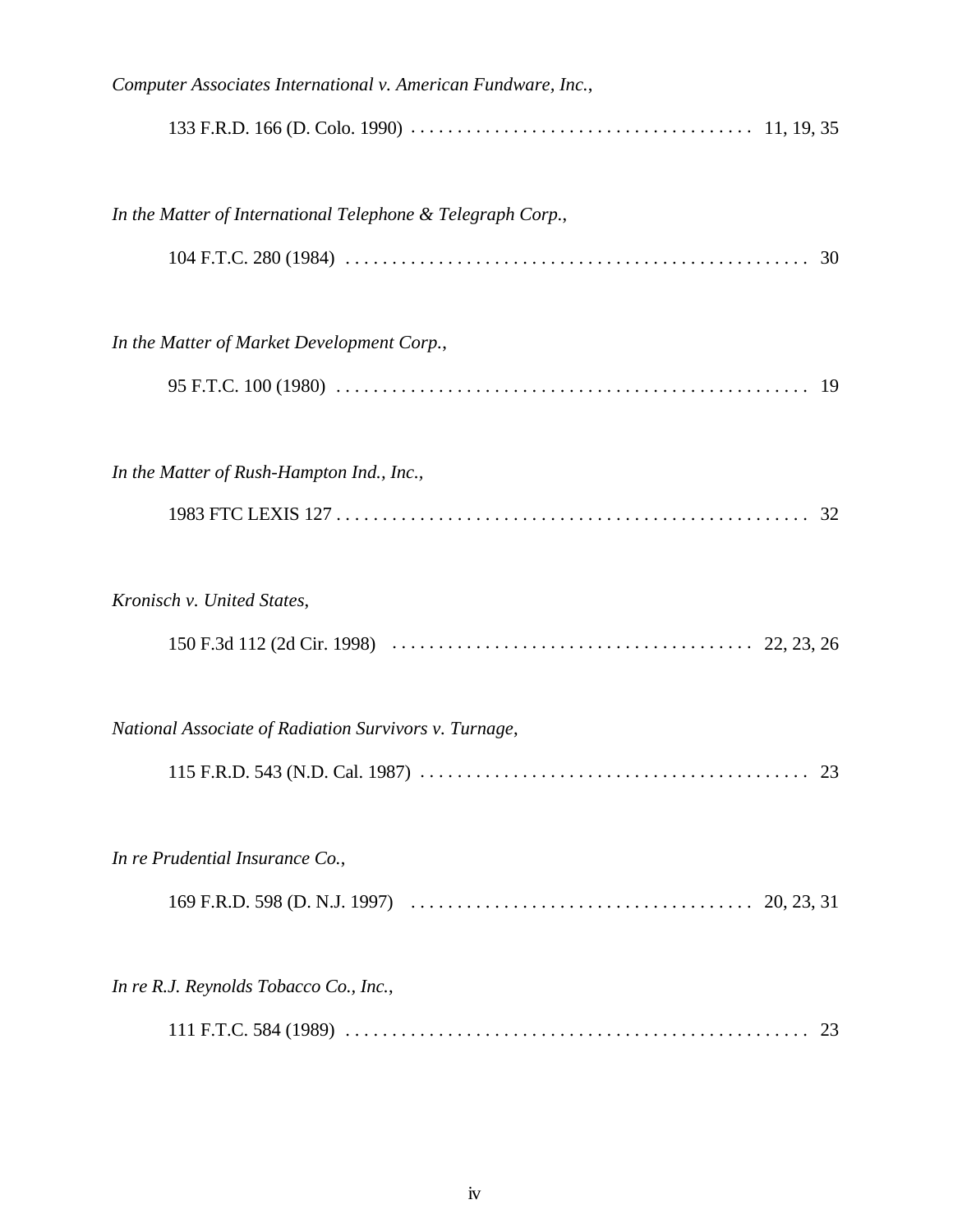# **TABLE OF AUTHORITIES**

# **(continued)**

| Residential Funding Corp. v. DeGeorge Financial Corp., |
|--------------------------------------------------------|
|                                                        |
| Shaffer v. RWP Group, Inc.,                            |
|                                                        |
| Shepherd v. American Broadcasting Co.,                 |
|                                                        |
| Silvestri v. General Motors Corp.,                     |
|                                                        |
| Telectron, Inc. v. Overhead Door Corp.,                |
|                                                        |
| Trigon Ins. Co. v. United States,                      |
| 31                                                     |
| Turner v. Hudson Transit Lines, Inc.,                  |
|                                                        |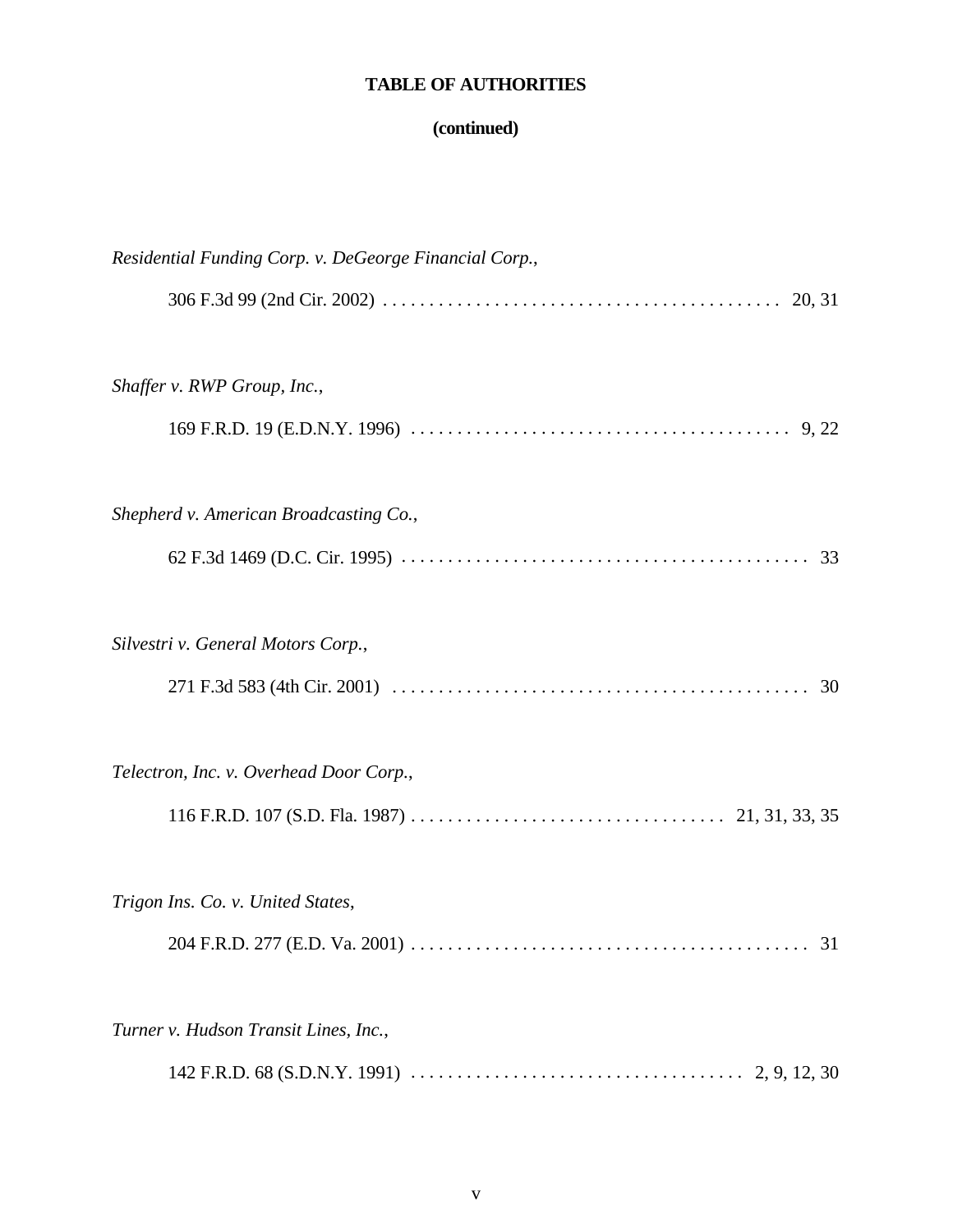*In re Wechsler*,

|--|--|--|--|

# **STATE CASES**

*Linnen v. A.H. Robbins Co.*, *Inc.*,

1999 WL 462015 (Mass. Super. Ct. 1999) ..................................................................... 31

# **FEDERAL STATUTES**

|--|--|--|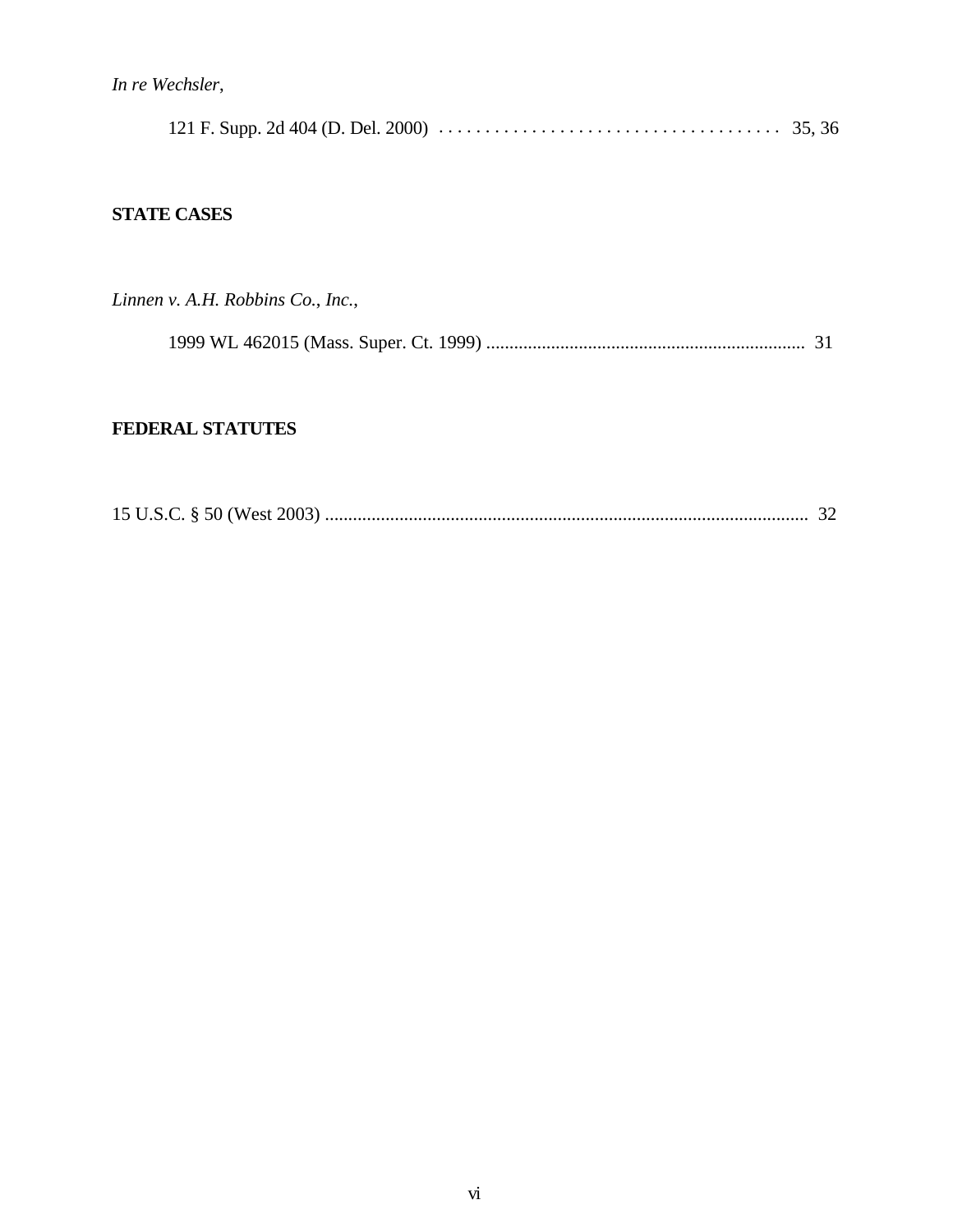## **UNITED STATES OF AMERICA**

## **BEFORE FEDERAL TRADE COMMISSION**

#### **PUBLIC**

In the Matter of

RAMBUS INCORPORATED,

Docket No. 9302

a corporation.

## **MEMORANDUM IN SUPPORT OF COMPLAINT COUNSEL'S**

# **MOTION FOR ADDITIONAL ADVERSE INFERENCES**

#### **AND OTHER APPROPRIATE RELIEF NECESSARY**

#### **TO REMEDY RAMBUS INC.'S INTENTIONAL SPOLIATION OF EVIDENCE**

## **INTRODUCTION AND FACTUAL OVERVIEW**

The concept of an adverse inference as a sanction for spoliation is based on two rationales. The first is remedial: where evidence is destroyed, the court should restore the prejudiced party to the same position with respect to its ability to prove its case that it could have held if there had been no spoliation.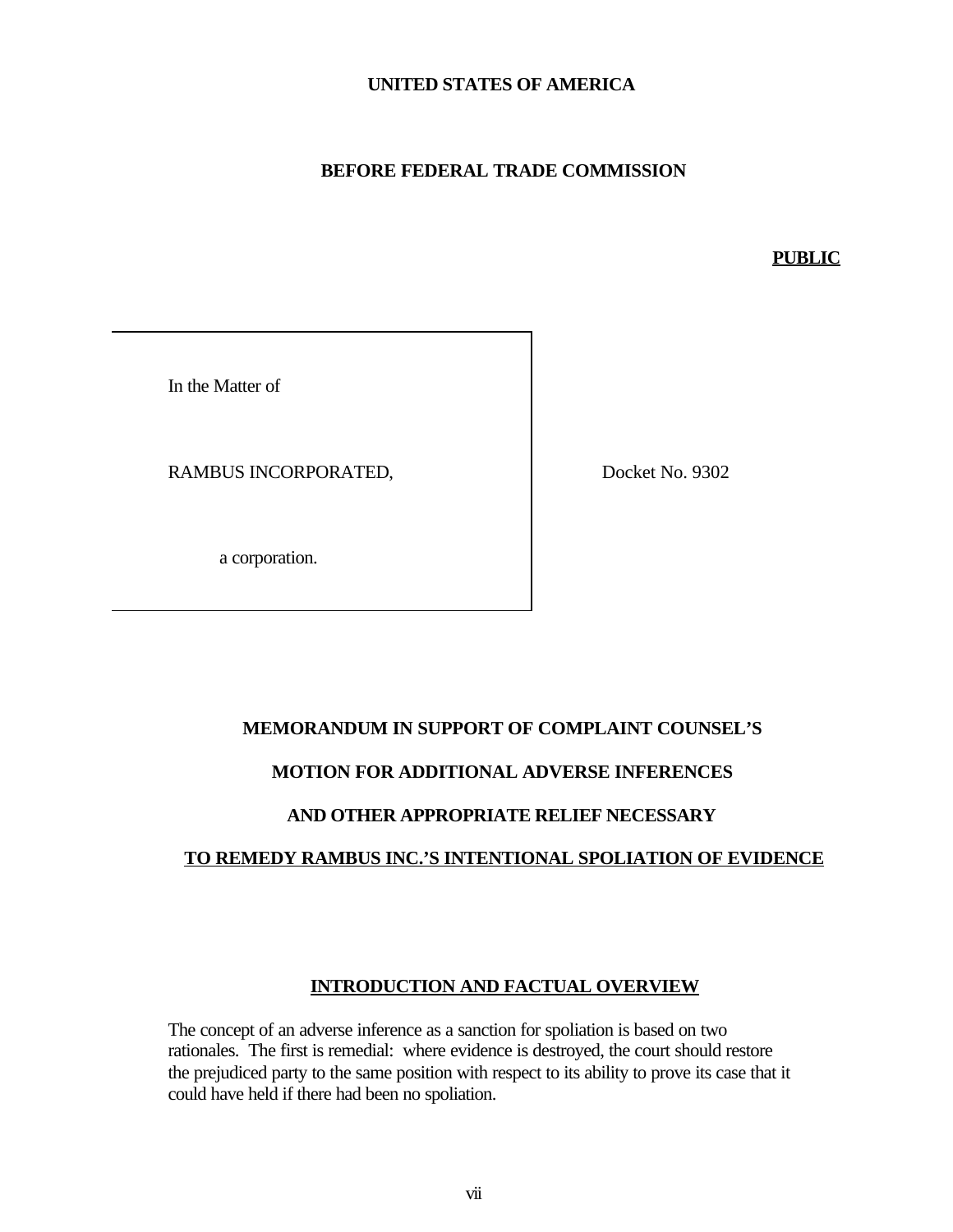The second rationale is punitive. Allowing the trier of fact to draw the inference presumably deters parties from destroying relevant evidence before it can be introduced at trial. Of course, it also serves as retribution against the immediate wrongdoer. The law, in hatred of the spolier, baffles the destroyer, and thwarts his iniquitous purposes, by indulging a presumption which supplies the lost proof, and thus defeats the wrongdoer by the very means he had so confidentially employed to perpetrate the wrong.

The casebooks overflow with statements like these describing the fundamental purposes that adverse inferences are designed to serve when employed as a remedy for intentional spoliation of evidence. This particular statement comes from *Turner v. Hudson Transit* Lines, Inc.,<sup>1</sup> a decision relied upon by the respondent, Rambus Inc., in opposing Complaint Counsel's Motion for Default Judgment. In his recent order imposing adverse inferences against Rambus in this case, Judge Timony outlined a similar statement of purposes. In his words, "The remedy should serve to: (1) deter parties from destroying evidence; (2) place the risk of an erroneous evaluation of the content of destroyed evidence on the party who destroyed it; and (3) place the party injured by the loss of evidence helpful to its case to where the party would have been in the absence of spoliation." Order on Complaint Counsel's Motions for Default Judgment and for Oral Argument ("Adverse Inference Order") at 4-5. In short, Judge Timony said, "Rambus should not be rewarded" for "destruction of documents that it knew or should have known were relevant to reasonably foreseeable litigation" or for its "utter failure to maintain an inventory of the . . . documents destroyed." *Id.* at 7-8.

In requesting spoliation-related sanctions against Rambus, Complaint Counsel did not endorse the approach of imposing adverse inferences, but rather proposed entry of a default judgement as to liability.<sup>2</sup> Nevertheless, Complaint Counsel recognizes that

<sup>&</sup>lt;sup>1</sup> 142 F.R.D. 68, 74 (S.D.N.Y. 1991) (citations and internal punctuation omitted).

<sup>2</sup> *See* Memorandum in Support of Complaint Counsel's Motion for Default Judgment Relating to Respondent Rambus Inc.'s Willful, Bad-Faith Destruction of Material Evidence ("CC Mem.") at 99-108 (arguing that adverse inferences would not be an adequate sanction in this case).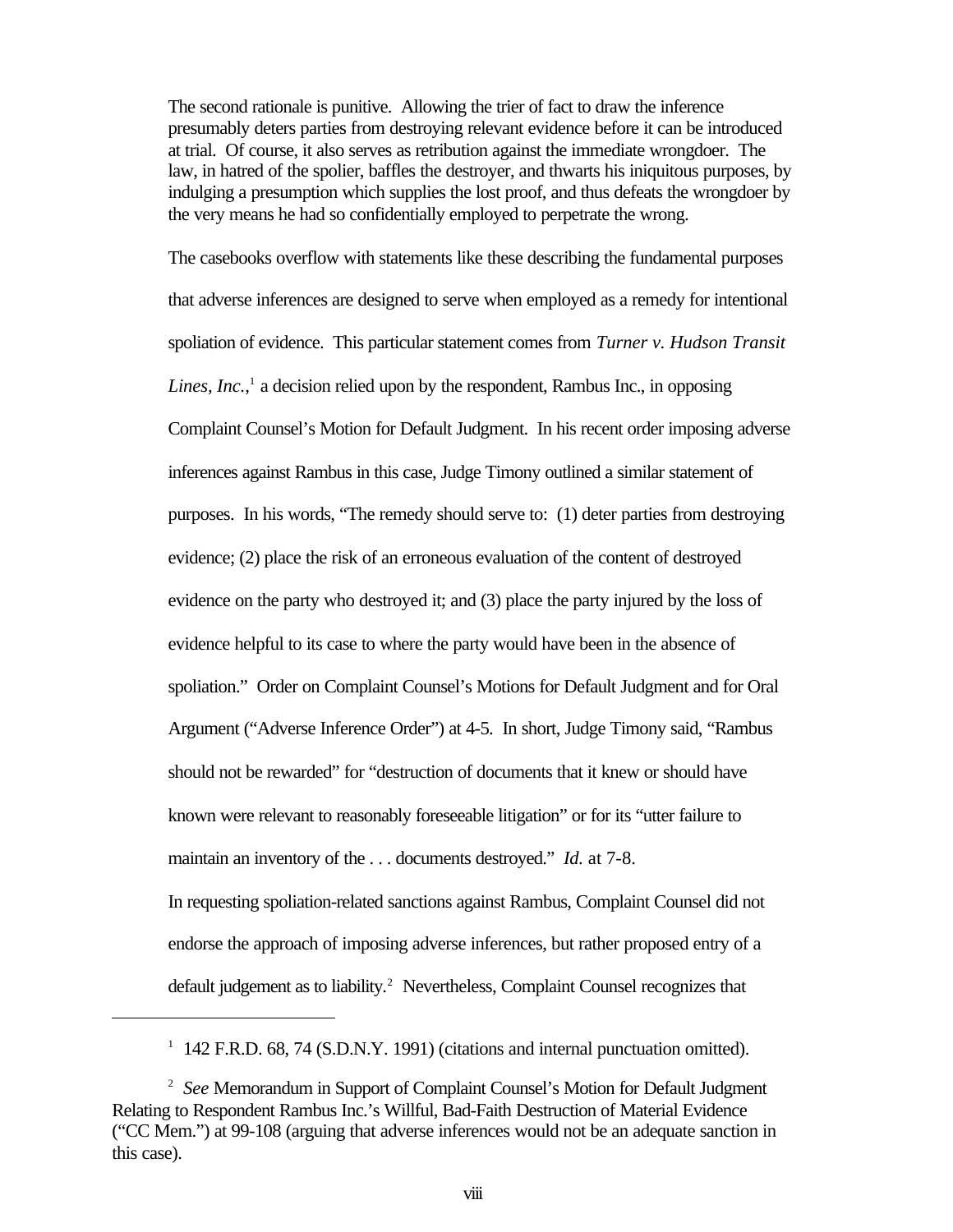Judge Timony was entitled to exercise "broad discretion as to the crafting of an appropriate remedy" for Rambus's spoliation, and we do not by this motion seek to challenge his choice of remedies. *Id.* at 4. On the contrary, the purpose of this motion is to request that Your Honor take all necessary and appropriate steps to ensure that the stated purposes of Judge Timony's Adverse Inference Order are fully vindicated as this case proceeds.

Although by filing this motion Complaint Counsel does not seek to question Judge Timony's decision to impose adverse inferences in lieu of a default judgment, we do wish to underscore the difficult challenge that we believe Your Honor has inherited as a consequence of that ruling. The difficulty of that challenge is now apparent in ways that Judge Timony could not have envisioned only one month ago. To start with, newly discovered evidence, not available to Complaint Counsel when the original default judgment papers were filed, shows that the scale of Rambus's document destruction was truly monumental.

When Complaint Counsel was briefing the default judgment issue, it did not have any concrete understanding of the scale of Rambus's document destruction. Based on the prior testimony of Rambus witnesses, Complaint Counsel could assert that "a lot of stuff was destroyed . . . <u>a lot of stuff</u>  $\ldots$  a lot of stuff." CC Mem. at 48 (quoting deposition testimony of Joel Karp). Yet it was not until very recently, after the default judgment briefing had ended, that Complaint Counsel discovered new Rambus documents shedding light on the true magnitude of the document destruction. This new evidence consists in part of two internal Rambus e-mails addressed to all employees – one sent on September 2, 1998, by Ed Larsen, Rambus's Vice President of Human Resources, and the other sent the very next day, September 3, by Joel Karp, Rambus's Vice President of Intellectual Property and the person charged with overseeing the development and

ix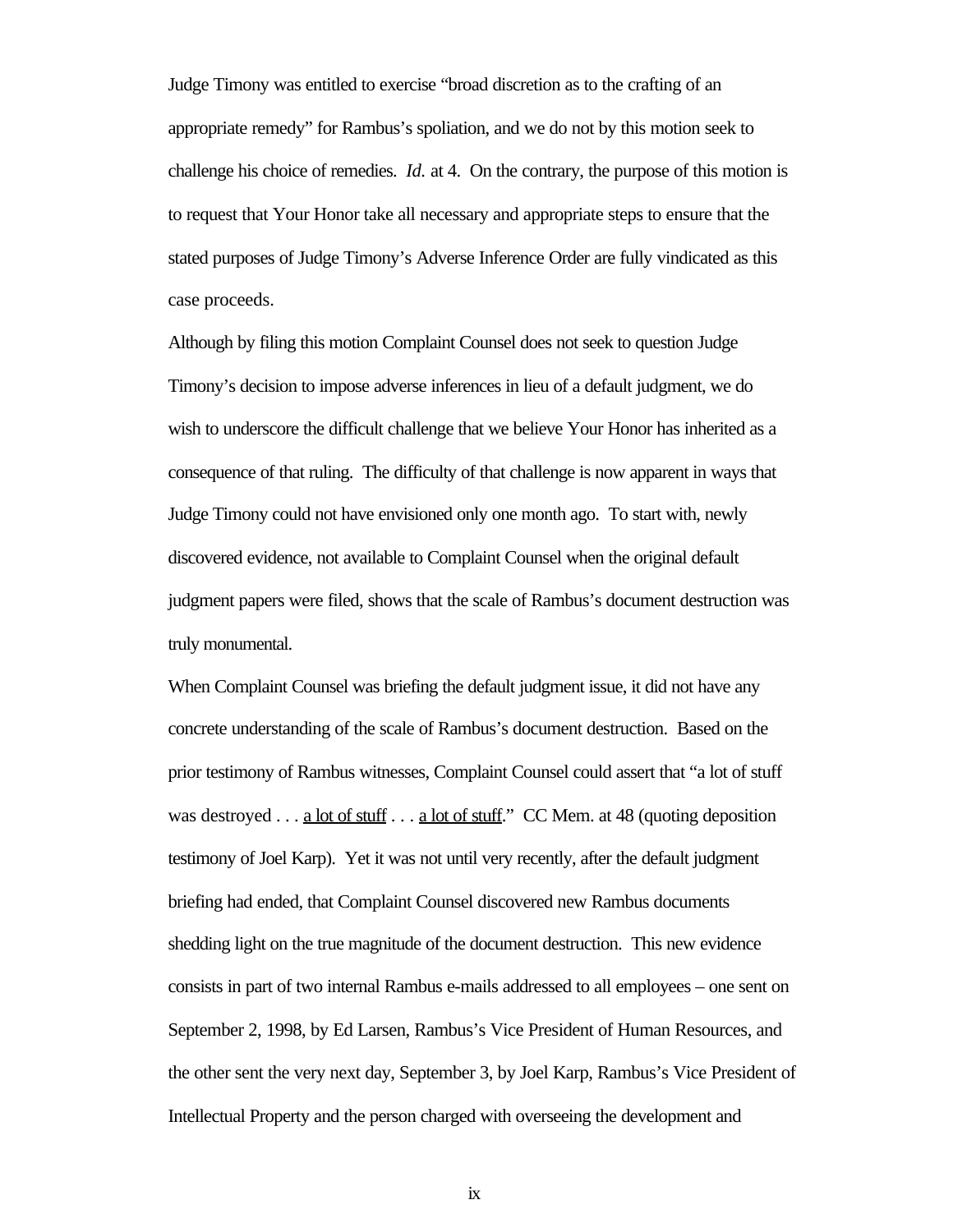implementation of Rambus's "document retention" policy. Given their short length, we

quote the full text of both e-mails here:

From: Ed Larsen Sent: Wednesday, September 02,1998 8:51 AM To: staff@rambus.com Subject: Shred Day 1998. . .

Thursday is Shred Day 1998. If you haven't started reviewing your documents for compliance with our Document Retention Policy, please do so TODAY.

The shredding service will be here Thursday AM to begin the process. Please leave your burlap bags in the hallway outside your cube.

We will have a Shred Day Celebration in the new 1st floor open area at 5:00 on Thursday.

If you have any questions regarding our Document Retention Policy, please see Joel.

Ed. 3

\* \* \*

From: Joel Karp Sent: Thursday, September 03,1998 1:46 PM To: staff@rambus.com Cc: exec@rambus.com Subject: Shred Day: Status Report

**It took about 5 hours to completely fill the shredding truck (capacity is 20,000 lbs).**  They are now on their way to the recycling plant in San Jose and won't be back today. They feel they can finish the job tomorrow. Worst case is they might have to come back Tuesday to pick up anything that still remains after tomorrow's session. By the way, if anyone needs more bags there's a box-full in the building entrance area.

Thanks to all Rambusers for your cooperation and diligence in performing an unpleasant but necessary task. Next time we do this it should be a lot easier.

Don't forget; pizza, beer, champagne, etc., at 5pm in the Autodesk space. See you there.

<sup>3</sup> RF0684607 [Tab 1].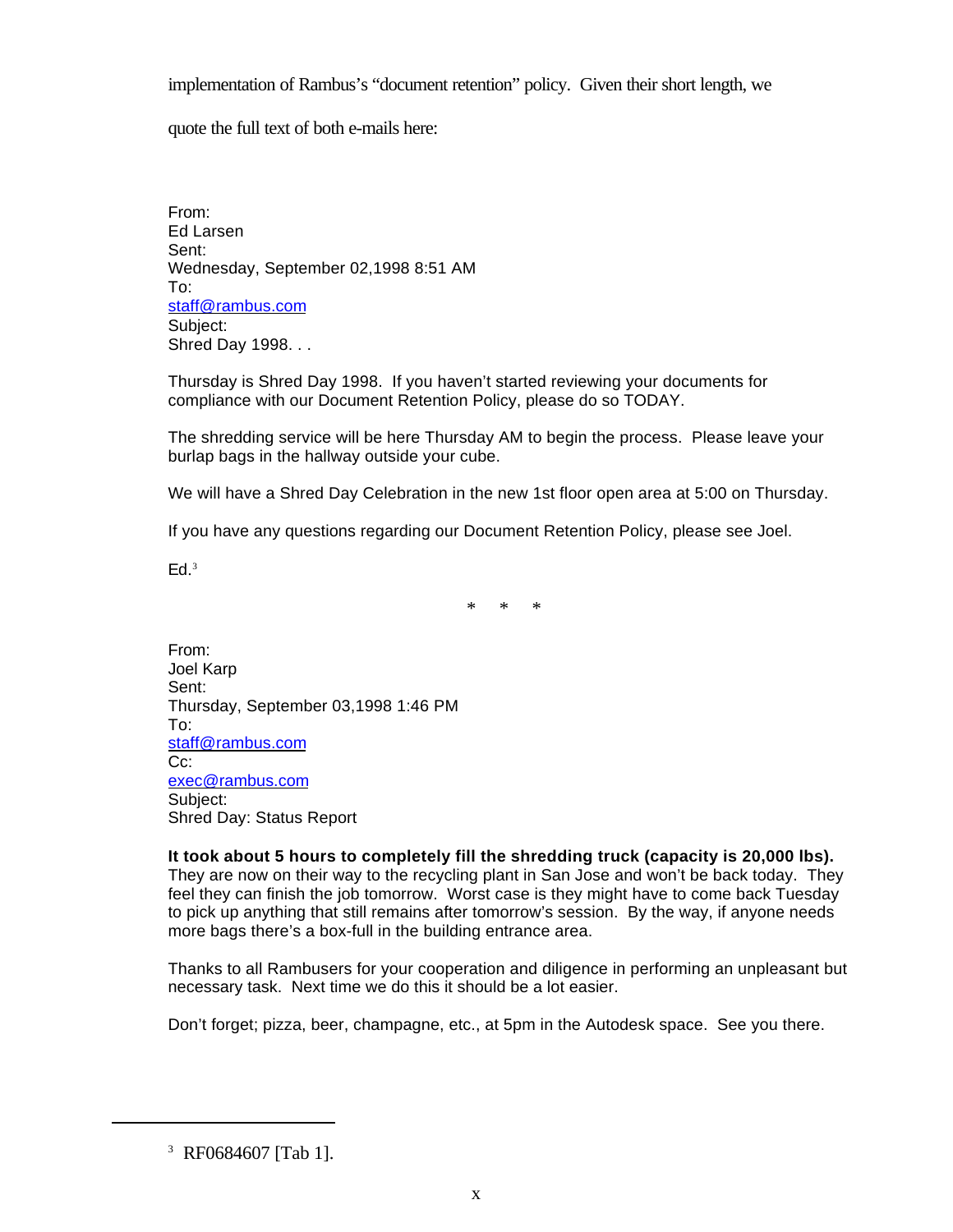As these documents show, in one day alone, in the space of five hours, Rambus destroyed **20,000 pounds** (roughly two million pages)<sup>5</sup> of its own internal business records.<sup>6</sup> This dwarfs the volume of documents that Rambus has produced to Complaint Counsel in this case,<sup>7</sup> and of course represents only a fraction of what Rambus destroyed in the one to two year period during which the company's document destruction program was in full

swing. $8$ 

Complaint Counsel submits that this newly discovered, tangible proof of the scale of Rambus's document destruction, when combined with other, undisputed evidence, and with Judge Timony's prior findings, paints a stark and disturbing picture, which has the potential to cast a pall over this entire proceeding. The broad outlines of that picture are as follows:

(1)

As Judge Timony has now concluded, "Rambus never disclosed to other JEDEC

4 RF0684604 (emphasis added) [Tab 2].

<sup>5</sup> Ten thousand pages of copy paper weighs approximately 10 pounds. Thus, 20,000 pounds of documentation is roughly on the order of two million pages.

6 Whether Rambus's efforts ultimately resulted in the destruction of 50,000 or 500,000 pounds of documents, or even amounts in excess of this, we will never know. If there were records providing these statistics, Rambus either has destroyed them, or otherwise failed to produce them to Complaint Counsel.

<sup>7</sup> Rambus claims to have produced "450,000 pages" of documentation to Complaint Counsel in this case. Memorandum by Respondent Rambus Inc. and by Third Party Witness Richard Crisp in Opposition to Complaint Counsel's Motion to Compel an Additional Day of Deposition Testimony of Richard Crisp (3/7/03) at 3. Assuming this amount is accurate, it still only represents less than one quarter of the volume of documents that Rambus destroyed in just five hours in the early stages of a document destruction program that was in place for the better part of two years.

<sup>8</sup> Prior testimony indicates that Rambus first implemented its document destruction program in August or September 1998 and that it continued in full effect at least through early 2000, at which point it was briefly interrupted (during the short-lived *Hitachi* litigation) and then relaunched. *See* CC Mem. at 42-49, 63-69.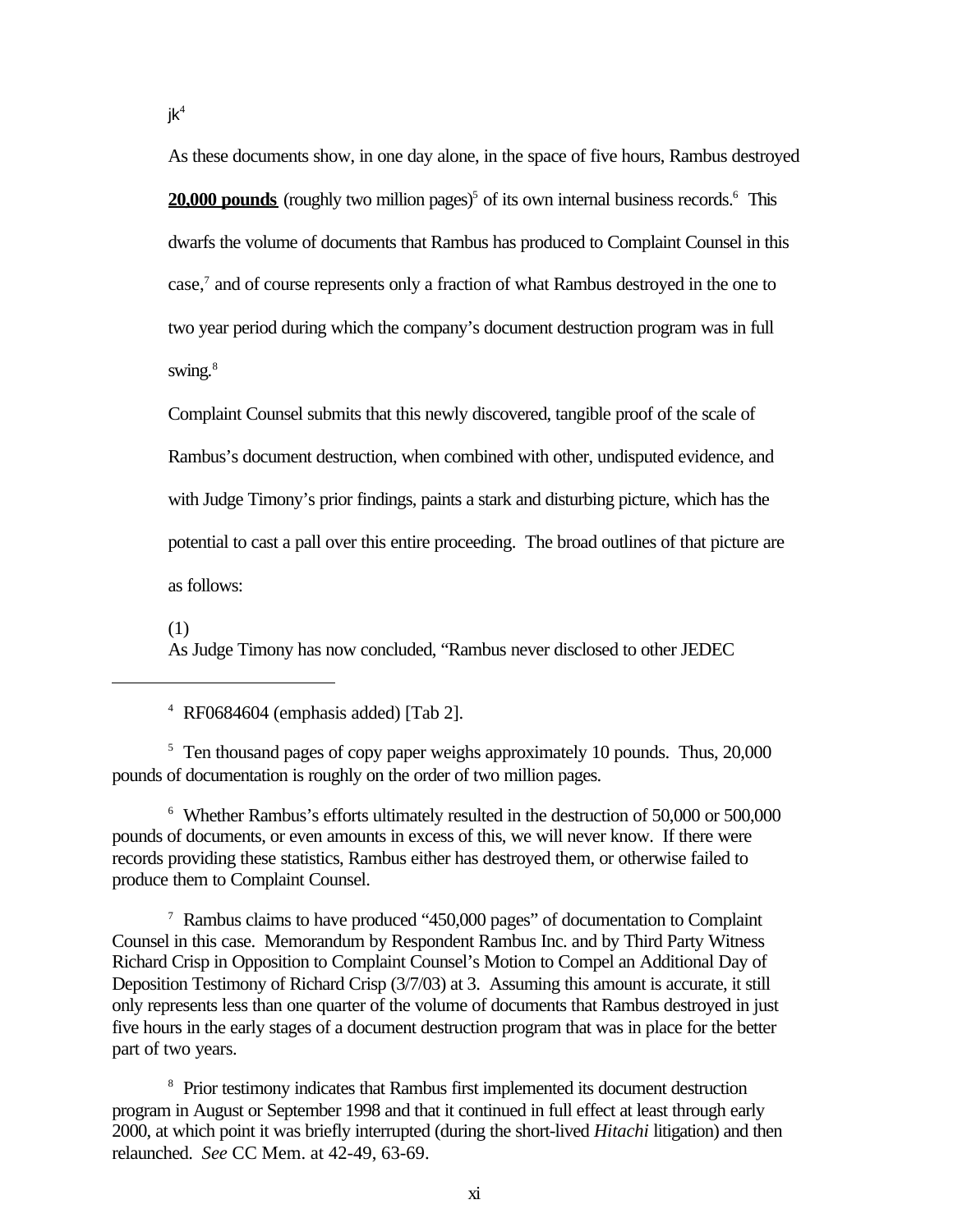participants that it either held or had applied for patents that would be infringed upon by the proposed JEDEC standards for RAM." Adverse Inference Order at 3.

(2)

"While participating in JEDEC's development of RAM standards, Rambus was advised by its counsel that this participation, combined with its failure to disclose the existence of the patents that would be infringed by the proposed JEDEC standard, could create an equitable estoppel that would make it difficult, if not impossible, for Rambus to enforce its patents and, most importantly, to collect royalties or damages from patent infringements resulting from the proposed JEDEC standards." *Id.*

## (3)

"In mid-1996, Rambus ceased participating in JEDEC," *id.*, and its decision to do so was precipitated in large measure by the FTC's issuance of a consent order in *In re Dell Computer Corporation* – an order that signaled to Rambus and its lawyers that the same JEDEC-related conduct that they understood to create risks of adverse equitable estoppel rulings also created risks of antitrust liability, and potential risks of FTC enforcement actions.<sup>9</sup>

(4)

"In October 1997, Rambus hired Joel Karp" as its Vice President of Intellectual Property, and Mr. Karp thereafter "worked on preparation and strategy concerning RAM-related patent infringement," focusing significant attention on future enforcement of Rambus's as-yet-undisclosed JEDEC-related patents.

(5) Virtually simultaneously with his arrival at the company in late 1997, "counsel for Rambus advised Mr. Karp that Rambus should implement a document retention program," and Mr. Karp – a non-lawyer – then personally oversaw the development and implementation of such a program. *Id.* at 4, 6.

(6)

In implementing this program, starting in July 1998, neither Mr. Karp nor anyone else gave guidance to Rambus employees "about what documents they should keep" – "[s]pecifically, no instruction was given to Rambus employees to retain documents relevant to future litigation, nor were employees instructed to create and retain an inventory of all documents purged." *Id.* at 4 (emphasis added).

## (7)

"[T]his virtually unsupervised destruction of documents took place at a time when Rambus knew or should have known of related litigation" – or at a minimum, "reasonably foreseeable litigation" (including the potential of an FTC enforcement action

<sup>&</sup>lt;sup>9</sup> In connection with its Default Judgment Motion, Complaint Counsel made clear allegations to this effect, which Rambus, in opposing the motion, failed to contest. *See* CC Mem. at 15-21. Moreover, one of Rambus's expert economists – Professor David Teece – recently testified, with reference to Rambus's participation in JEDEC, that "if it wasn't for the ... . FTC *Dell* decision, they might still be there." Teece Dep. Tr. (3/13/01) at 281:1-5, *FTC v. Rambus* [Tab 3].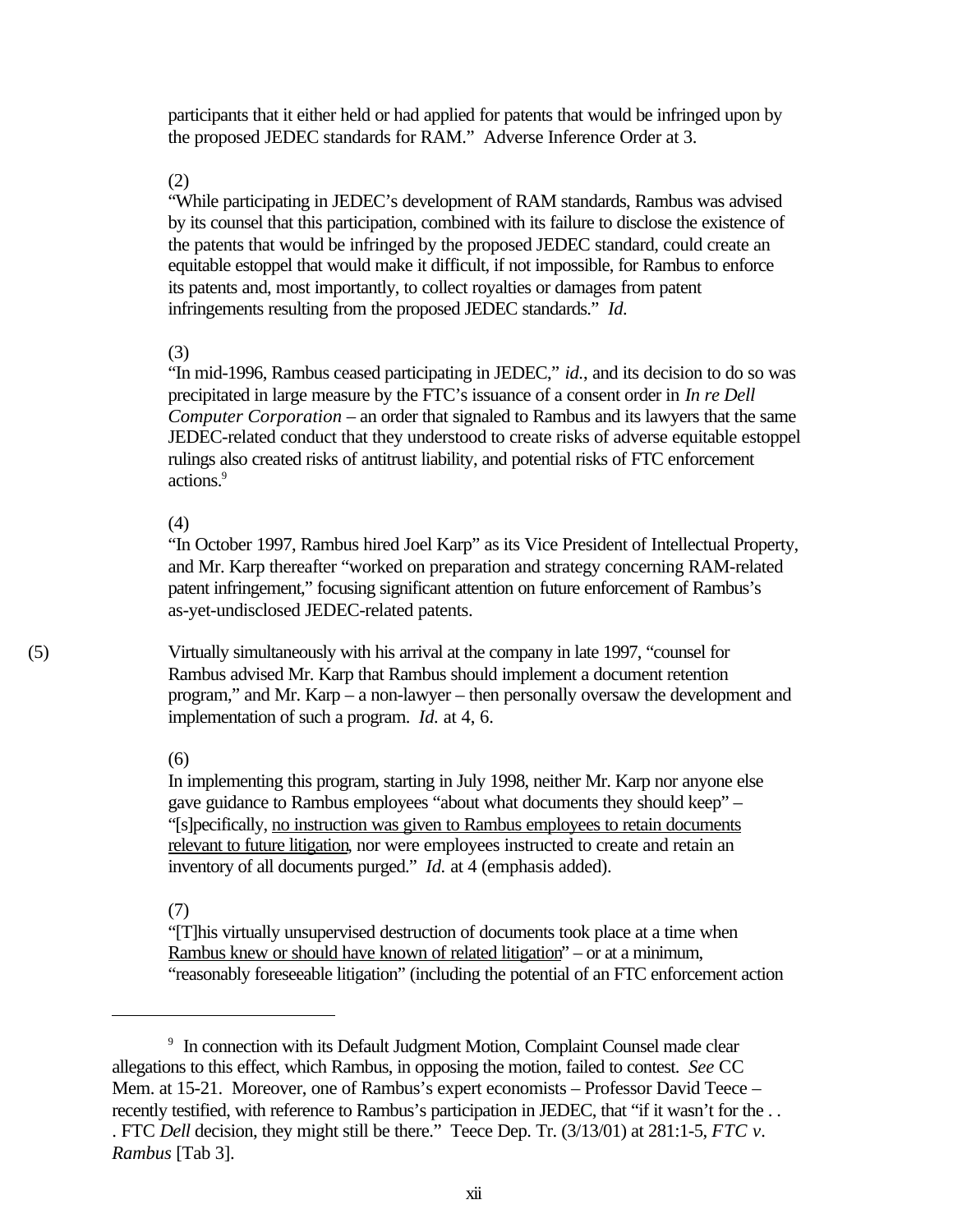akin to the *Dell* proceeding) – involving "the proposed JEDEC standards for RAM." *Id.* at 4, 6 (emphasis added).

(8)

The volume of business records destroyed by Rambus was massive and clearly encompassed – among other things – millions upon millions of pages of paper documents,<sup>10</sup> as well as thousands of electronic back-up tapes, containing equally massive amounts of e-mail and other documentation.<sup>11</sup>

(9)

Rambus's document destruction impacted numerous categories of evidence directly relevant to this proceeding, including JEDEC-related documentation, documents pertaining to Rambus's prosecution of JEDEC-related patents and patent applications, and business files kept by certain key individuals, including Richard Crisp (the company's primary JEDEC representative), Lester Vincent (Rambus's outside patent counsel), Anthony Diepenbrock (Rambus's in-house patent attorney), and Mark Horowitz (Rambus co-founder, board member, and lead inventor).<sup>12</sup>

## (10)

Because of "Rambus's utter failure to maintain an inventory of the documents its employees destroyed," it is now "impossible to discern the exact nature" of all that was destroyed "or the relevance of the documents destroyed to the instant matter." Adverse Inference Order at 7 (emphasis added).

<sup>&</sup>lt;sup>10</sup> The new evidence presented in this motion directly establishes this fact and invites additional inferences that Rambus destroyed even substantially greater volumes of documents.

<sup>&</sup>lt;sup>11</sup> Complaint Counsel presented the evidence relating to this contention in connection with its Default Judgment Motion, *see* CC Mem. at 59-60, and again Rambus did not contest it in its opposition to that motion.

<sup>&</sup>lt;sup>12</sup> Complaint Counsel's prior default judgment filings set forth in detail the nature of many of the documents and files that we know to have been impacted by Rambus's document destruction, and again Rambus, in opposing default judgment, made no effort to contest these facts. *See* CC Mem. at 61-69. Of course, given that Rambus kept no inventory of what was destroyed, most of the information that exists in this regard comes from the testimony of Rambus witnesses. In addition to the testimony highlighted in Complaint Counsel's default judgment filings, we would like to call Your Honor's attention to additional testimony by Rambus's co-founder, board member, and lead inventor, Mark Horowitz, who has previously confirmed under oath that much of the Rambus business documentation he possessed was shredded by Rambus employees after he returned to his teaching job at Stanford. *See* Horowitz Dep. (1/20/01) 29:12-19, *Rambus v. Infineon* [Tab 4] ("All of my records from Rambus were left in my office at Rambus. . . . Rambus had a document retention policy implemented, and so people went through my stuff . . . and pulled out the stuff they thought was essential, and shredded the rest."); *id.* at 160:15-21 ("when I went back to Stanford my stuff was left in my office cube, and at some point, because of the document retention policy, people went through, collected what they thought was of value, and shredded the rest").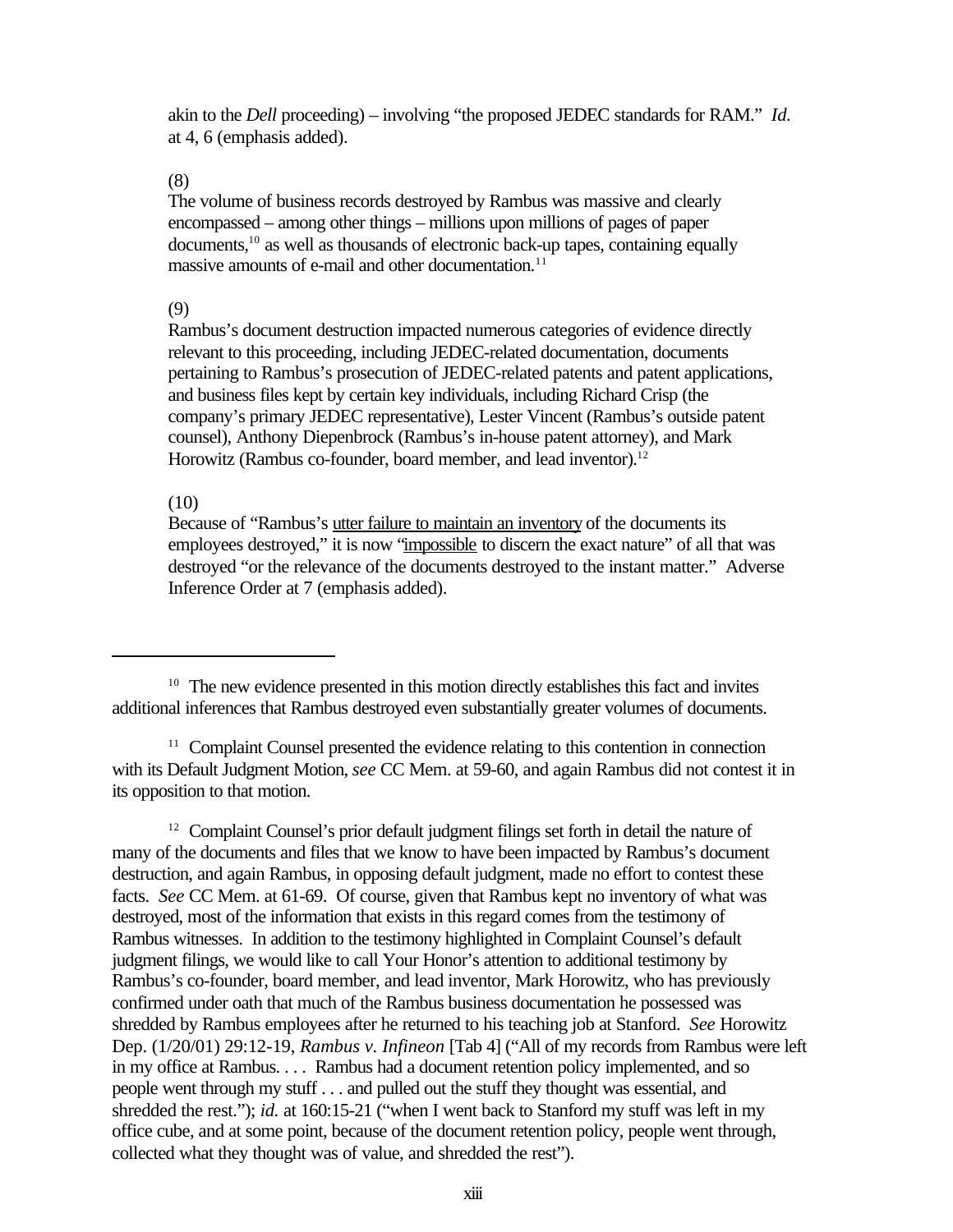These indisputable facts and prior factual determinations do indeed paint an unsettling picture. The picture becomes all the more disconcerting when one adds to it Judge Timony's separate conclusion, affirmed by Your Honor,<sup>13</sup> that, for purposes of this litigation, Rambus shall not be permitted to contest that it instituted its document destruction program "in part, for the purpose of getting rid of documents that might be harmful in litigation" involving the same "JEDEC-related patents" that Rambus feared could be held unenforceable. Order Granting Complaint Counsel's Motion for Collateral Estoppel ("Collateral Estoppel Order") at 5 (emphasis added). *See also* Adverse Inference Order at 4 ("Rambus destroyed or failed to preserve evidence for another's use in reasonably foreseeable litigation."). And to complete the picture, one additional item must be added – the fact that Rambus's lawyers seek to defend this case by aggressively attacking the adequacy of Complaint Counsel's evidence on the very same categories of proof that we know to have been impacted by their client's "intentional destruction of documents," *id.* at 8, and that one naturally would expect to have been impacted by a document destruction program designed, in part, to "[get] rid of documents that might be harmful" in future "JEDEC-related" litigation. Collateral Estoppel Order at 5. *See also* CC Mem. at 76-79, 91-99.

In a situation such as this, the very decision to proceed to trial, even a trial balanced through the imposition of adverse inferences, carries with it substantial risks of a miscarriage of justice. We respectfully submit that Your Honor, therefore, now bears an equally substantial challenge to ensure that no such injustice is permitted to occur here.

<sup>&</sup>lt;sup>13</sup> Order Denying Respondent's Application for Review of February 26, 2003, Order (Granting Complaint Council's Motion for Collateral Estoppel), March 26, 2003.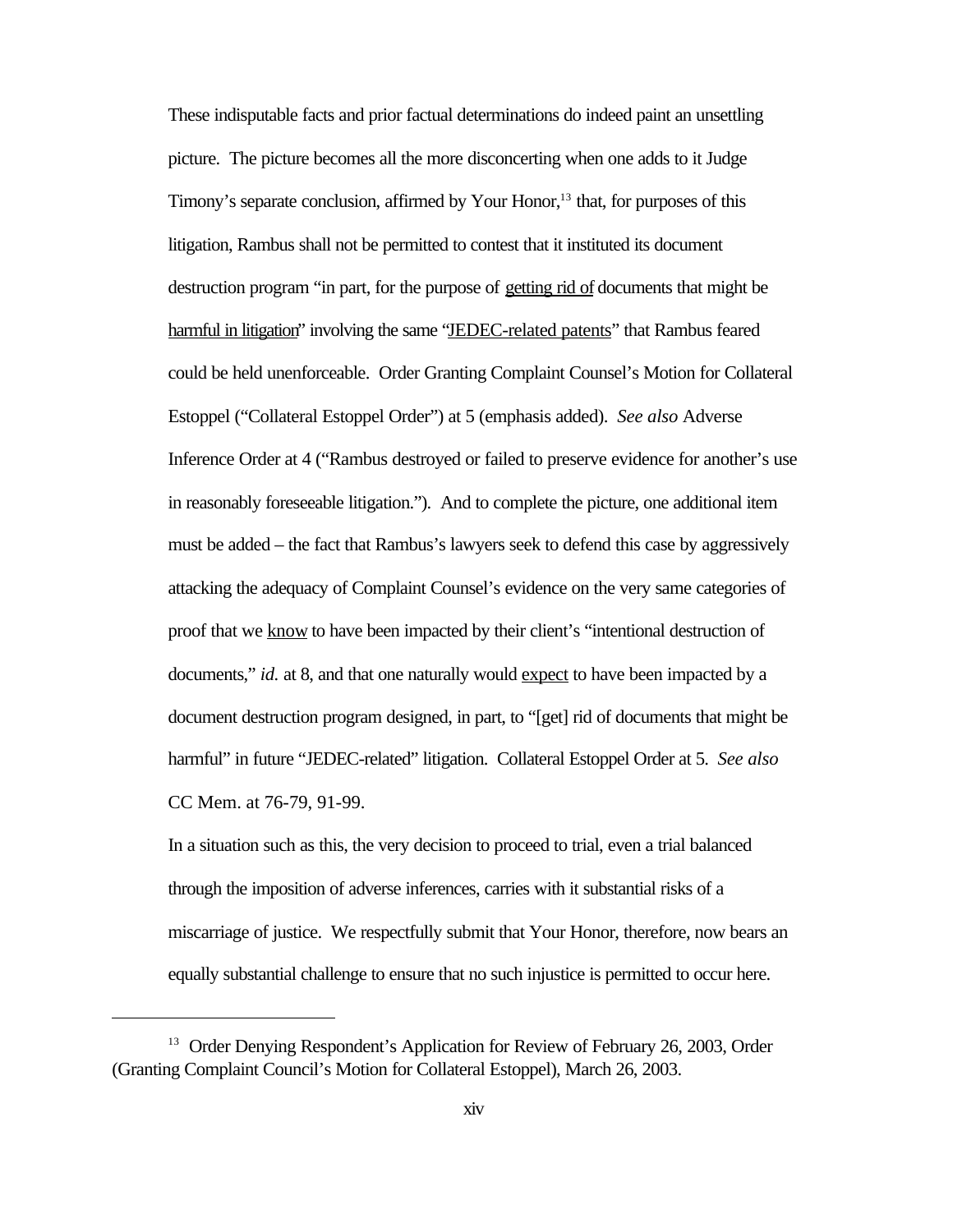Indeed, we submit that even the appearance of an injustice must be avoided at all costs. Given the institutional interests of this agency, as well as the interests of potentially affected consumers, it simply would not be tolerable to allow this case to proceed in a manner that might invite the slightest of doubts as to whether the outcome truly reflects an objective determination of the merits, undisturbed by the effects of spoliation. This level of assurance, however, is not easily achievable in the circumstances of this case. As we will explain in this motion, Complaint Counsel believes strongly that Judge Timony's Adverse Inference Order, though perhaps intended to reach this goal, falls far short of actually attaining it – very likely, we suspect, because Complaint Counsel has not, before now, had the opportunity to brief the question of what adverse inferences would be necessary to fully (or as fully as possible) counteract the harm flowing from Rambus's document destruction.

In our view, this administrative law court can and must do much more if it hopes to effectuate the remedial purposes that adverse inferences are designed to serve – *i.e.*, to "restore the prejudiced party to the same position with respect to its ability to prove its case that it would have held if there had been no spoliation." *Turner*, 142 F.R.D. at 74. Yet at the same time, one must not forget that adverse inferences, when imposed in cases such as this, are designed to do more than serve merely a remedial purpose. A "second rationale" – namely, deterrence – must be effectuated as well. *See id.* (cautioning courts not to "lose sight of the need to consider both principles," remediation and deterrence, "in determining the appropriate remedy in any specific case") (emphasis added). *See also Shaffer v. RWP Group, Inc.*, 169 F.R.D. 19, 25 (E.D.N.Y. 1996) ("An adverse inference charge serves the dual purposes of remediation and punishment.") (emphasis

xv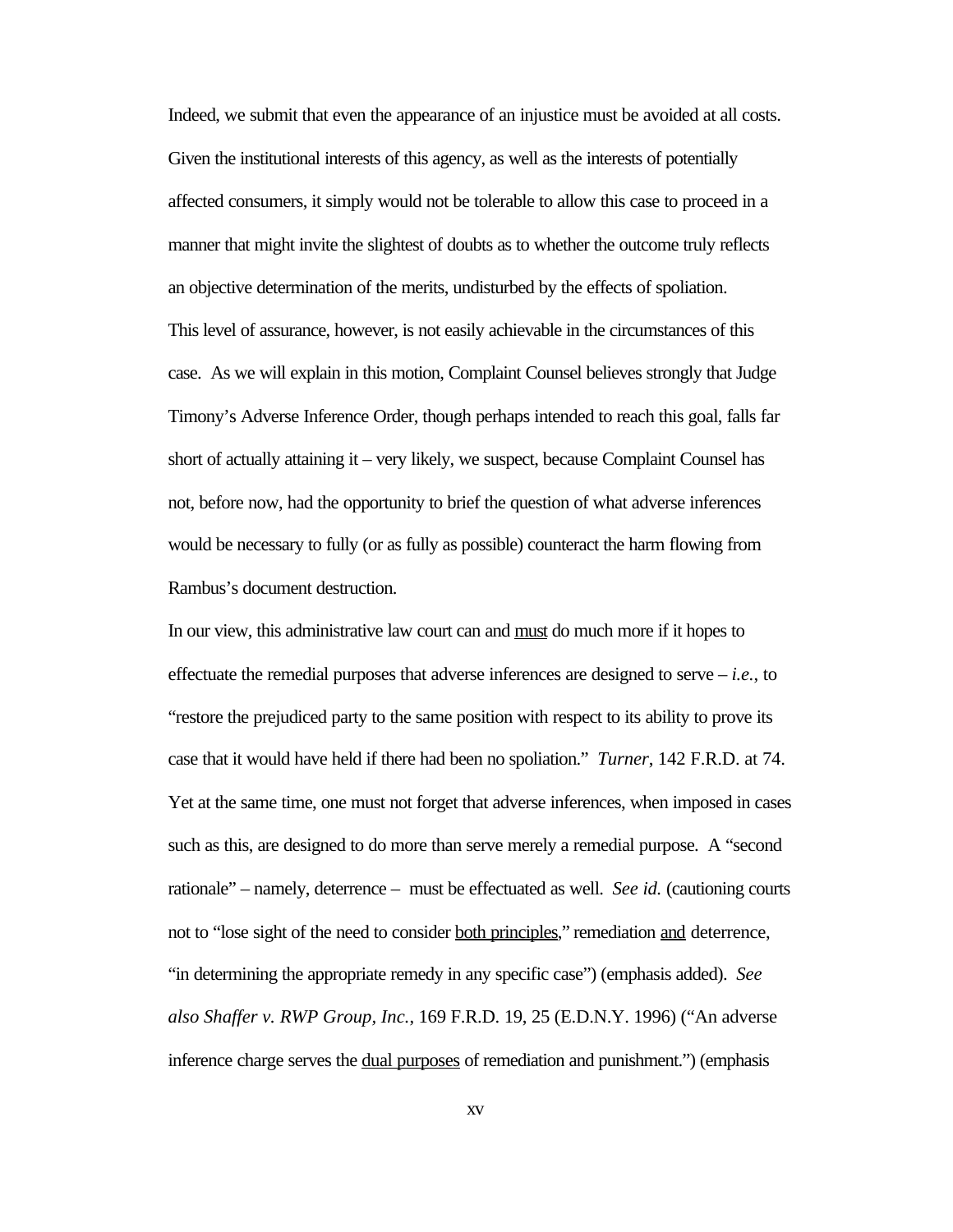added).

Recognizing the importance of deterrence, Judge Timony placed it first among the purposes to be served by the imposition of spoliation sanctions in this case – "The remedy should serve to: (1) deter parties from destroying evidence; . . . ." Adverse Inference Order at 4-5 (emphasis added). What Judge Timony likely did not appreciate is that Rambus, and others, would perceive his Adverse Inference Order as imposing no real punishment and hence accomplishing no meaningful deterrence. This perception is evident, in part, from Rambus's own public statements commenting on Judge Timony's ruling. For instance, John Danforth, Rambus's General Counsel, told one publication that Judge Timony's Adverse Inference Order "was a 'positive' one for the company."<sup>14</sup> The same day Mr. Danforth told another publication that Rambus was "pleased" by the ruling.<sup>15</sup> Meanwhile, Bob Eulau, Rambus's Chief Financial Officer, publicly explained that Judge Timony's ruling was a "favorable" development.<sup>16</sup> Though Rambus has acknowledged that it now must overcome certain adverse inferences, Mr. Danforth has publicly "downplayed" the significance of these inferences, and has professed that the company will have 'little trouble'' overcoming them.<sup>17</sup>

<sup>&</sup>lt;sup>14</sup> Paula Stepankowsky, "Rambus Down 12%; Judge Denies FTC Request in Antitrust Case," THE WALL STREET JOURNAL ONLINE (Mar. 5, 2003) (emphasis added) [Tab 5].

<sup>&</sup>lt;sup>15</sup> "Rambus Says Judge Denied FTC Motion for Default Judgment Against Co," AFX NEWS LIMITED (Mar. 5, 2003) (emphasis added) [Tab 6].

<sup>&</sup>lt;sup>16</sup> Donna Fuscaldo, "Rambus CFO Says Judge Ruling on FTC Favorable for Co," THE WALL STREET JOURNAL ONLINE (Mar. 5, 2003) (emphasis added) [Tab 7].

<sup>&</sup>lt;sup>17</sup> Peter Kaplan, "U.S. Judge Hits Rambus Over Document Destruction," REUTERS (Mar. 5, 2003) (emphasis added) [Tab 8].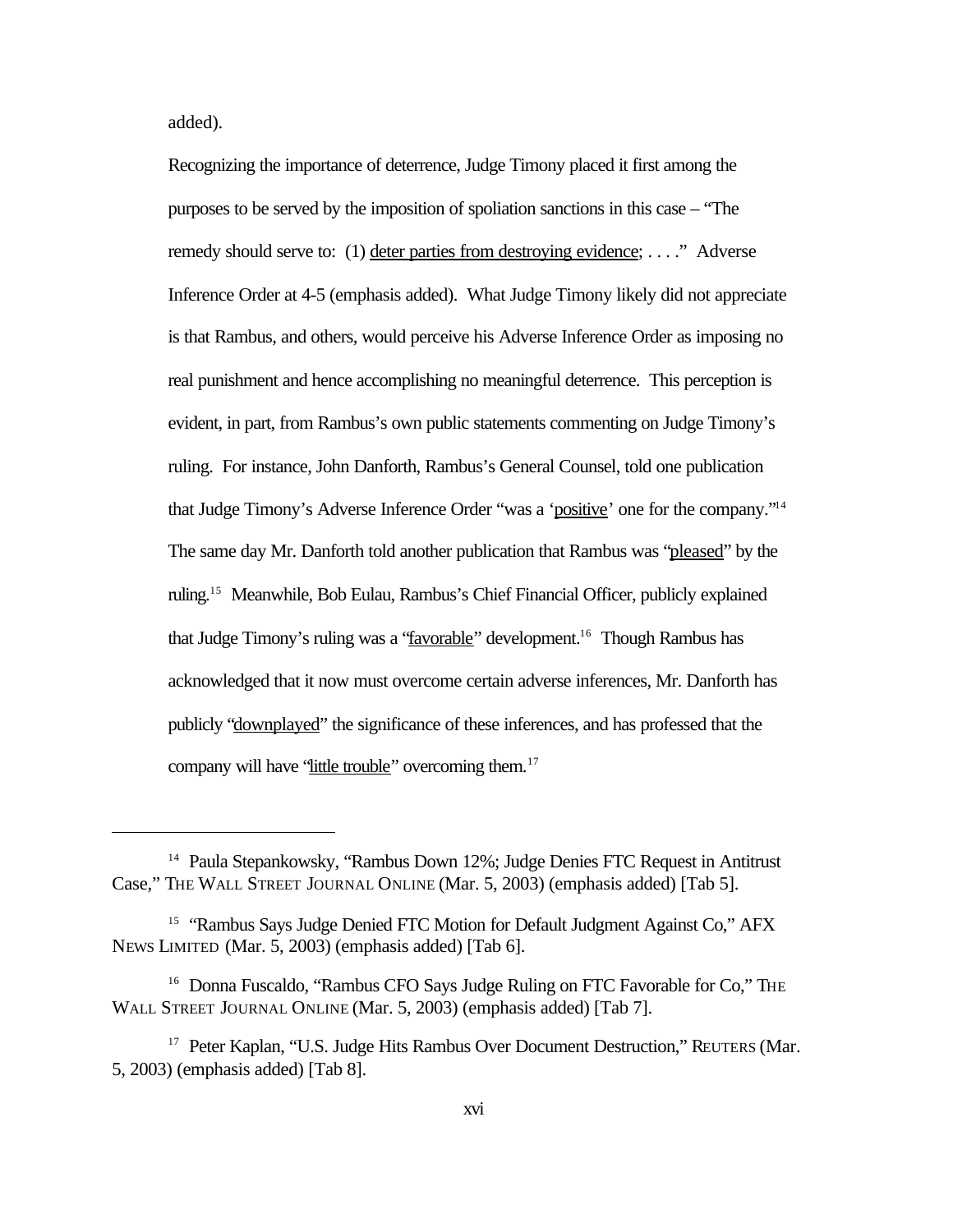These statements undoubtedly reflect Rambus's best effort to put a positive spin on the situation. However, the situation, as it currently stands, lends itself to such an interpretation – that is, one could easily be left with the impression that, despite being found to have engaged in intentional spoliation of evidence, Rambus has escaped with little more than a "mild rebuke." *Computer Assocs. Int'l v. American Fundware, Inc.*, 133 F.R.D. 166, 170 (D. Colo. 1990). Again, we believe that more can, and must, be done, not only to ensure that the adverse inferences in this case properly achieve the remedial purposes for which they have been imposed, but also to ensure that such inferences properly fulfill the punitive and deterrence functions that Judge Timony himself recognized to be paramount.

The fact is that Rambus has now been judged responsible for "spoliation of evidence," which amounts to an obstruction of justice.<sup>18</sup> Adverse Inference Order at 4. Not only did Rambus engage in "intentional destruction of documents" resulting in the elimination of "evidence for another's use in reasonably foreseeable litigation," but its "utter failure to maintain an inventory of the documents its employees destroyed makes it impossible to discern" precisely how much evidence, otherwise helpful to Complaint Counsel's ability to prove its claims, has been forever lost. *Id.* at 4, 7-8. What we do know is that Rambus destroyed massive amounts of evidence, all Rambus employees were involved, and the destruction extended to "all major categories of documents generated in the ordinary course of Rambus's business." Rambus Mem. at 5 (emphasis added). As we explain in more detail below, in these circumstances, there is serious cause for concern that "[b]y

<sup>&</sup>lt;sup>18</sup> See Black's Law Dictionary (5<sup>th</sup> Ed. 1979) (defining "Spoliation" as "destruction of evidence . . . constitut[ing] an obstruction of justice").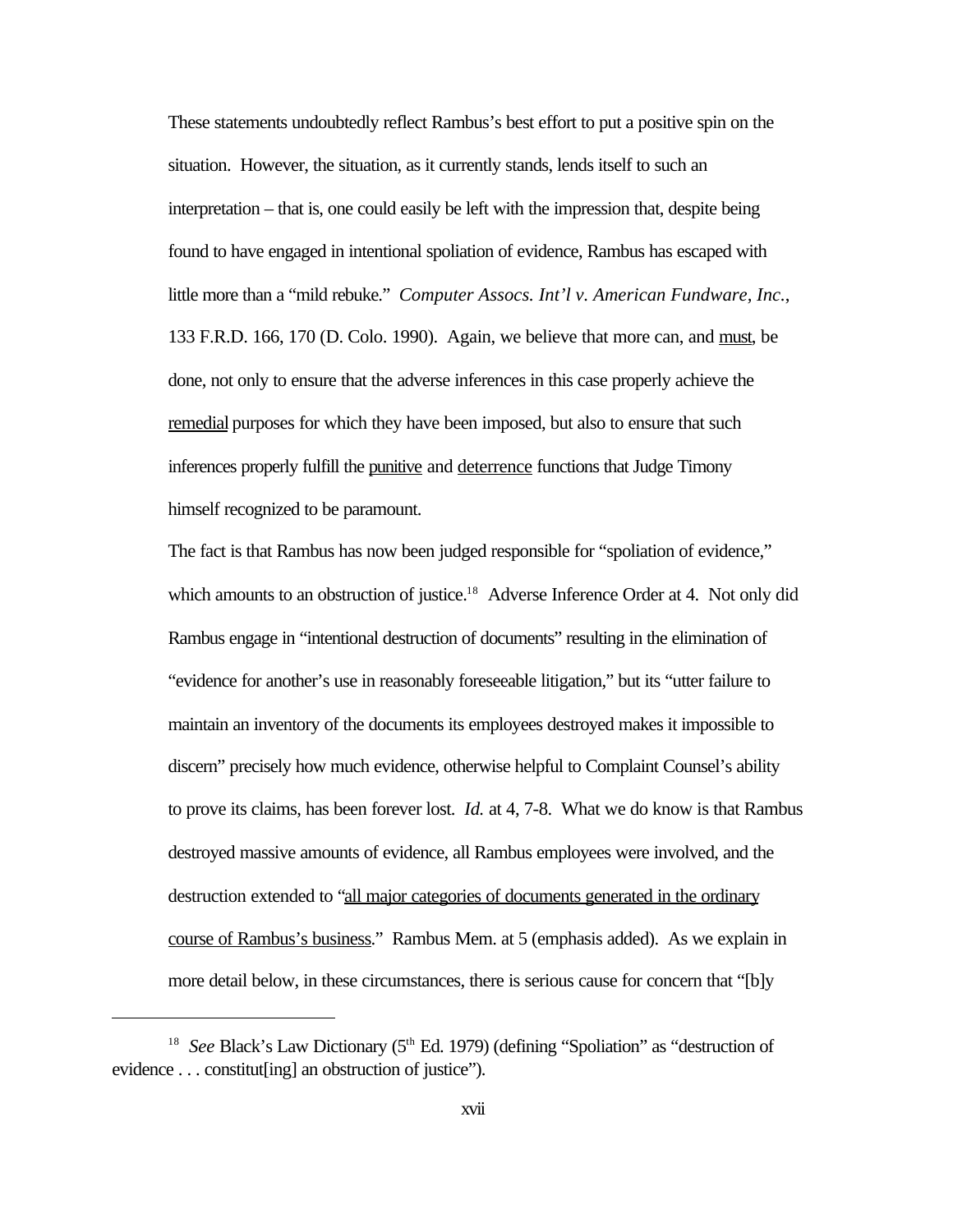deliberately destroying documents," Rambus has "prevented the fair adjudication of the case" and "has eliminated" any hope of a decision "on the merits." *Carlucci v. Piper Aircraft Corp*., 102 F.R.D. 472, 485-86 (S.D. Fla. 1984) (emphasis added), *aff'd in part, rev'd in part,* 775 F.2d 1440 ( $11<sup>th</sup>$  Cir. 1985). If there is to be any hope of a just resolution in this case, Complaint Counsel submits that, at the very minimum, the following steps must be taken, over and above the relief already granted by Judge Timony.

**First**, by this motion we ask Your Honor to impose a number of additional adverse inferences corresponding with specific categories of proof that the direct and circumstantial evidence shows were likely impacted by Rambus's document destruction. Only by imposing such additional inferences, we submit, can Your Honor even begin to ensure that Complaint Counsel is "restore[d] . . . to the same position with respect to its ability to prove its case that it could have held if there had been no spoliation," although we maintain that (in the circumstances present here) this goal can never be fully achieved through the issuance of adverse inferences. *Turner*, 142 F.R.D. at 74.

**Second**, by this motion we ask Your Honor to rule that Rambus, in seeking to overcome the applicable adverse inferences, will be held to a "clear and convincing evidence" standard of persuasion. We submit that such a ruling is necessary to ensure that the spoliation remedy imposed in this case is at least "moderately punitive," as Judge Timony intended it to be and as the law, in these circumstances, essentially mandates. *Cabinetware Inc. v. Sullivan*, 1991 WL 327959, \*4 (E.D. Cal. 1991) (expressing concern that a straightforward adverse inference "would serve no deterrent or punitive function" and suggesting that imposition of a "clear and convincing evidence" standard would be

xviii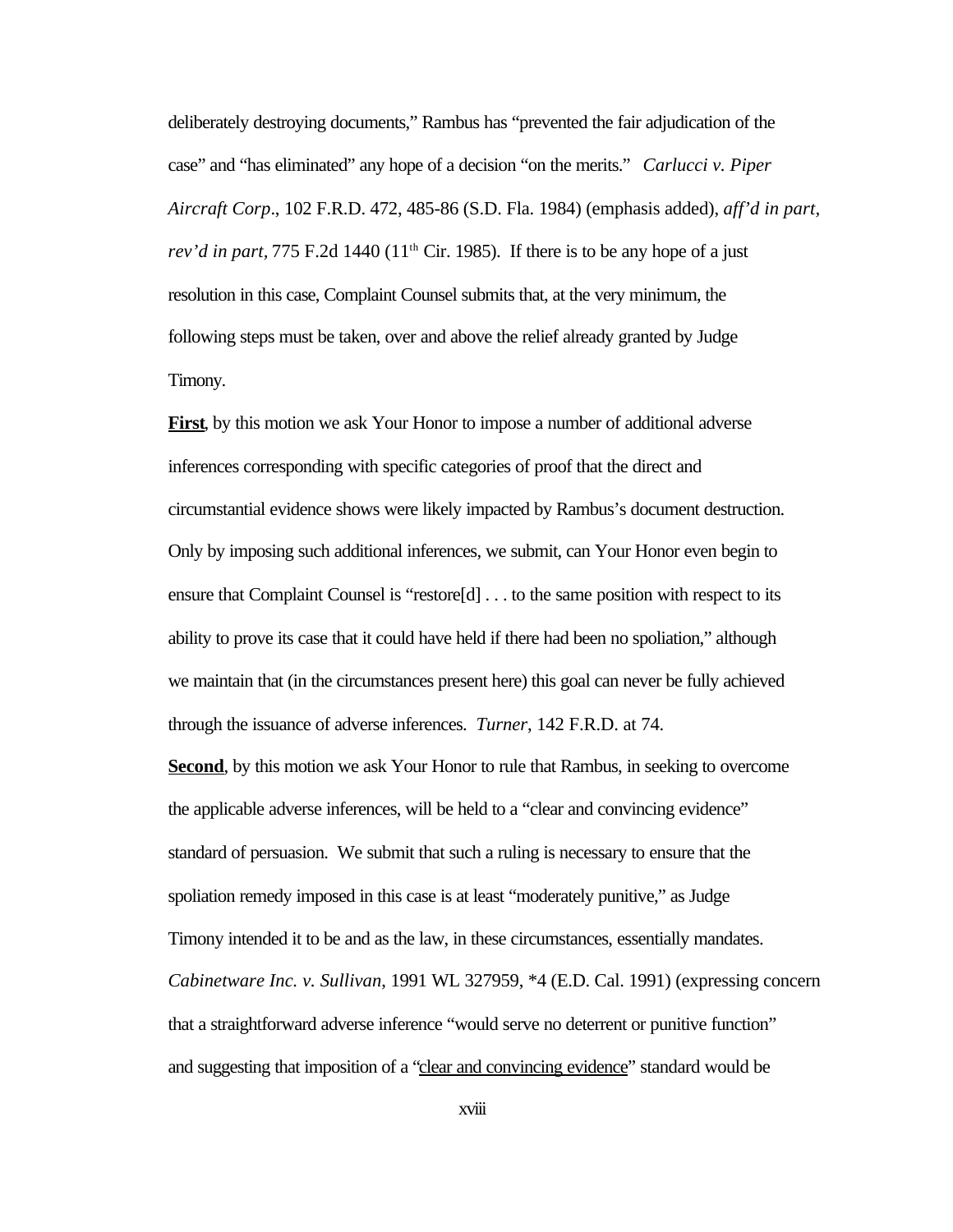"moderately punitive" while still being "reasonably tailored to put the plaintiff in the position he would have been in but for defendant's transgression") (emphasis added).<sup>19</sup> **Third**, through this motion we ask that – consistent with established case law – Your Honor undertake a continuing commitment to ensure that Rambus's spoliation in no way affects the outcome of this proceeding. With this in mind, we ask that Your Honor be attentive to identify any situation going forward in which, through the arguments it seeks to make or the evidence it seeks to present, Rambus may directly or indirectly benefit from the unavailability of evidence that likely would have been encompassed within the scope of what Rambus destroyed. Only through such continued vigilance, and Your Honor's willingness, as circumstances warrant, to further expand the adverse inferences and entertain other appropriate sanctions, do we believe it would be possible to have any hope of a fair trial in this case.

**Finally**, although Complaint Counsel does not presently request such relief, through this motion we do seek to impress upon Your Honor that you continue to possess "broad discretion as to the crafting of an appropriate remedy" for Rambus's spoliation, and that such discretion would permit Your Honor – either now or in the future – to grant a default judgment, should you deem such relief to be warranted by the circumstances. Adverse Inference Order at 4. As we will briefly explain, without rearguing the prior

<sup>&</sup>lt;sup>19</sup> See also Anderson v. Cryovac, Inc., 862 F.2d 910, 925 (1<sup>st</sup> Cir. 1988) ("A party who is guilty of, say, intentionally shredding documents in order to stymie the opposition, should not easily be able to excuse the misconduct by claiming that the vanished documents were of minimal import. Without the imposition of a heavy burden such as the 'clear and convincing' standard, spoliators would almost certainly benefit from having destroyed the documents, since the opposing party could probably muster little evidence concerning the value of papers it never saw.") (emphasis added).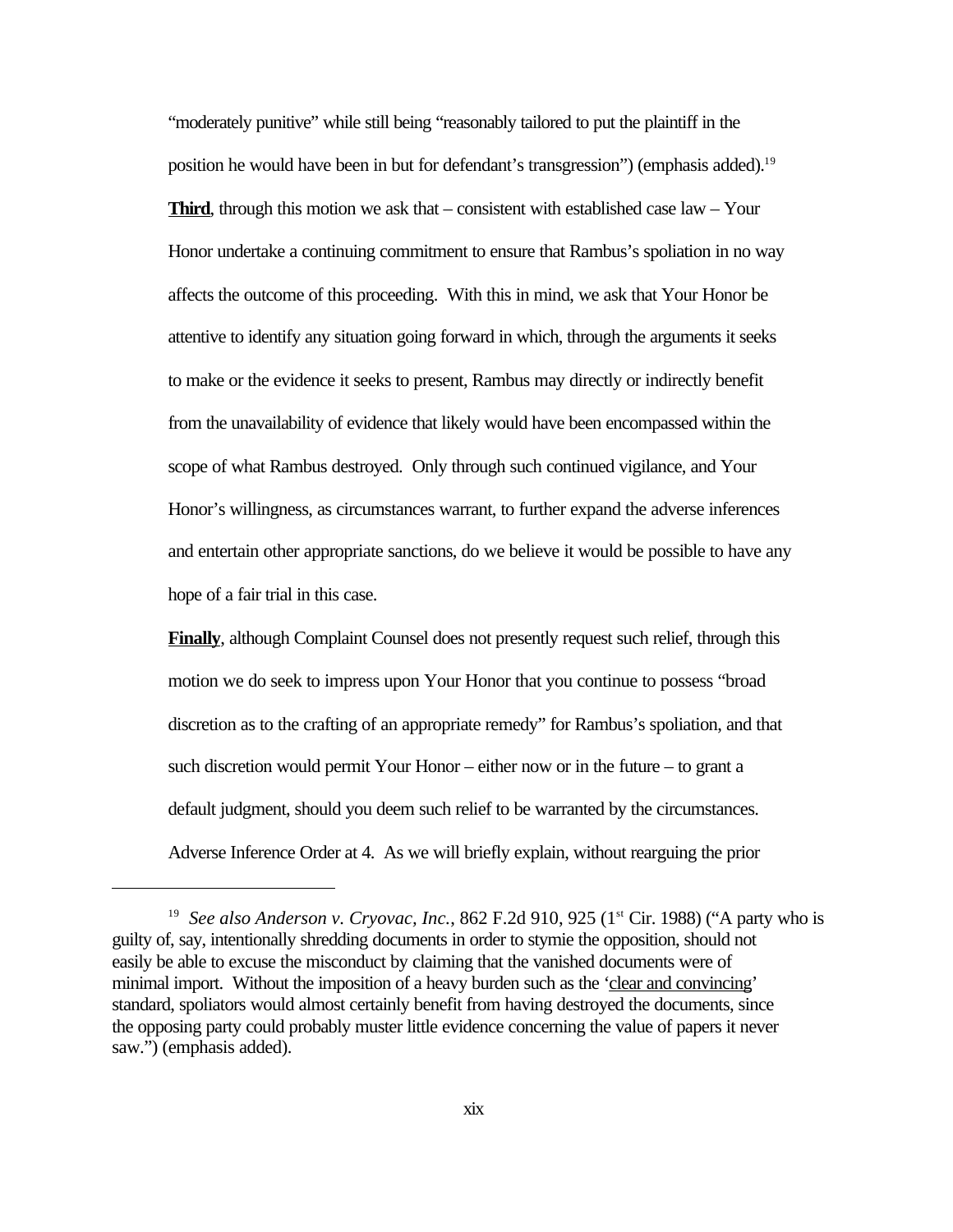Motion for Default Judgment, Complaint Counsel continues to hold the view (indeed, more strongly than ever, in light of newly produced evidence) that the injustice flowing from Rambus's intentional spoliation can never be adequately remedied absent the issuance of a default judgment.

#### **PROCEDURAL BACKGROUND**

As Your Honor knows, in late December of last year Complaint Counsel filed a motion for default judgment on issues of liability in this case. It was an unusual step, motivated by unusual circumstances. Complaint Counsel's motion by no means merely rehashed the same facts that were presented to the district court in the *Infineon* case, leading to the adverse fact findings described above. Complaint Counsel had uncovered – and through its motion presented – additional proof, not made available to Infineon's lawyers, demonstrating both the wrongful nature and damaging effects of Rambus's document destruction. This evidence was reviewed in detail in Complaint Counsel's prior filings and need not be set forth again here. *See generally* CC Mem.

What does bear emphasis here is this: As is evident from review of the parties' filings, in opposing Complaint Counsel's default judgment motion Rambus failed to contest virtually all of the factual and legal contentions relied upon by Complaint Counsel in support of the motion. *See* CC Reply Mem. at 2-7 (cataloguing the various factual contentions that Rambus's opposition did not contest), 7-10 (explaining that Rambus also failed to dispute the vast majority of Complaint Counsel's legal contentions). Rambus's opposition to default judgment hinged almost entirely on one thing: a denial that, in destroying relevant business records, "Rambus acted in bad faith." Rambus Mem. at 1.

xx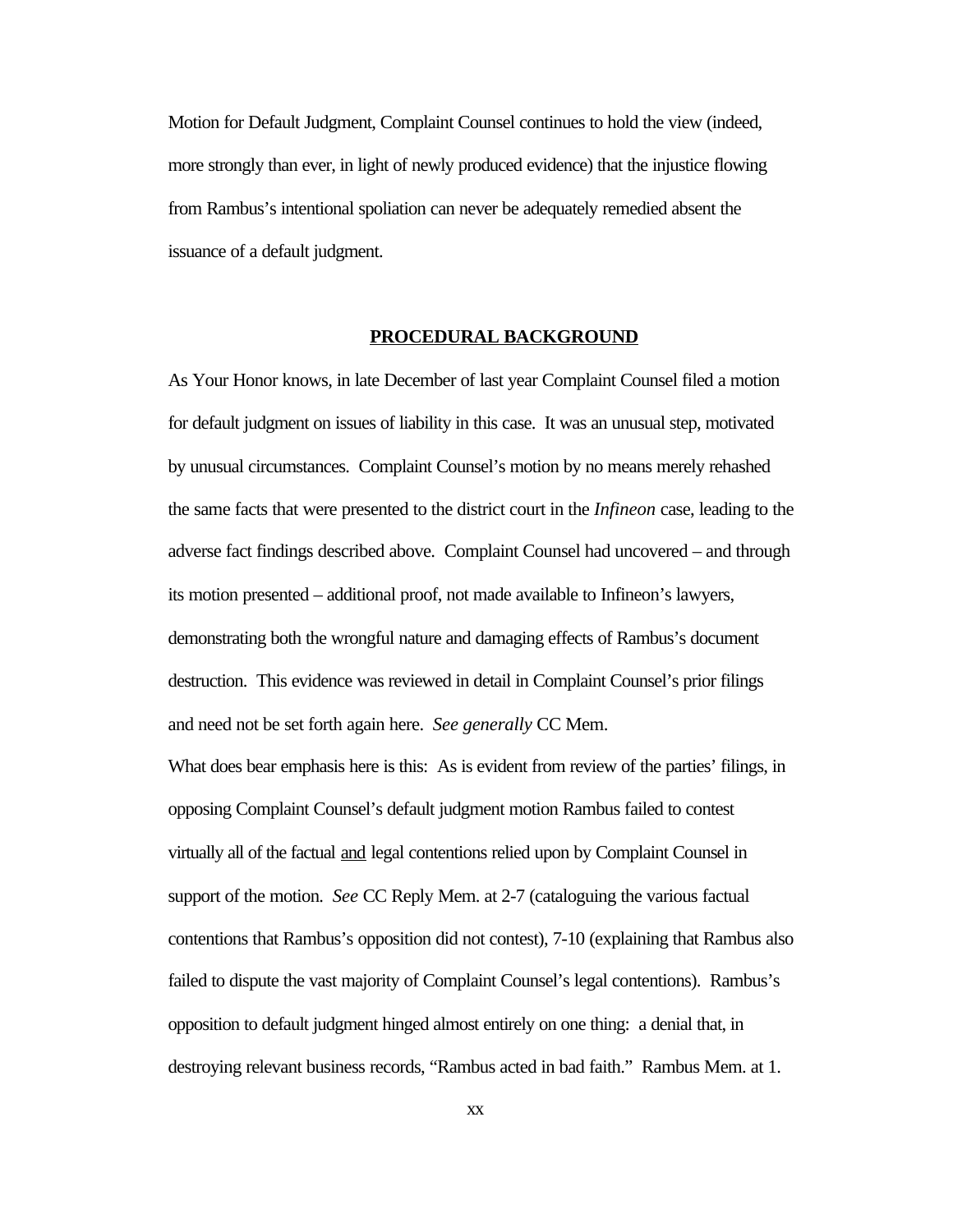As Complaint Counsel pointed out in its reply, while offering a blanket denial of any wrongdoing, Rambus failed to rebut, or even comment on, virtually all of the evidence of bad faith that Complaint Counsel cited in support of the motion. *See* CC Reply Mem. at 10-12. It was only later, however, in the wake of the Federal Circuit's resolution of the *Infineon* appeal, that Complaint Counsel had clear grounds to argue that the issue of bad faith was already conclusively resolved against Rambus, in a manner that precludes Rambus – through principles of collateral estoppel – from relitigating the same issue here. Thus, Complaint Counsel followed its Default Judgment Motion with a separate motion seeking an order giving collateral estoppel effect to these prior fact findings. As Your Honor also knows, roughly one month ago Judge Timony issued an order denying Complaint Counsel's Motion for Default Judgment. In the same order, however, Judge Timony concluded that Rambus has engaged in "intentional destruction of documents that it knew or should have known were relevant to reasonably foreseeable litigation" involving "JEDEC standards" for dynamic random access memory ("DRAM"). Adverse Inference Order at 6, 8. Judge Timony further concluded that Rambus acted with "reckless disregard" of its obligation "to maintain an inventory of the documents its employees destroyed," and that its "utter failure to maintain [such] an inventory . . . makes it impossible to discern the exact nature of the relevance of the documents destroyed to the instant matter." *Id.* at 7. Nevertheless, Judge Timony stated, "What evidence is available indicates that at least some of the documents destroyed were relevant" to this case. *Id.* Based on these and other factual determinations, Judge Timony concluded that Rambus has engaged in "spoliation of evidence," for which it deserved to be sanctioned. *Id.* at 4.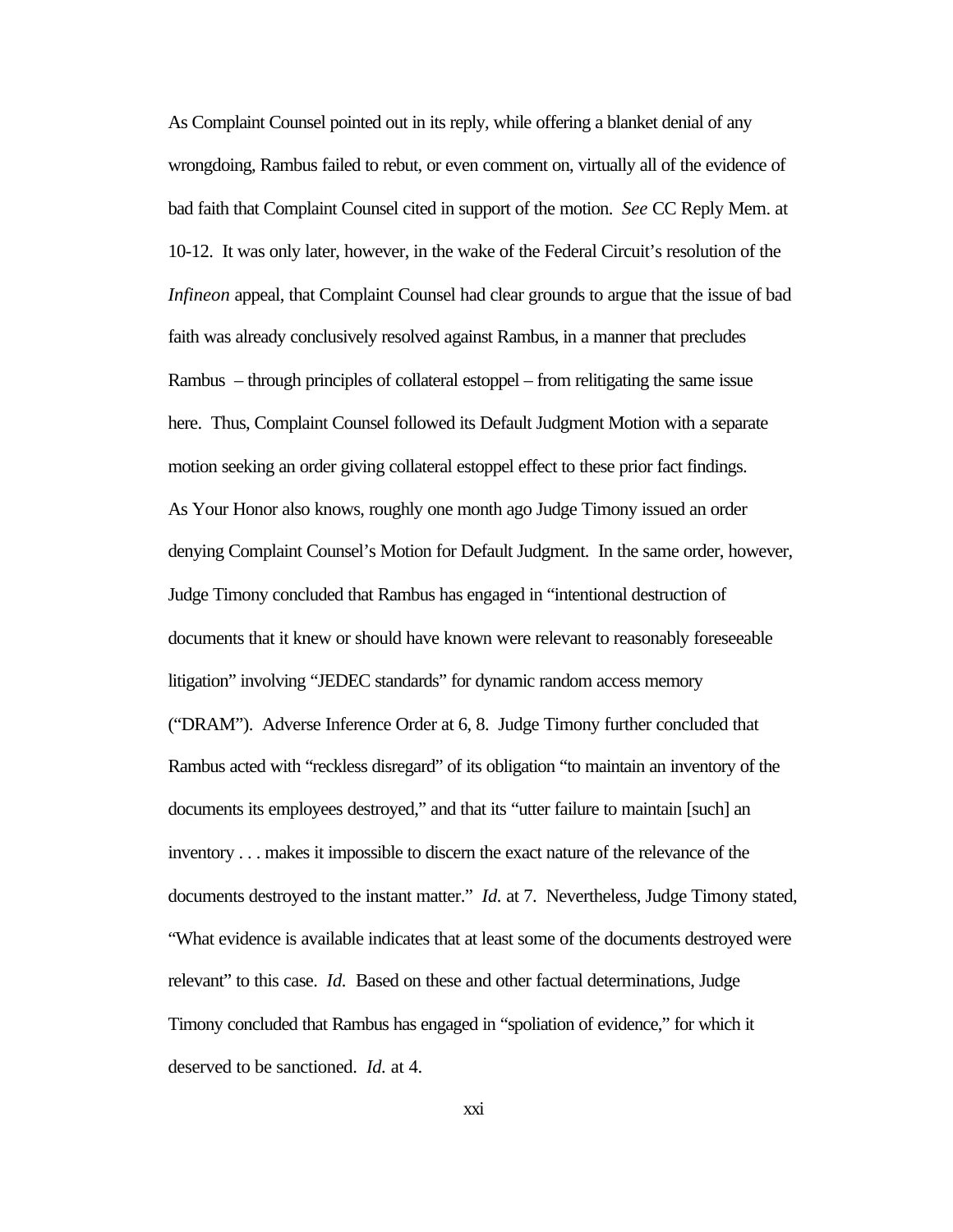Although different in nature from the relief that Complaint Counsel had requested through its motion for default judgment, Judge Timony did impose sanctions against Rambus, in the form of rebuttable adverse inferences. In imposing such sanctions, Judge Timony noted that remedies for "intentional . . . destruction of evidence," where imposed, should serve three purposes:

(1)

to "deter parties from destroying evidence";

(2)

to "place the risk of an erroneous evaluation of the content of destroyed evidence on the party who destroyed it"; and

### (3)

to "place the party injured by the loss of evidence helpful to its case to where the party would have been in the absence of spoliation."

*Id.* at 4-5. Signaling that he intended for these same purposes to be served in this case,

Judge Timony stated, "it is clear that Rambus should not be rewarded" for its "intentional

destruction of documents" and its "utter failure to maintain an inventory of . . .

documents destroyed." *Id.* at 7-8 (emphasis added).

Judge Timony imposed the following seven rebuttable adverse inferences against

Rambus, all of which, he explained, "will exist for the remainder of the administrative

proceedings in this matter":

(1)

Rambus knew or should have known from its pre-1996 participation in JEDEC that developing JEDEC standards would required the use of patents held or applied for by Rambus;

### (2)

Rambus never disclosed to other JEDEC participants the existence of these patents;

### (3)

Rambus knew that its failure to disclose the existence of these patents to other JEDEC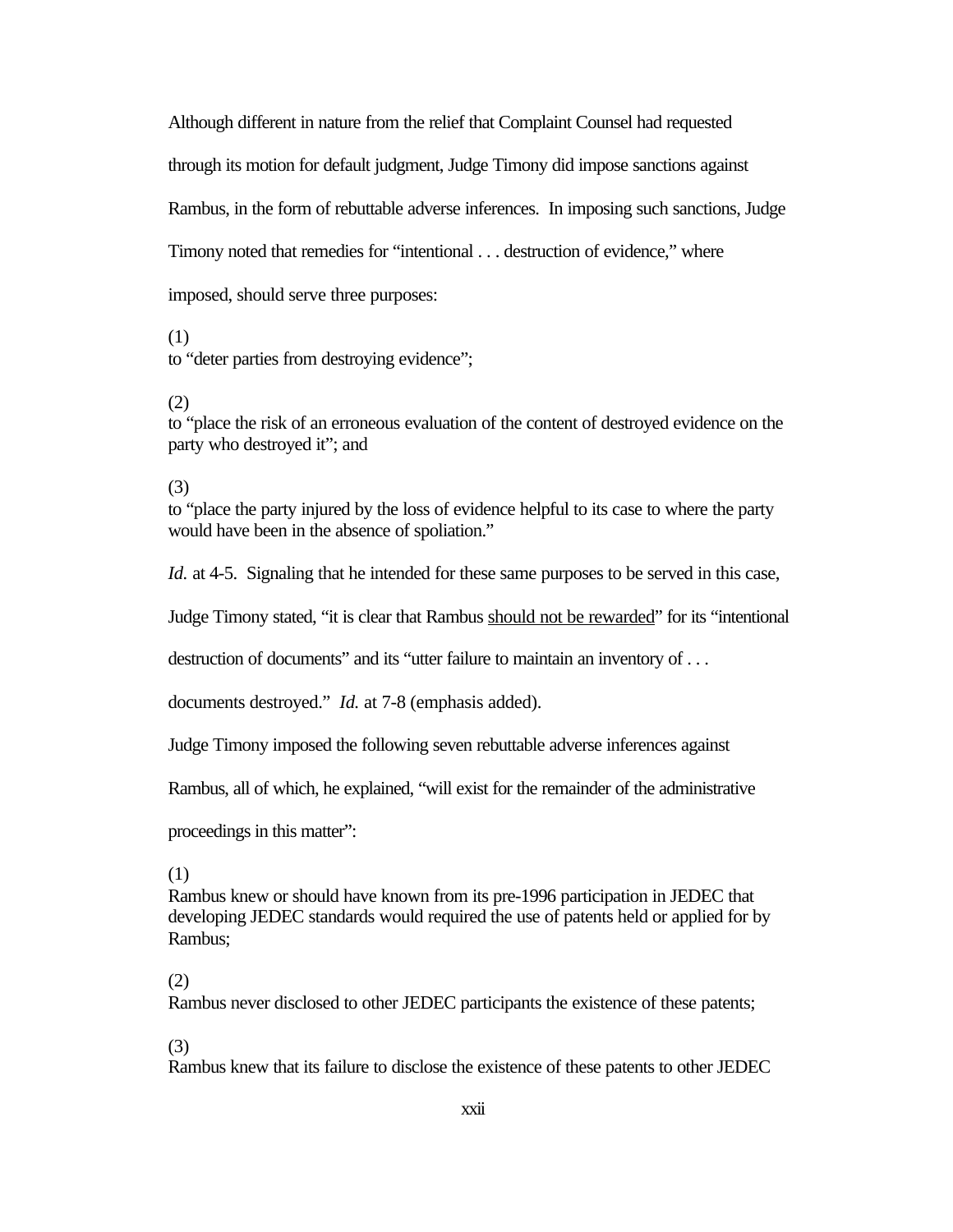participants could serve to equitably estop Rambus from enforcing its patents as to other JEDEC participants;

#### (4)

Rambus knew or should have known from its participation in JEDEC that litigation over the enforcement of its patents was reasonably foreseeable;

#### (5)

Rambus provided inadequate guidance to its employees as to what documents should be retained and which documents could be purged as part of its corporate document retention program;

#### (6)

Rambus's corporate document retention program specifically failed to direct its employees to retain documents that could be relevant to any foreseeable litigation; and

#### (7)

Rambus's corporate document retention program specifically failed to require employees to create and maintain a log of the documents purged pursuant to the program.

Adverse Inference Order at 8-9. In setting forth these rulings, Judge Timony noted that

"[b]ad faith in the spoliation is not necessary" to justify imposing adverse inferences;

rather, "gross negligence is sufficient." *Id.* at 5 (citing relevant case law). Judge Timony

characterized Rambus's document destruction as "intentional" and as reflecting "gross

negligence" and "reckless disregard." *Id.* at 7-8. Judge Timony also expressly concluded

that "Rambus destroyed or failed to preserve evidence for another's use . . . in reasonably

foreseeable litigation." *Id.* at 4. Judge Timony's Adverse Inference Order, however,

stopped short of expressly concluding that Rambus's document destruction and related activities were undertaken in "bad faith."

On the same day that he issued his Adverse Inference Order, Judge Timony separately ruled that Rambus should be barred, by principles of collateral estoppel, from contesting in this case that the company's document destruction activities were undertaken, at least in part, with an intent to eliminate evidence that the company feared could be harmful in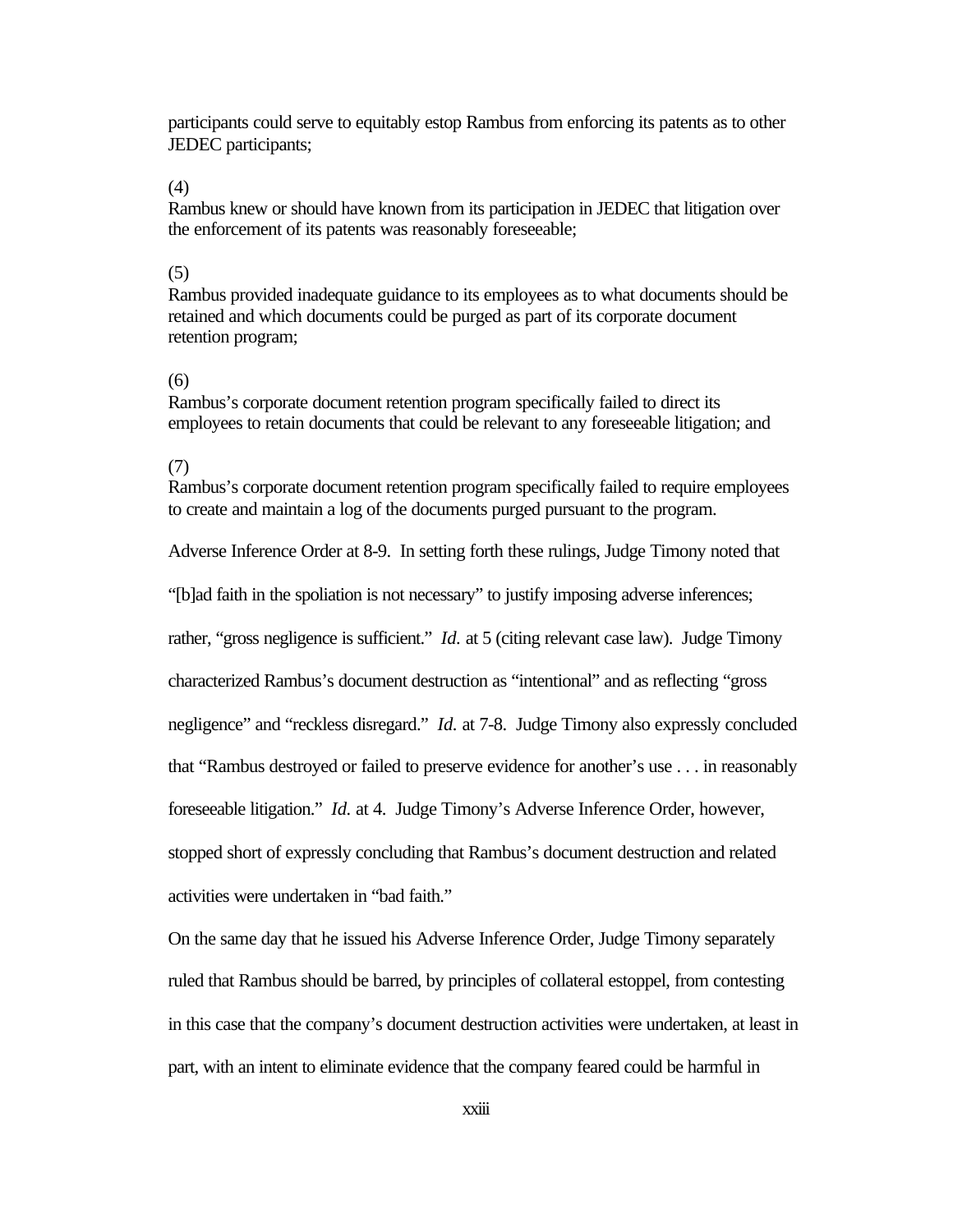anticipated JEDEC-related litigation. As Judge Timony explained in that order, the fact

that Rambus destroyed material evidence and its motivation for doing so were both

"carefully and fully" litigated before the trial court in *Rambus Inc. v. Infineon*

*Technologies*, and "Rambus should . . . not be able to escape these fully adjudicated

adverse factual determinations" in this case. Collateral Estoppel Order at 3-4 (emphasis

added). Thus, Judge Timony ruled that the following fact findings shall be binding upon

Rambus for purposes of this litigation:

#### (1)

When "Rambus instituted its document retention policy in 1998," it did so, "in part, for the purpose of getting rid of documents that might be harmful in litigation."

#### (2)

Rambus, at the time it implemented its "document retention policy," "[c]learly ... contemplated that it might be bringing patent infringement suits during this time frame" if its efforts to persuade semi-conductor manufacturers to license "its JEDEC-related patents" "were not successful."

#### (3)

Rambus's "document destruction" was therefore done "in anticipation of litigation."

*Id.* at 5 (stating that these findings "will be given" "full collateral estoppel effect"). As

Complaint Counsel has previously pointed out, these findings are legally sufficient to

establish that Rambus in fact did destroy documents in "bad faith." Indeed, Rambus itself

has essentially admitted as much. *Compare* Rambus Mem. at 18 ("Bad faith in this

context requires . . . show[ing] that Rambus destroyed the documents in question

'intend[ing] to prevent use of the evidence in litigation.'") (quoting *Turner v. Hudson*

*Transit Lines, Inc.*, 142 F.R.D. 68, 74 (S.D.N.Y. 1991) (emphasis added)), with Collateral

Estoppel Order at 5 ("When 'Rambus instituted its document retention policy in 1998,' it

did so, 'in part, for the purpose of getting rid of documents that might be harmful in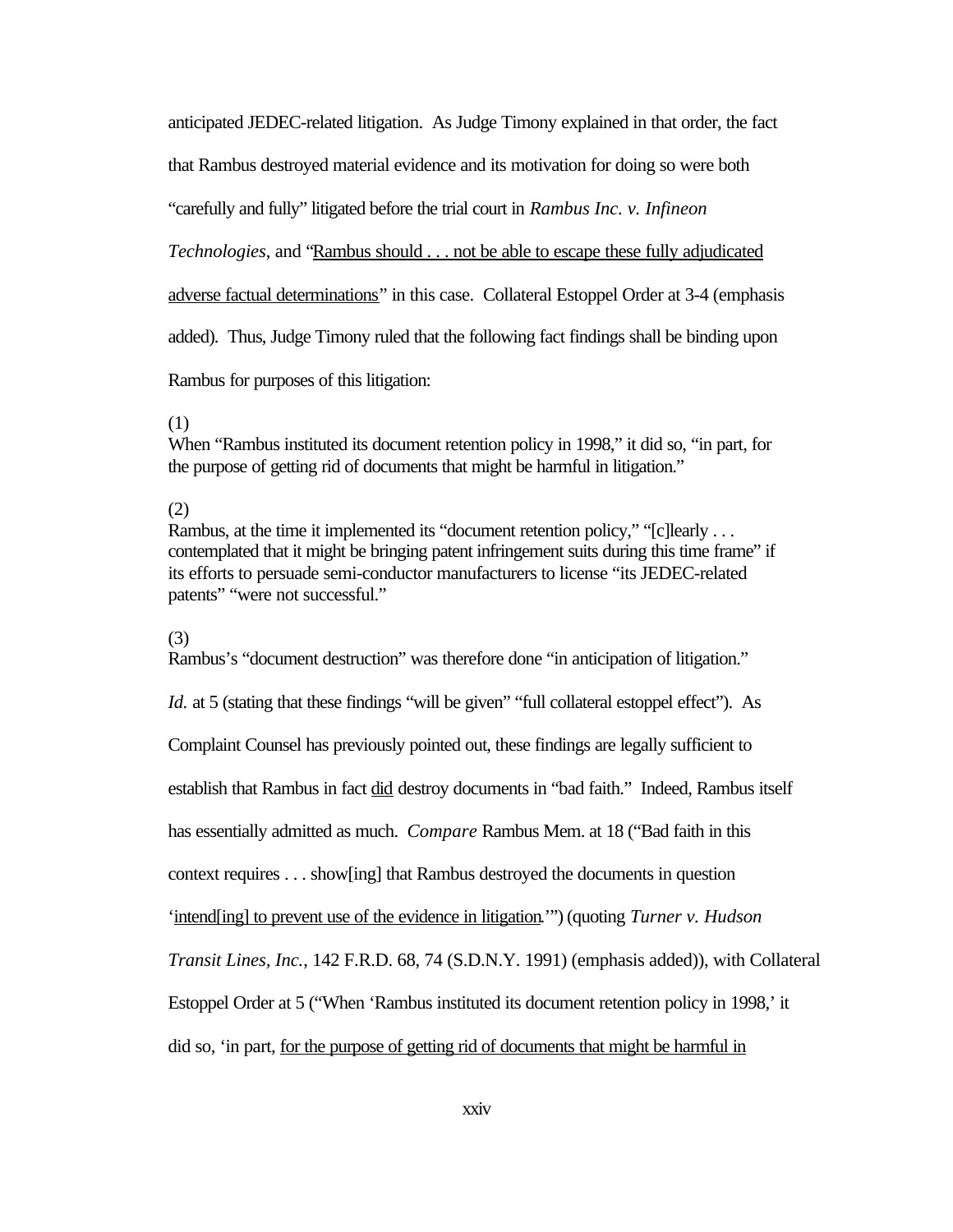litigation" – specifically, the future "JEDEC-related" litigation that Rambus anticipated at that time) (emphasis added).

#### **ARGUMENT**

In denying the Motion for Default Judgment, Judge Timony placed reliance upon Complaint Counsel's expression of confidence that, "'notwithstanding Rambus's efforts to escape justice by systematically destroying material evidence, the proof that remains is more than sufficient to establish the merits' of its claims." Adverse Inference Order at 5 (quoting CC Mem. at 12, n.13). Complaint Counsel continues to stand by this statement, but it would be a serious mistake to view this statement as some form of tacit admission that further remedial steps to cure the damage caused by Rambus's spoliation are unnecessary. We believe that additional steps beyond those taken by Judge Timony are necessary to ensure a fair trial, and to quell concerns that Rambus, through its adjudicated misconduct, may succeed in escaping justice for its actions. We spell out below the additional relief now warranted.

No one can predict with certainty the outcome of this suit. What can be predicted safely, however, is that absent substantial additional relief to address the effects of spoliation on this case, any victory by Rambus (be it in part or whole) most assuredly will be clouded by doubts as to whether justice was served here. Nothing could be more damaging to this agency or to the broader interests of the legal system of which this administrative law court is part. As another court aptly noted:

In this . . . era of widely publicized evidence destruction by document shredding, it is well to remind litigants that such conduct will not be tolerated in judicial proceedings. Destruction of evidence cannot be countenanced in a justice system whose goal is to find the truth through honest and orderly production of evidence under established discovery rules.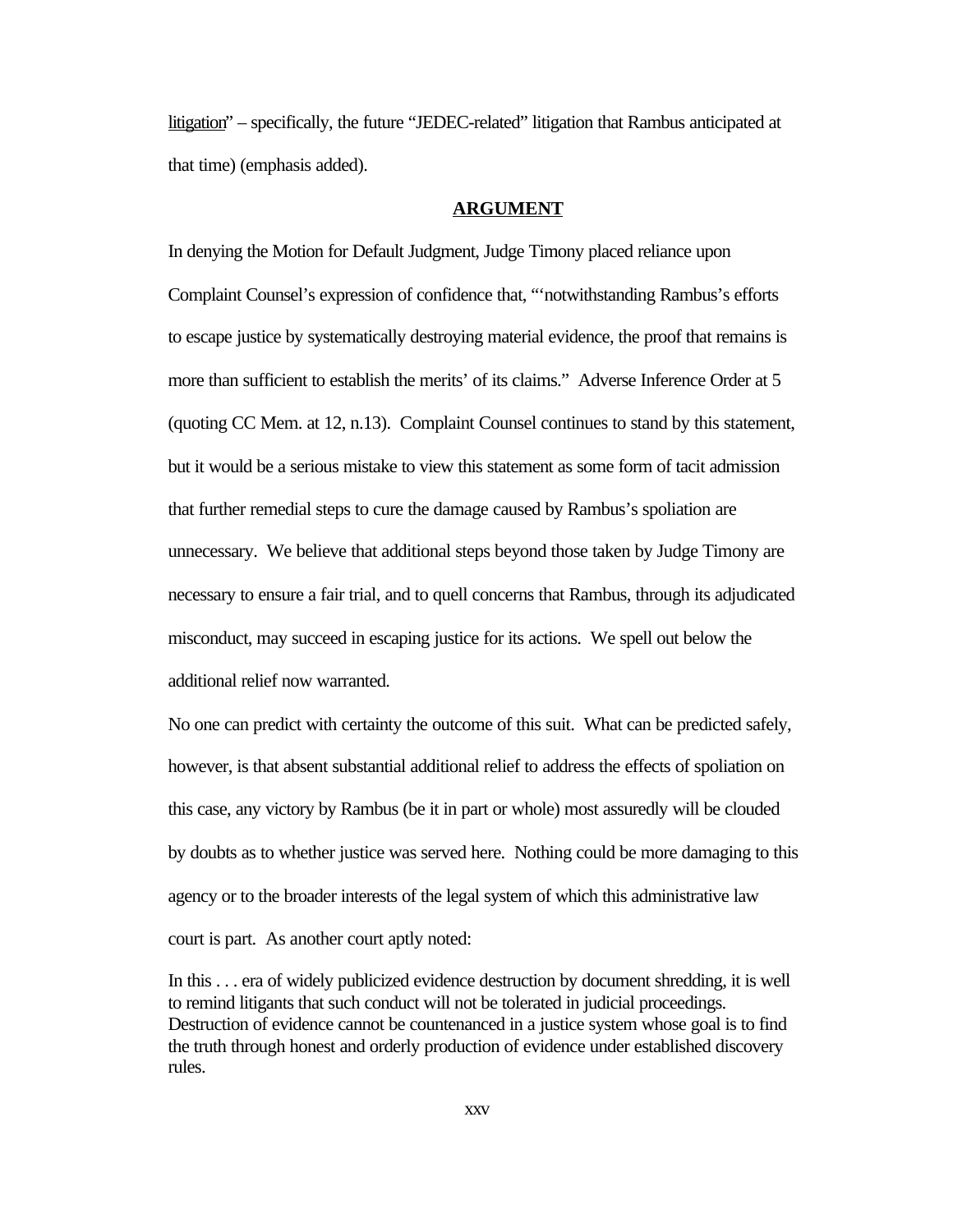*Computer Assocs. Int'l*, 133 F.R.D. at 170.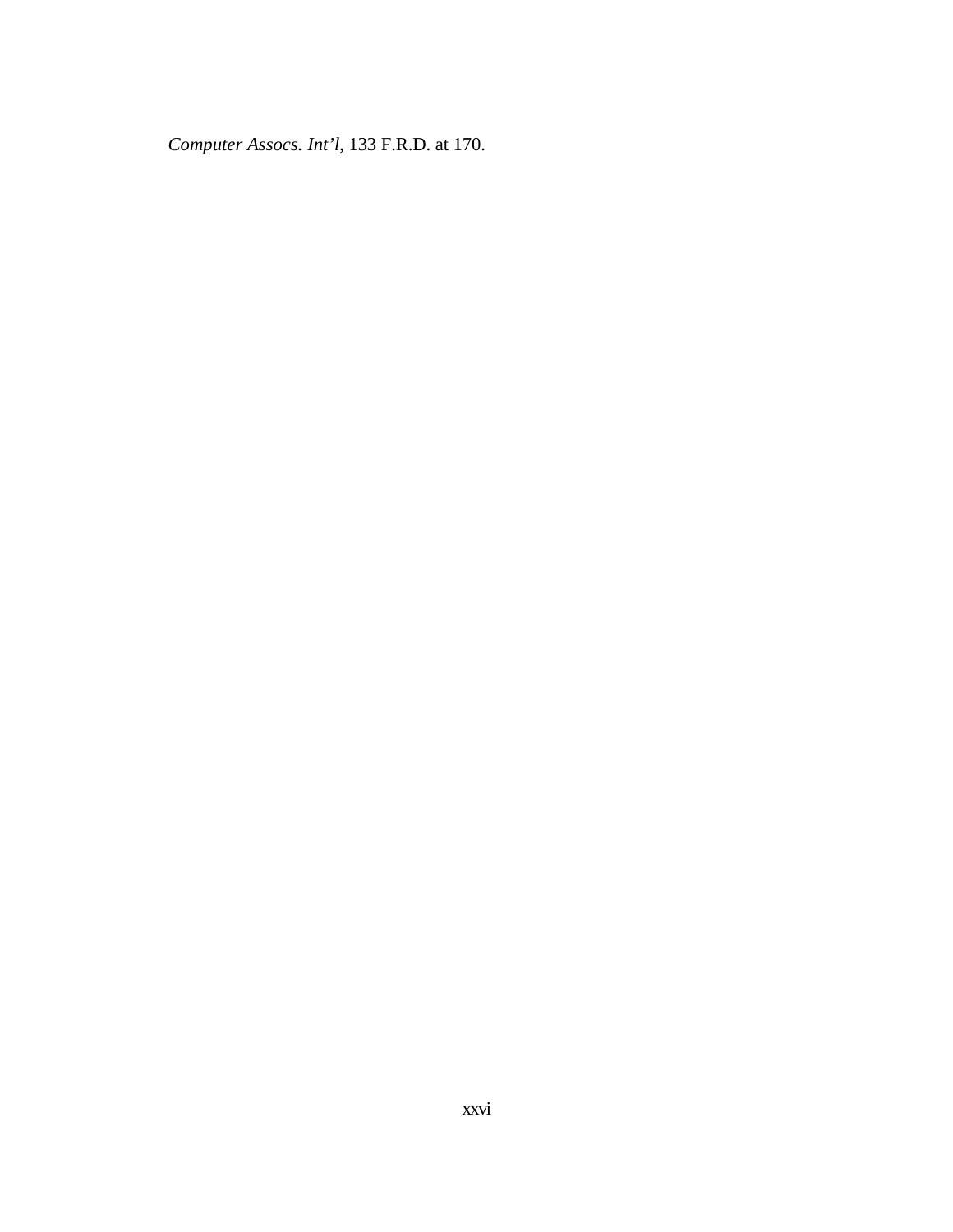**I.**

### **Remedying Rambus's Misconduct Requires – at a Minimum – the Imposition of Comprehensive Adverse Inferences, a Clear-and-Convincing Rebuttal Standard, and Vigilance as to the Ongoing Need to Fashion Appropriate Sanctions**

Judge Timony more than adequately explained why, at a minimum, the "undisputed facts of record require sanctions in the form of certain rebuttable adverse presumptions against Rambus." Adverse Inference Order at 2-3 (emphasis added). Indeed, "[t]he drawing of an adverse inference . . . has been recognized to be an entirely proper and indeed necessary exercise of an administrative agency's adjudicative responsibilities. Without such a capability, the express Congressional grant of adjudicative authority to an administrative agency would be profoundly frustrated." *In the Matter of Market*

*Development Corp.*, 95 F.T.C.100, 1980 FTC LEXIS 162, 243-44 (1980).

As discussed in detail above, Judge Timony, informed by case law, was very clear in outlining the purposes he sought to achieve by imposing adverse inferences: to deter future wrongdoing, to place the risk of erroneous evaluation of destroyed evidence on Rambus, and to place Complaint Counsel where it "would have been in the absence of spoliation." *Id*. at 4-5. Unfortunately, however, the seven presumptions he outlined fall far short of being able to accomplish these goals. At risk here is the very real possibility that this case proceeds in a manner that allows the outcome to be skewed in favor of the spoliator, which would not only undermine the purposes outlined by Judge Timony, but would "profoundly frustrate[]" the adjudicative process of this agency. *Market Development Corp.*, 1980 FTC LEXIS at 244.

**A.** 

#### **Justice Requires the Imposition of Additional Adverse Inferences**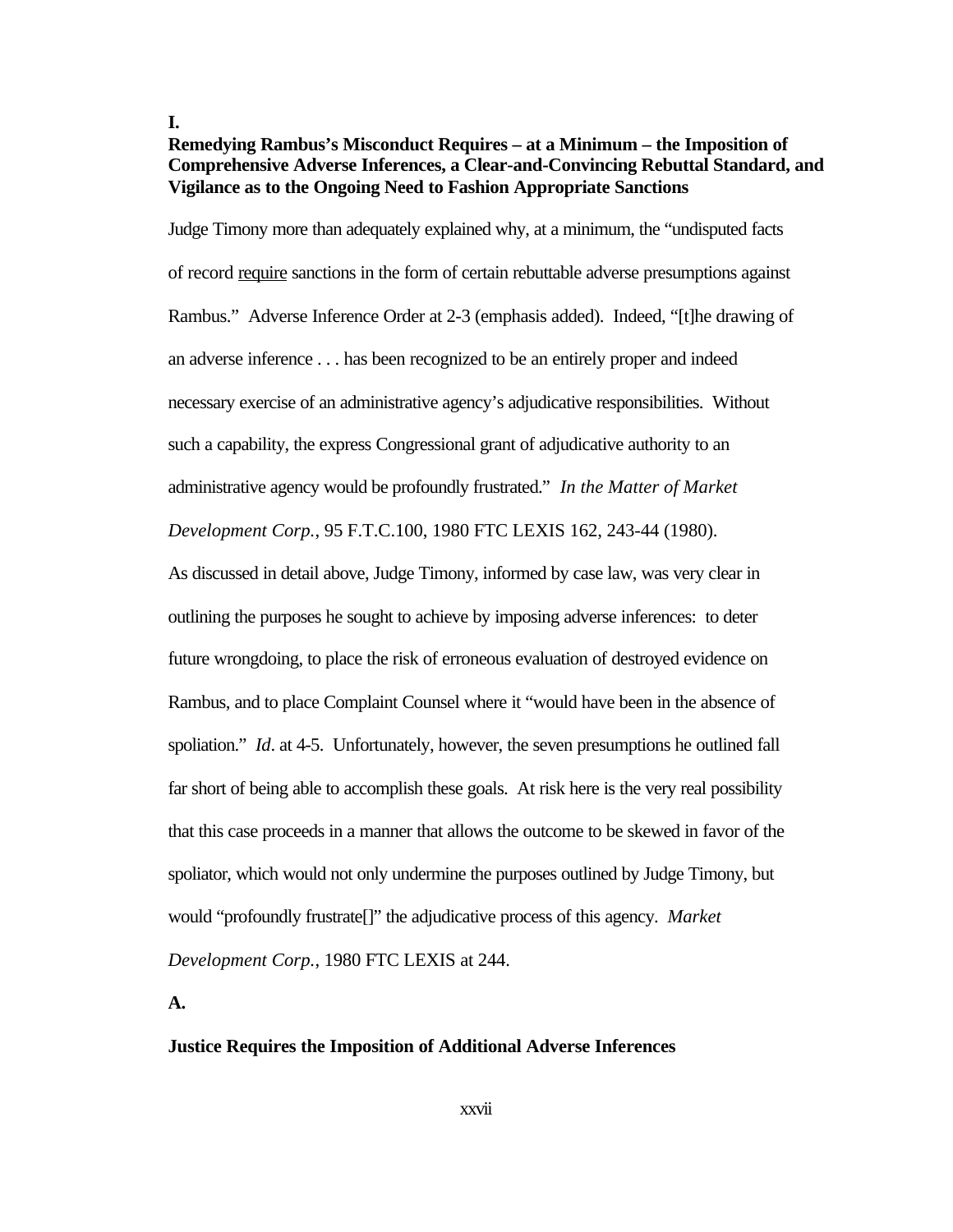Rambus's culpability, even viewed conservatively as "gross negligence" and "reckless disregard," far exceeds the minimum threshold necessary to impose adverse inferences. Courts have imposed broad adverse inferences even in circumstances far less egregious. In *In re Prudential Insurance Co.*, for example, the court found that an insurance company's destruction of documents warranted adverse inferences. Unlike in the instant case, however, nothing in the *Prudential* record indicated that the company intended to subvert discovery through intentional document destruction. The court determined that "because documents [had] been destroyed, they [could] never be retrieved and the resultant harm is incalculable." 169 F.R.D. 598, 616 (D. N.J. 1997). *See also Residential Funding Corp. v. DeGeorge Financial Corp.* 306 F.3d 99, 108 (2nd Cir. 2002) (In remanding the lower court's failure to impose adverse inferences, the court stated, "It makes little difference to the party victimized by the destruction of evidence whether that act was done willfully or negligently. The adverse inference provides the necessary mechanism for restoring the evidentiary balance.").

Moreover, as Judge Timony's findings in the Collateral Estoppel Order establish, Rambus did act in bad faith, by "getting rid of documents that might be harmful in litigation." Collateral Estoppel Order at 5.<sup>20</sup> Upon finding bad faith, courts actually require the imposition – at a minimum – of adverse inferences. "Where the evidence clearly reveals that an effort to destroy or conceal documents was carried out in bad faith, the drawing of an adverse inference as to the contents of the documents had not merely been permitted: it

<sup>20</sup> As noted above (*see* pp. 17-18, *supra*), Rambus itself concedes that such a finding establishes bad faith as a matter of law. *See also* Rambus Mem. at 18 (citing *Turner v. Hudson Transit Lines*, 142 F.R.D. 68, 74 (S.D.N.Y. 1991)).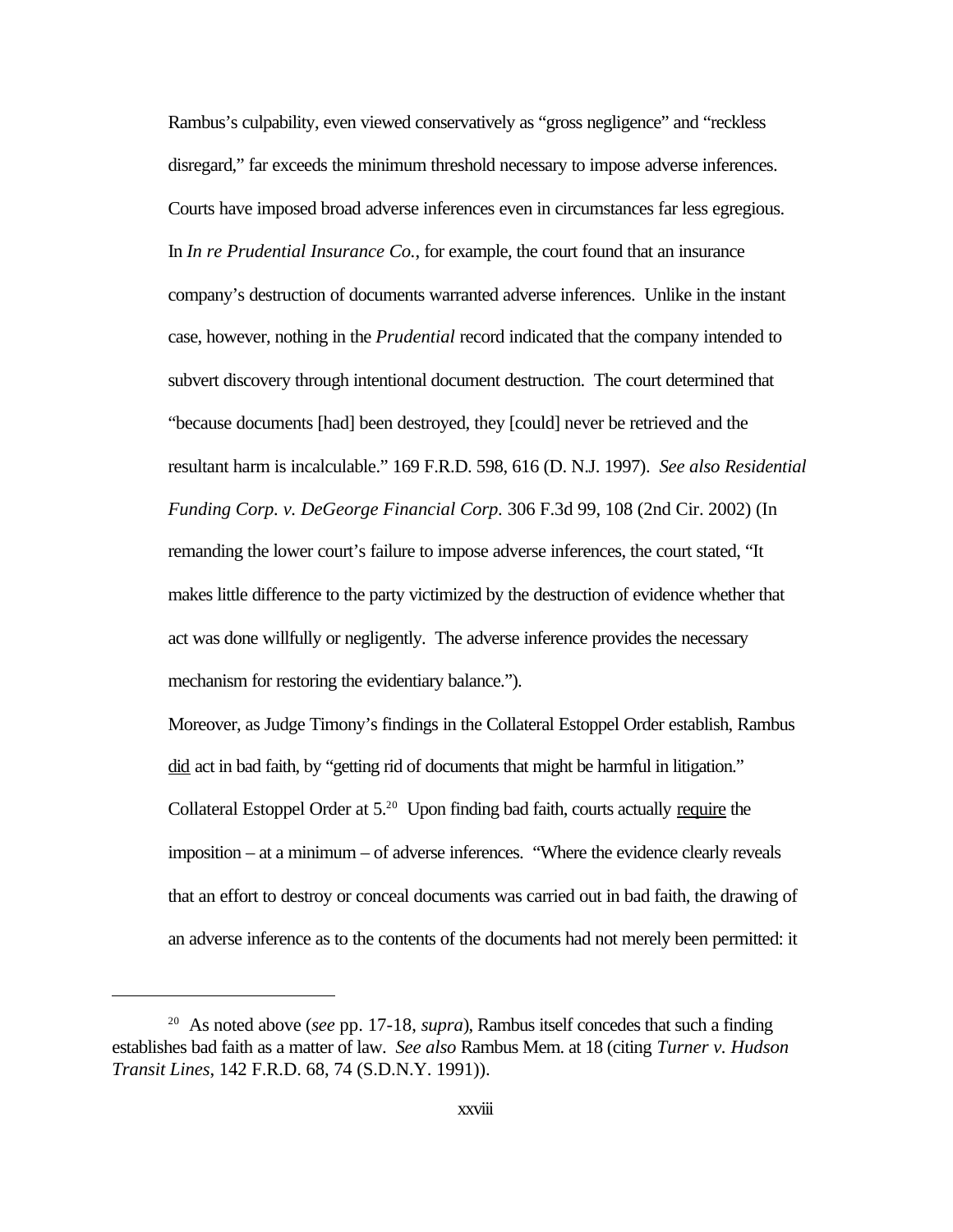has in some cases been required." *Telectron, Inc. v. Overhead Door Corp.*, 116 F.R.D. 107, 134 (S.D. Fla. 1987) (emphasis added) (granting plaintiff's renewed request for a default judgment to remedy document destruction). Thus, regardless of Rambus's culpability, the imposition of (at a minimum) adverse inferences is necessary to restore evidentiary balance. In fact, given the finding that Rambus acted in bad faith, a failure to impose such sanctions – in a comprehensive manner, proportionate with the scope of the destruction that occurred – would be tantamount to judicial error.

Having established the appropriateness, indeed the critical necessity, of imposing adverse inferences here, the next question is how to fashion them in a way that ensures they accomplish their intended result. Case law provides some clear guideposts in this regard, each of which serves to vindicate Judge Timony's objectives of deterrence, penalty, and evidentiary equity.

First, for sound policy reasons, the standard for justifying adverse inferences is a lenient one: the inference sought must "bear some relationship" to the lost evidence. *Shaffer*, 169 F.R.D. at 28 (emphasis added). Moreover, the wronged party should be afforded due deference in identifying precisely the content of the destroyed documents, and, accordingly, the adverse inferences to be drawn from them. As the Second Circuit noted in *Kronisch v. U.S.*:

Where, as here, a party loses the opportunity to identify . . . documents likely to contain critical evidence because the voluminous files that might contain the document(s) have all been destroyed, . . . the prejudiced party may be permitted an inference in his favor so long as he has produced **some evidence** suggesting that a document or documents relevant to substantiating his claims would have been among the destroyed files. . . . [H]olding the prejudiced party to too strict a standard of proof regarding the likely contents of the destroyed evidence would subvert the prophylactic and punitive purposes of the adverse inference, and would allow parties who have intentionally destroyed evidence to profit from that destruction.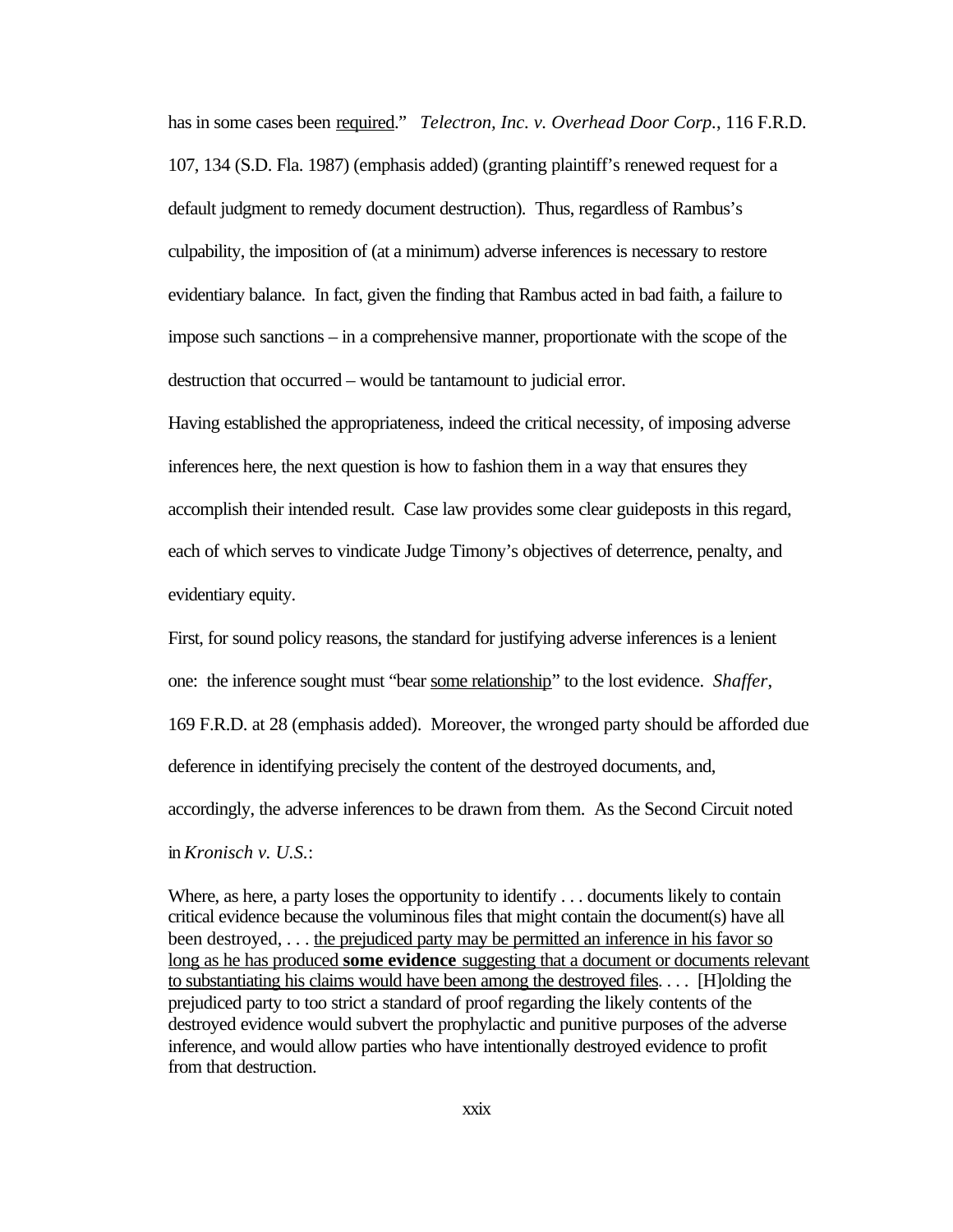150 F.3d 112, 128 (2d Cir. 1998) (emphasis added). *Kronisch,* a case relied on by Judge Timony in the Adverse Inference Order, involved the CIA's pre-litigation spoliation of documents related to CIA projects involving the administration of LSD to subjects without their knowledge or consent. The Second Circuit permitted an inference that the destroyed files contained evidence substantiating plaintiff's claim that he was one of the unwitting subjects, notwithstanding the fact that he introduced only a "chain of circumstantial evidence [that] may prove to be altogether vulnerable at trial." *Id.* at 129. Similarly, in *Byrnie v. Town of Cromwell*, a case relied on by Judge Timony in his Adverse Inferences Order, the court, relying the reasoning of *Kronisch*, held that "a party seeking adverse inferences may rely on circumstantial evidence to suggest the contents of destroyed evidence." 243 F.3d 93, 110 (2d Cir. 2001) (emphasis added). Second, when – as is plainly true here – the destruction is pervasive, so too should be the scope of the adverse inferences. In other cases involving far-reaching document destruction, courts have held that "[it] was error . . . not to draw factual inferences adverse to the [spoliator] on matters undertaken in or through offices and individuals involved in the destruction of documents." *Alexander v. Nat'l. Farmers Org.*, 687 F.2d 1173, 1205-06 (8th Cir. 1982) (emphasis added). *See also Nat'l Assoc. of Radiation Survivors v. Turnage*, 115 F.R.D. 543, 557 (N.D. Cal. 1987) (quoting *Alexander*). In this same vein, with respect to the substantive issues in the case, the adverse inferences should be as farreaching as necessary to equalize the evidentiary playing field. In *Prudential*, for example, that meant establishing an adverse inference that the destroyed evidence – were it still in existence – would have proved the core allegations set out in the complaint, i.e., deceptive sales practices. *In re Prudential Insurance Co.*, 169 F.R.D. 598.Similarly, in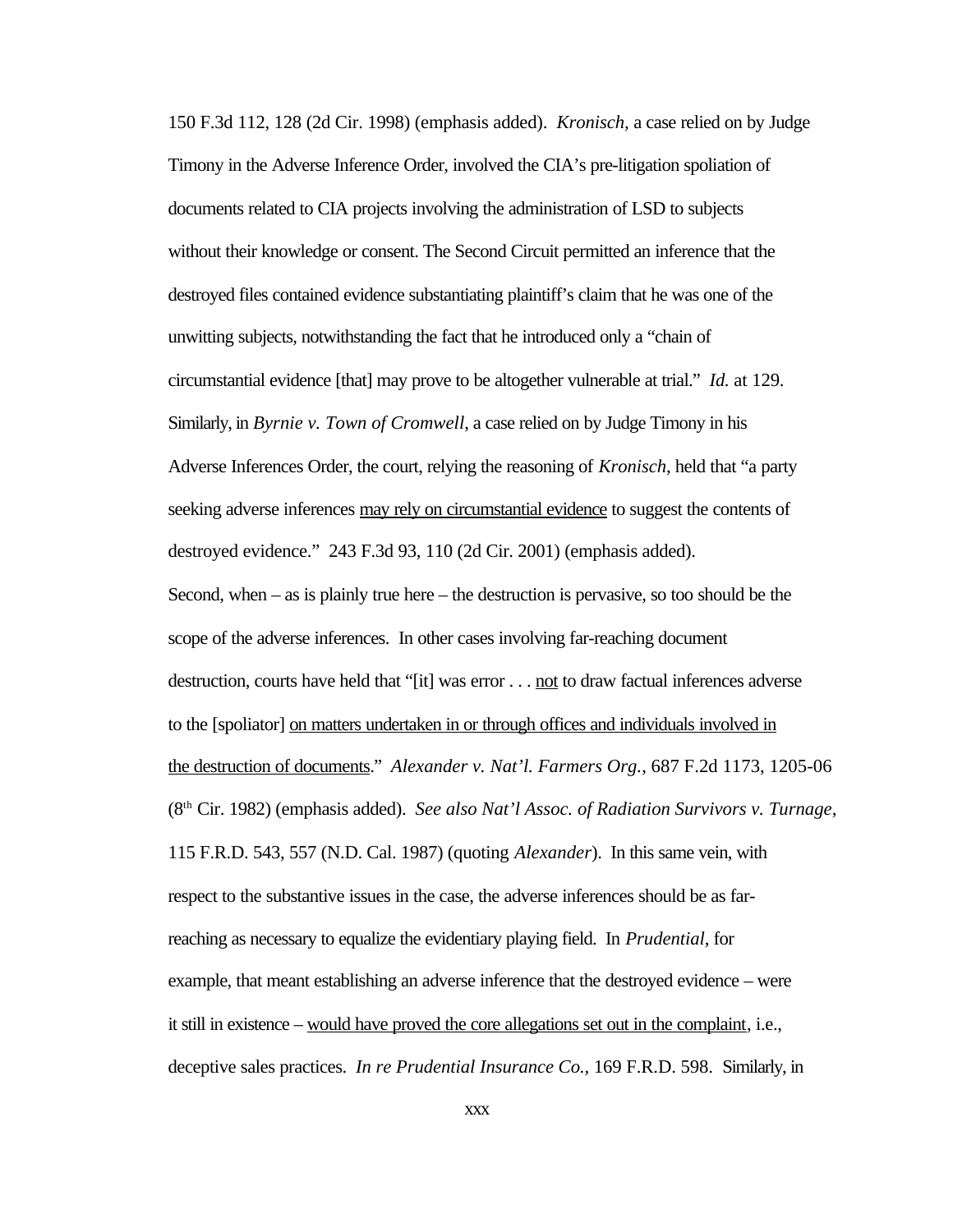*Kronisch*, the court found that the plaintiff was entitled to an inference that the destroyed documents contained evidence establishing that he indeed had been an unwitting subject in the CIA's drug-testing program. 150 F.3d at 129.

Finally, when appropriate – as it clearly would be here – courts identify comprehensive, detailed adverse inferences tailored so as to remedy fully the scope and severity of the wrongdoing. *See, e.g.*, *In re R.J. Reynolds Tobacco Co., Inc.*, 111 F.T.C. 584 (1989) (administrative law judge fashioned extensive, detailed list of adverse inferences based on complainant's list of interrogatories and subpoena questions).

These guideposts should serve to inform Complaint Counsel's – and Your Honor's – efforts in securing the closest proximity to a fair trial that can be obtained under these circumstances. And this should be done, of course, in a manner that also corresponds with the tripartite set of principles outlined by Judge Timony.

Without question, the adverse inferences outlined by Judge Timony are important to Complaint Counsel's case. However, they leave unaddressed an overwhelming number of dispositive, or otherwise important, issues that – the evidence shows – were very likely impacted by Rambus's spoliation.<sup>21</sup> We know, for instance, that Rambus's document destruction could not have been more far-reaching. It affected every employee, in every office at Rambus. It resulted in the purging of literally millions of documents. Moreover, as Rambus itself admits, the documents that were destroyed encompassed "all the major categories of documents generated in the ordinary course of Rambus's business." Rambus

<sup>&</sup>lt;sup>21</sup> Moreover, as mentioned above, Rambus's recent statements to the press, characterizing Judge Timony's rulings as "positive"and "favorable," send a clear signal that the adverse inference already ordered by Judge Timony will have no deterrent effect.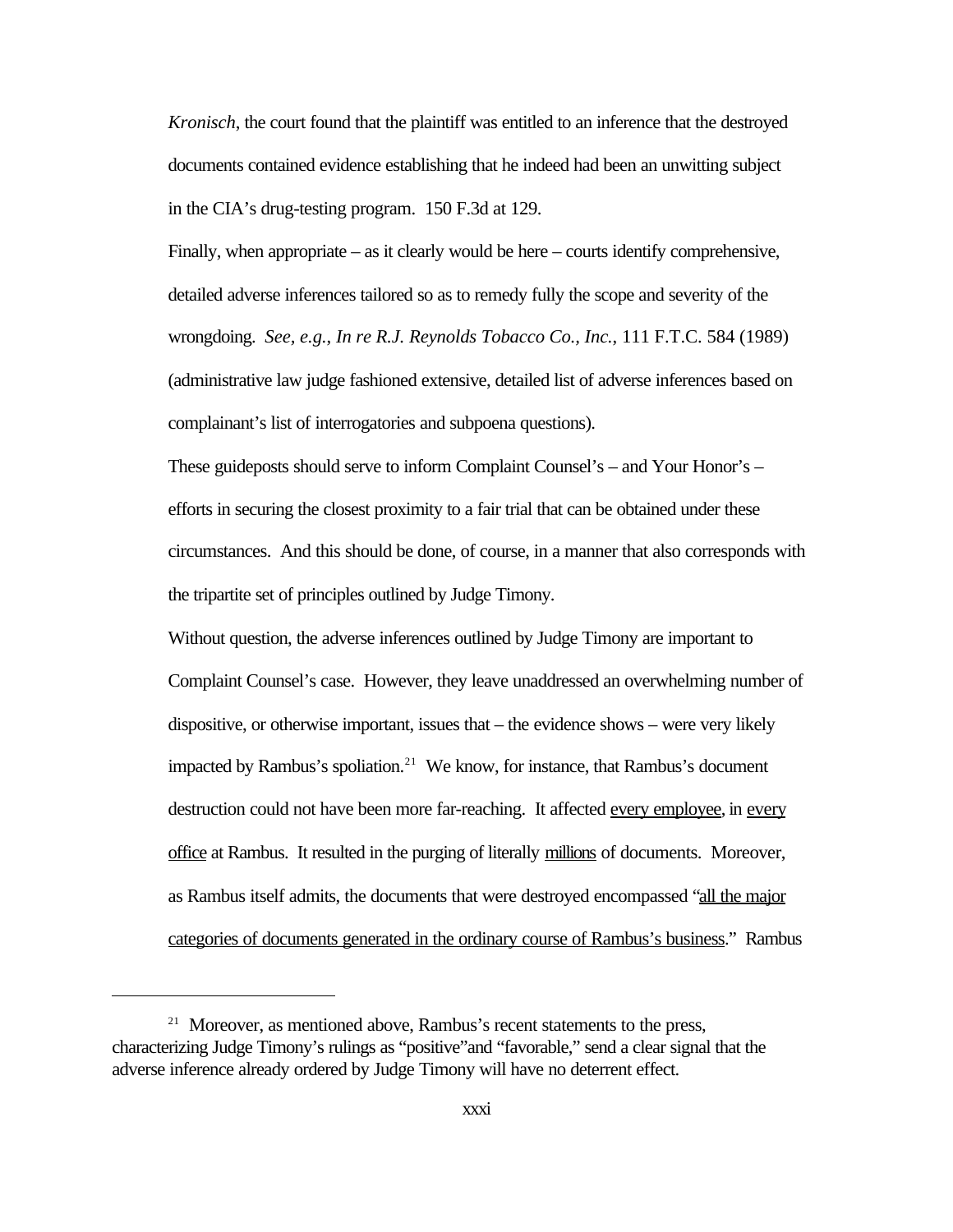Mem. at 5 (emphasis added). On top of this, we know from direct evidence – mostly in

the form of sworn testimony by Rambus witnesses – that the company's document

destruction affected certain important categories of documents relevant to this case,

including:

 $\bullet$ 

Documents generated by Rambus employees, officers, and directors in the ordinary course of business. $22$ 

 $\bullet$ 

Documents relating to Rambus's participation in JEDEC, including JEDEC meeting minutes, files in the possession of Rambus's JEDEC representative, Richard Crisp, and internal correspondence regarding JEDEC.<sup>23</sup>

- Documents relating to decision making of Rambus's Board of Directors regarding Rambus's intellectual property.<sup>24</sup>
- Documents relating to Rambus's negotiations of licensing agreements with manufacturers of SDRAM and DDR SDRAM.<sup>25</sup>
- Documents relating to Rambus's efforts to obtain patents for its technologies including efforts to ensure its patents covered technologies in JEDEC standards.<sup>26</sup>

23 *See* Crisp Dep. (4/13/01) at 840:11-842:21, *Rambus v. Infineon* [CC Tab 1]; Crisp Dep. (4/24/01) at 237-238, *Micron v. Rambus* [CC Tab 97].

24 *See* Karp Dep. (2/5/03) at 171-173, *FTC v. Rambus* (Joel Karp, President of Intellectual Property, destroyed slide presentations he delivered to Rambus's Board of Directors in the late 1990's) [Tab 9].

<sup>25</sup> See Memorandum, to Rambus Employees, dated July 22, 1998, Regarding "Rambus Document Retention Policy" (R33606) [CC Tab 85].

26 *See* October 28, 1999, E-mail from Crisp (R221422) (Rambus destroyed DDR datasheets from the 1996-97 timeframe, which it used as a reference when drafting new patent claims intended to cover aspects of the JEDEC standard) [CC Tab 6]; *See* Crisp Dep. (4/13/01) at 843:2-11, *Rambus v. Infineon* [CC Tab 1], Diepenbrock Dep. (6/26/01) at 66-67, 72:10-15,

 $22$  Rambus Mem. at 5 (noting that the document retention policy "covers all of the major categories of documents generated in the ordinary course of Rambus's business").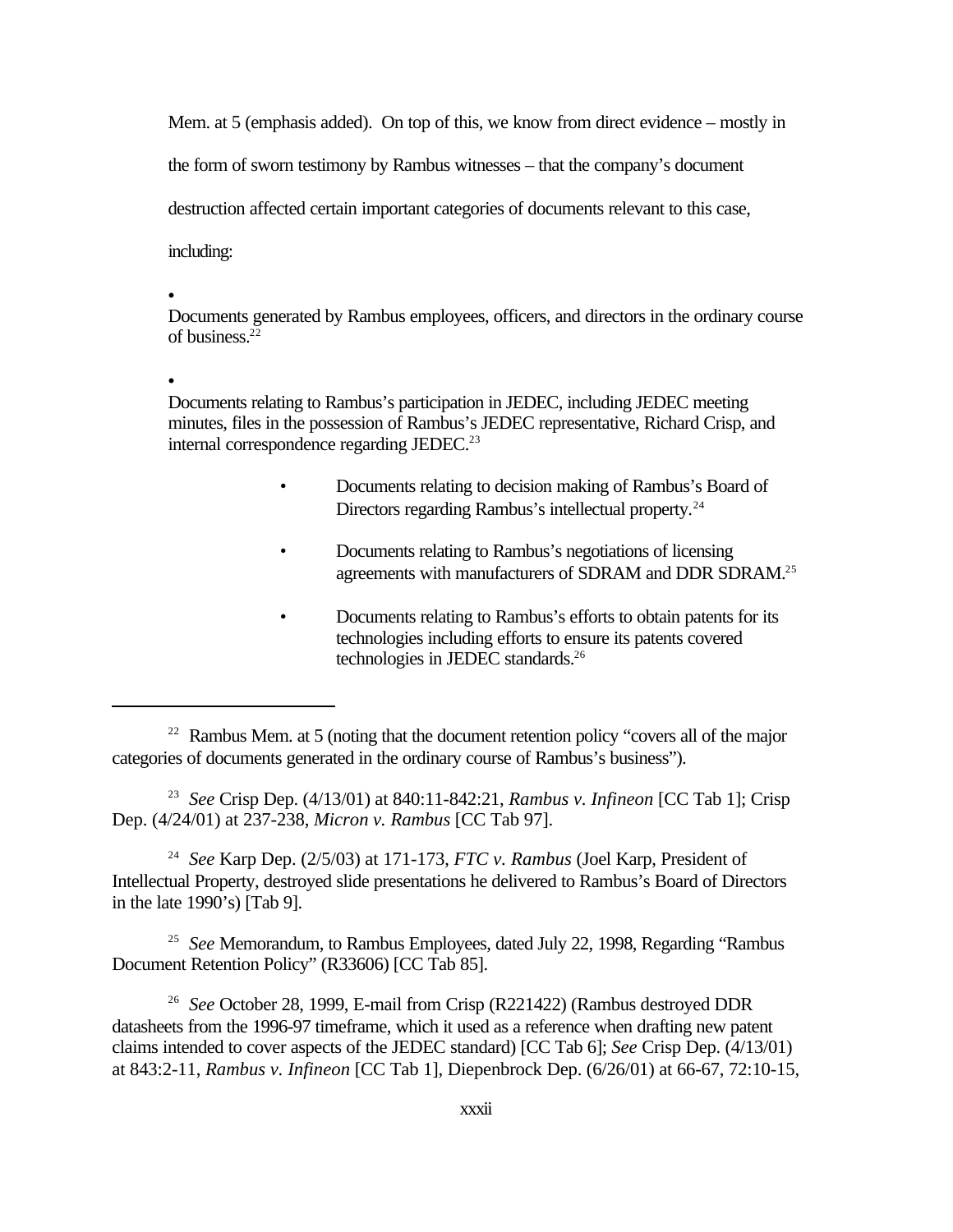- Documents maintained by Rambus's patent attorneys.<sup>27</sup>
- Documents, files, and records maintained by Rambus's co-founder, board member, and lead inventor, Mark Horowitz.<sup>28</sup>

*See also* CC Mem. at 61-69 (identifying, based largely on Rambus testimony, specific items that were destroyed pursuant to the company's document retention policy).<sup>29</sup> "Rambus's utter failure to maintain an inventory of the documents its employees destroyed" (Adverse Inference Order at 7 (emphasis added)) handicaps our ability to delineate with precision the full scope and nature of evidentiary loss that Rambus has inflicted on Complaint Counsel. However, this is not a burden we should bear. Our burden – as it should be in such circumstances – is simply to produce "some evidence," direct or circumstantial, "suggesting that a document or documents relevant to

- 27 *See* note 25, *supra*.
- 28 *See* note 12, *supra*.

*Micron v. Rambus* [CC Tab 86], Vincent Dep. (4/12/01) at 408, *Rambus v. Infineon* [CC Tab 102], Diepenbrock Dep. (1/30/03) at 206-207, *FTC v. Rambus* [Tab 10] (Rambus employees and outside attorneys destroyed documents relating to Rambus's efforts in the pre-June 1996 period to amend pending patent applications to better cover the JEDEC standards); *See* Vincent Dep. (10/9/01) at 536:4-11, *Micron v. Rambus* (Rambus's attorneys destroyed correspondence between themselves and Rambus employees, draft patent applications and amendments, draft drawings, meeting notes, and audio tapes of meetings with inventors) [CC Tab 101]; *See* Diepenbrock Dep. (6/26/01) at 66-67; 72:10-15, *Micron v. Rambus* (Rambus destroyed patents and patent applications stemming from the 1990 Farmwald/Horowitz chain) [CC Tab 86]; *See* Hampel Dep. (7/20/01) at 168:18-169:7, *Micron v. Rambus* (Rambus destroyed documents relating to damaging prior art or otherwise suggesting that an idea or concept covered by a Rambus patent or patent application is not patentable for some reason) [CC Tab 87].

<sup>&</sup>lt;sup>29</sup> We note that Complaint Counsel's knowledge concerning the direct effect that Rambus's spoliation has had on each of the above categories of documents has been developed largely through happenstance – through the occasional document or computer back-up file that managed to survive the destruction efforts and through the handful of questions luckily phrased in just the right way to just the right deponent.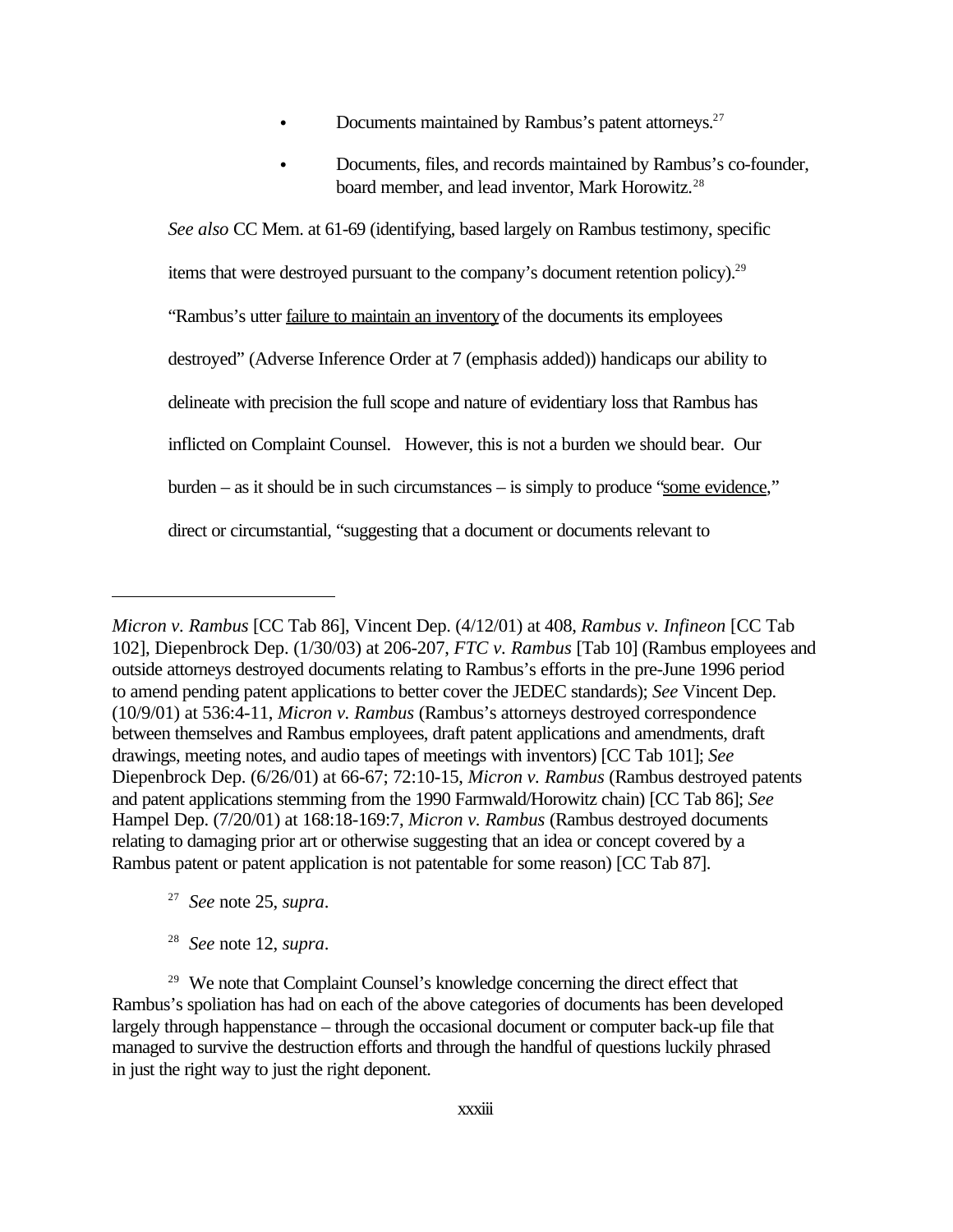substantiating [our] claims would have been among the destroyed files." *Kronisch,* 150 F.3d at 128 (emphasis added).

When viewed from this vantage point, and when one takes stock of the objective record, Complaint Counsel submits that it is entitled to adverse inferences on essentially every issue of fact on which internal Rambus documents, pre-dating roughly mid-2000 (when the document destruction purportedly ceased), might have had some bearing. We submit that these issues include, at least, the following:

- (1) Rambus's business strategy;
- (2) Rambus's motives for joining and participating in JEDEC;
- (3) Rambus's knowledge of JEDEC's purposes, rules, and procedures;
- (4) Rambus's knowledge of the activities at JEDEC;
- (5) Rambus's knowledge as to how its patents or patent applications related to JEDEC work;
- (6) Rambus's efforts to broaden and expand its patent claims to cover technologies incorporated into JEDEC standards;
- (7)Rambus's intent to enforce JEDEC related patents;
- Rambus's intent to mislead JEDEC and JEDEC's members about (B) the existence or scope of its intellectual property claims;
- Rambus's knowledge that its limited and misleading displosures did  $(9)$ not out JEDEC or its members on notice of the true nature and scope of its patent claims.
- $(10)$ Rambus's knowledge that JEDEC would seek to  $-$  and would be able to - work around Rambus's patented tenhnology, had Rambus made proper patent-related displosures;
- Rambus's knowledge that technically feasible, commercially viable  $(11)$ alternatives to its technology existed.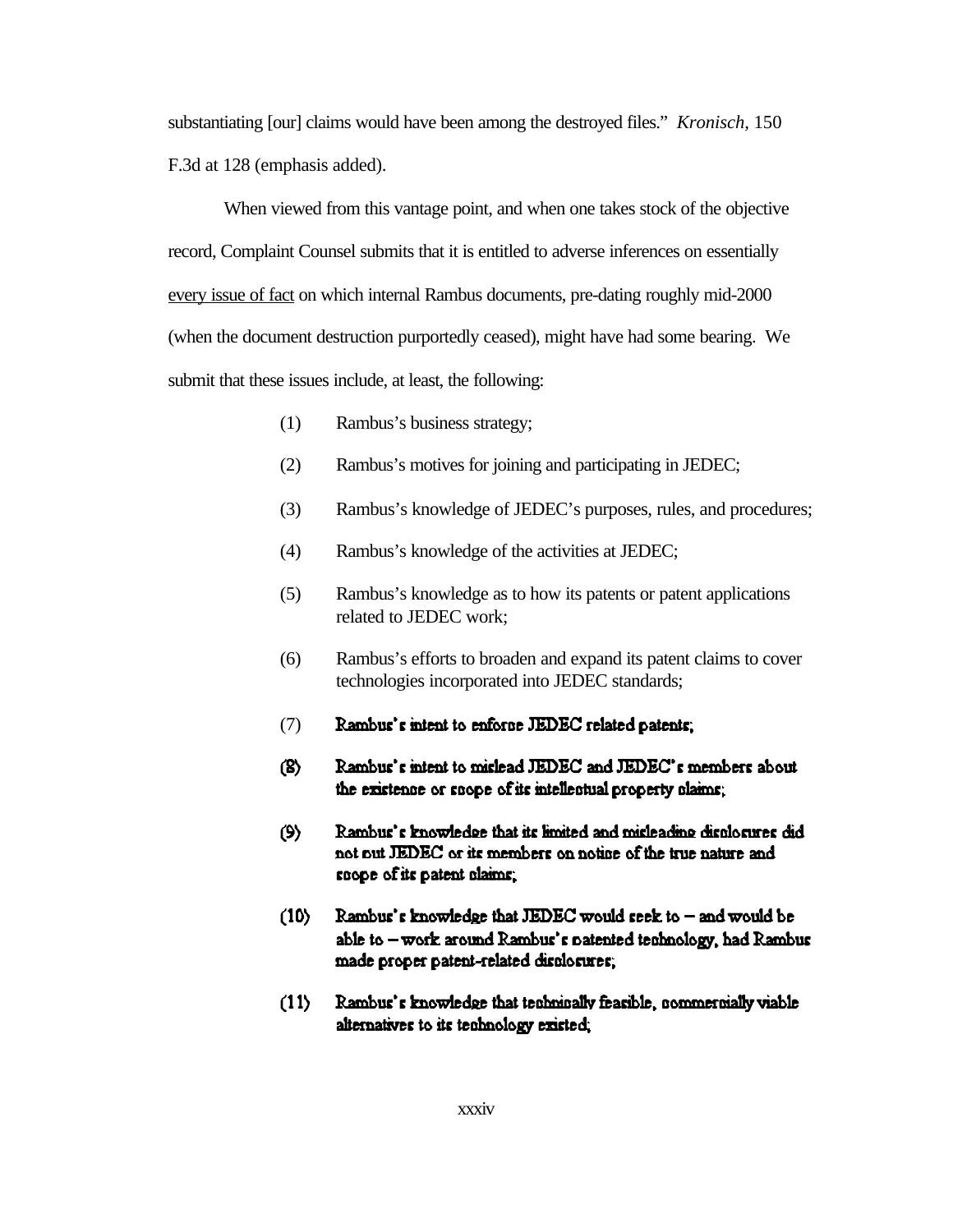- $(12)$ Rambus's strategic reasons for delaying any disclosure of pertinent patents or patent applications;
- $(13)$ Rambus's knowledge that JEDEC members were unlikely to assept Rambus's desired royalty rates.
- (14) Rambus's knowledge that it faced equitable estoppel and antitrust risks by participating in JEDEC;
- (15) Rambus's knowledge that its actions violated and subverted the purposes, rules, and/or procedures of JEDEC;
- (16) Rambus's reasons for withdrawing from JEDEC; and
- (17) Rambus's knowledge of significant lock-in effects relating to JEDEC.
- (18) Rambus's document destruction.

On each of these issues, a number of factual disputes have already arisen, or are likely to arise in the upcoming hearing, such that Complaint Counsel is entitled to additional adverse inferences. In an effort to ensure evidentiary balance going forward, we thus have proposed a series of adverse inferences corresponding with each of the above issues. Attachment A sets out the complete set of additional adverse inferences that Complaint Counsel, by this motion, asks Your Honor to impose.

In light of the legal principles and evidence discussed herein, as well as the proof previously submitted in connection with Complaint Counsel's Motion for Default Judgment (*see* CC Mem.), we respectfully submit that only through imposing a comprehensive set of additional inferences can Your Honor ensure against a miscarriage of justice in this case. This situation is not one in which adverse inferences can or should be limited to a discrete set of issues. Rambus's spoliation, regrettably, was not so targeted. On the contrary, no issue that in any way relates to Rambus's beliefs, intentions,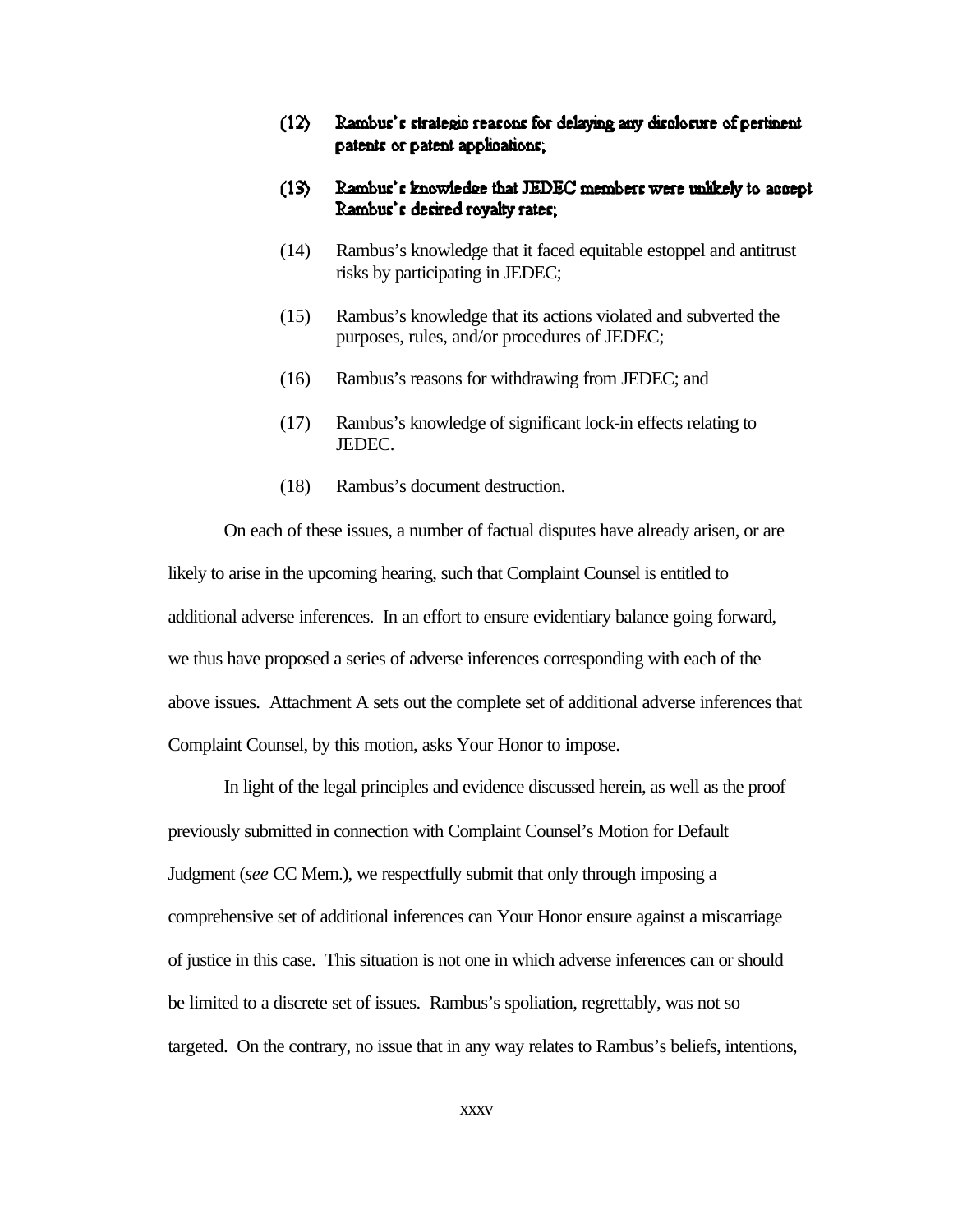knowledge, or practices during the critical time frame – that is, the kinds of topics one naturally would expect to be addressed in internal Rambus business records – can be fairly resolved in this case absent the sort of evidentiary balancing that we have proposed. Moreover, only by taking such action will Your Honor be able to ensure that two of the three purposes for adverse inferences identified by Judge Timony are served – i.e., "plac[ing] the risk of an erroneous evaluation of the content of destroyed evidence on the party who destroyed it," and "plac[ing] the party injured by the loss of evidence helpful to its case to where the party would have been in the absence of spoliation." Adverse Inference Order at 4-5.

#### **B. Rambus Should Be Required to Rebut All Adverse Inferences by Clear and Convincing Evidence**

In the interests of equity and deterrence, Rambus also must be held to a clear-andconvincing standard in rebutting Judge Timony's adverse presumptions and any additional adverse inferences imposed by Your Honor. An adverse presumption stemming from intentional spoliation justifies raising the standard of proof necessary for rebuttal because – as Judge Timony himself noted – spoliators "should not be rewarded" for their destruction of evidence. Adverse Inference Order at 7. *See Cabinetware v. Sullivan*, 1991 WL 327959, \*4 (E.D. Cal. 1991); *see also Anderson v. Cryovac*, 862 F.2d 910, 925 (1st Cir. 1988) (applying the same reasoning to hold that rebutting presumption of prejudice due to spoliation should be overcome only by clear and convincing evidence). In *Cabinetware*, a copyright infringement case in which defendant destroyed computer source code, the magistrate judge sanctioned the defendant by creating a rebuttable presumption that he illegally copied the code. The district court recognized that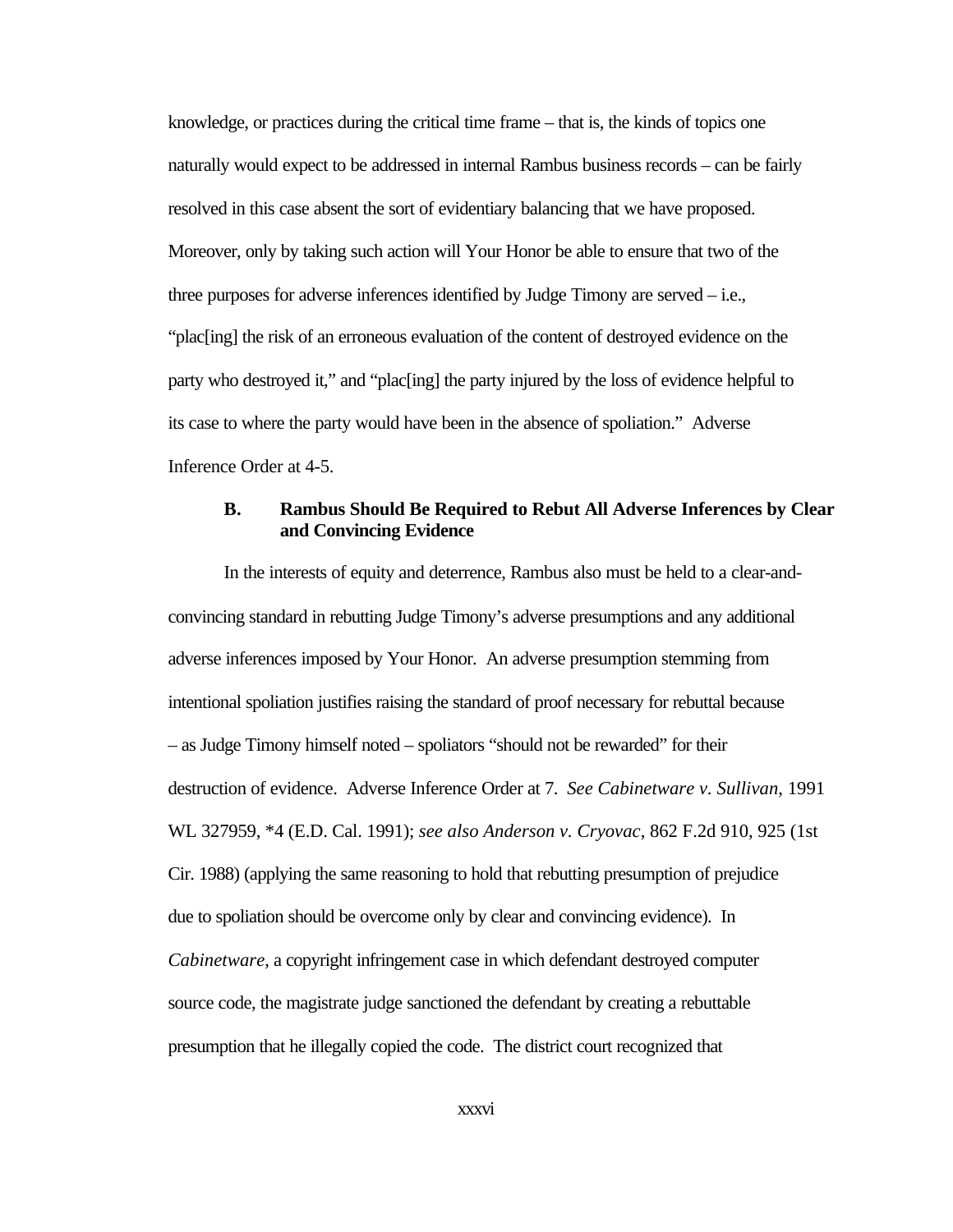"[o]rdinarily, the rebuttable presumption of copying need not be overcome with clear and convincing evidence." *Cabinetware* at \*4. However, the court considered "imposing a requirement on defendant that he rebut the presumption with clear and convincing evidence" as a more punitive "alternative sanction." *Id.* The court nevertheless found that even a clear and convincing standard for rebutting the presumptions would be an insufficient remedy and thus ultimately imposed a default judgment, holding that although the magistrate judge's recommendation would have helped the plaintiff overcome evidentiary difficulties caused by defendant's misconduct, it would "serve no deterrent or punitive function." *Id.*

When determining the burden of persuasion necessary to rebut a presumption, courts look for guidance to the rationale behind the presumption. *See Breeden v. Weinberger*, 493 F.2d 1002, 1006 (4th Cir. 1974) ("the policies underlying a particular presumption govern the measure of persuasion required to escape its effect."). Of course, the rationale behind granting an adverse inference for destruction of evidence could not be more serious.

> The policy underlying this inherent power of the courts [to impose sanctions] is the need to preserve the integrity of the judicial process in order to retain confidence that the process works to uncover the truth. . . . because '[a]s soon as the process falters . . . the people are then justified in abandoning support for the system.'

*Silvestri v. General Motors Corp.*, 271 F.3d 583, 590 (4th Cir. 2001) (emphasis added; citations omitted); *see also In the Matter of Int'l Telephone & Telegraph Corp*., 104 F.T.C. 280, 380 (1984) ("The central purpose of these [discovery] sanctions is to 'maintain the integrity of the hearing process.'") (citations omitted). As far back as the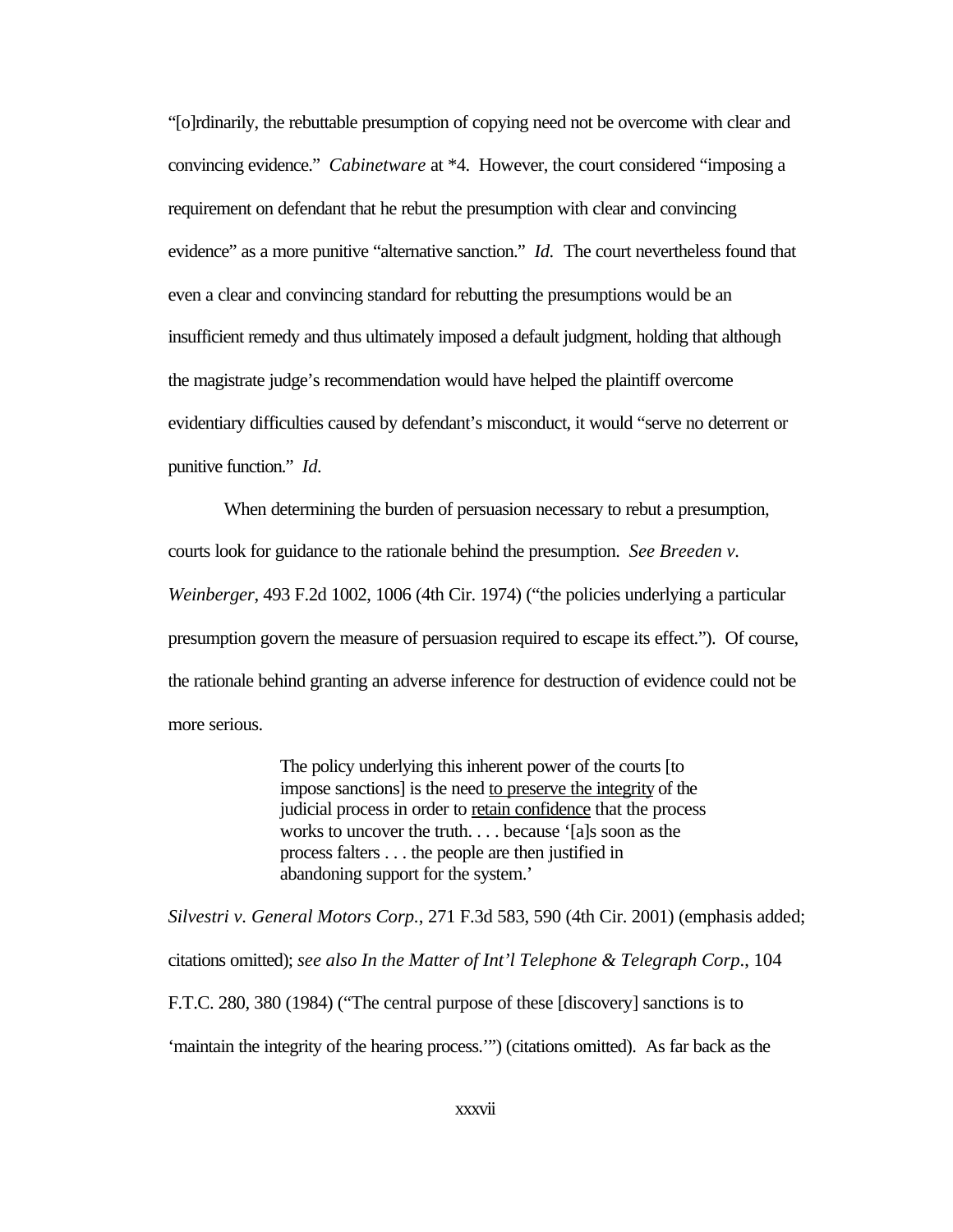19th century, courts have considered attempts to sidestep the judicial process by destroying relevant evidence despicable conduct. *See Turner*, 142 F.R.D. at 74 (quoting *Pomeroy v. Benton*, 77 Mo. 64, 86 (1882) ("the law, in hatred of the spoiler, baffles the destroyer, and thwarts his iniquitous purpose, by indulging a presumption which supplies the lost proof, and thus defeats the wrongdoer by the very means he had so confidentially employed to perpetrate the wrong."). To allow a litigant, such as Rambus, found to have to engaged in conscious spoliation, to rebut adverse presumptions by a lax standard of proof would run contrary to the centuries-old policy of holding the wrongdoer accountable for its misconduct. In order to "preserve the integrity" of, and to "retain confidence in," this proceeding – and indeed this agency's administrative litigation process – Your Honor cannot permit Rambus to escape so easily the consequences of its decision to shred millions of pages of potentially discoverable documents. Rambus must be held to a clear and convincing evidence standard in seeking to rebut any adverse inferences.

#### **C. Justice Requires Vigilance as to the Ongoing Need to Fashion Appropriate Sanctions**

The process for determining and entering appropriate sanctions must be fluid to ensure against prejudice as new evidence surfaces. Courts routinely modify orders for sanctions in spoliation cases at all stages of the judicial process. In *In re Prudential Insurance Co.*, for example, a case involving sanctions for document destruction far less egregious than Rambus's conduct, the court noted, "The sanctions contained herein are without prejudice to the subsequent imposition of additional sanctions as may be fair and appropriate to remedy unknown harm . . . caused by document destruction." 169 F.R.D. 598, 617 (D. N.J. 1997). Similarly, in *Trigon Insurance Co. v. U.S.*, a case involving the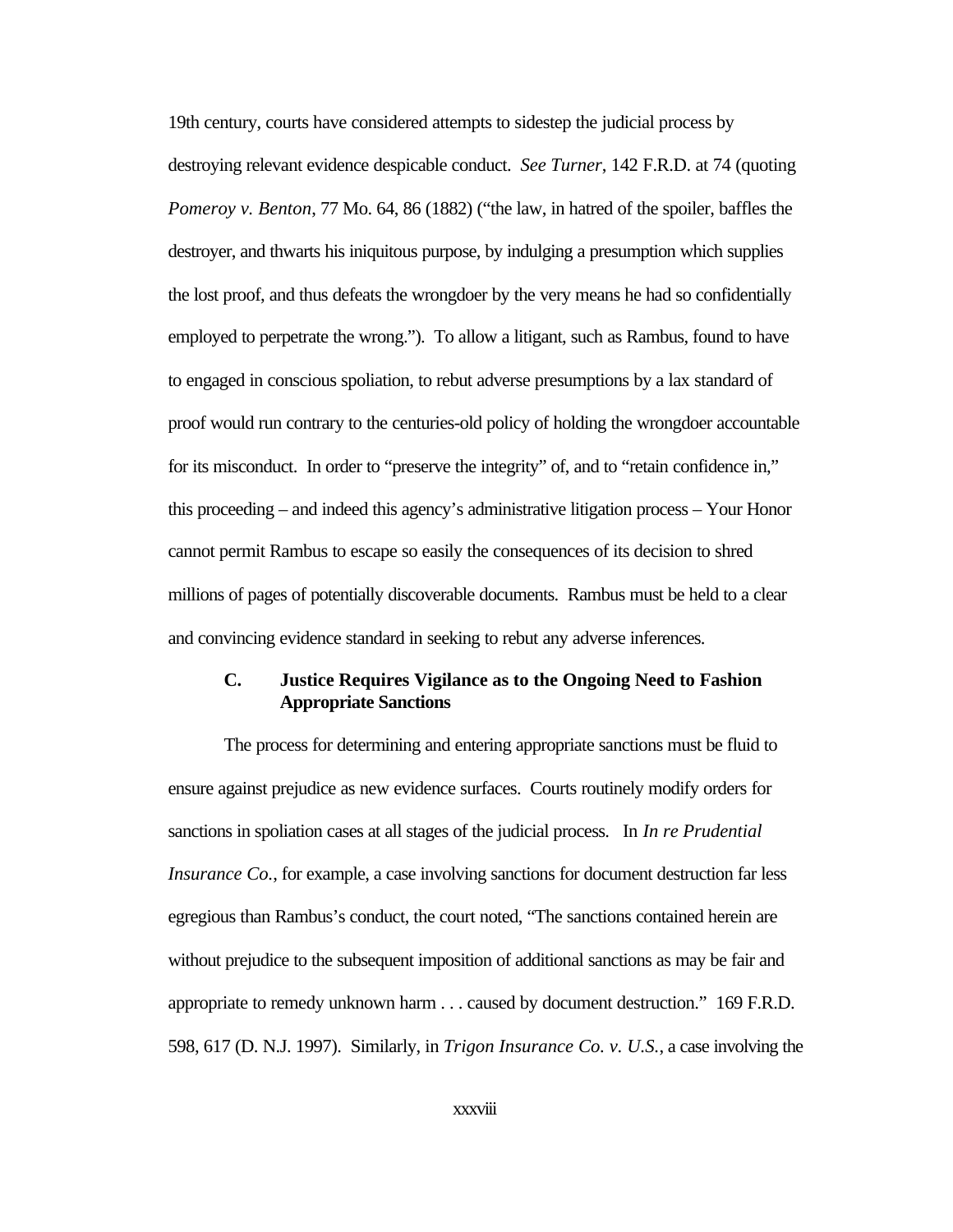intentional destruction of documents, the judge engaged in an ongoing process of identifying adverse inferences throughout trial, noting, "It is appropriate to draw adverse inferences respecting the substantive testimony and credibility of the experts. That will be done based on the evidence presented at trial." 204 F.R.D. 277, 291 (E.D. Va. 2001).<sup>30</sup> To ensure that the three purposes underlying the imposition of sanctions in this case are vindicated, given the sweeping volume of potentially relevant evidence destroyed, coupled with the lack of any index as to what Rambus destroyed, it is not simply appropriate, but necessary, that Your Honor monitor vigilantly the need for additional inferences, or other sanctions, as new evidence surfaces throughout the duration of this proceeding.

#### **II. Your Honor Has the Discretion to Enter a Default Judgment If and When Warranted**

To reiterate, we do not by this motion mean to challenge or question Judge Timony's exercise of discretion. We simply wish to bring to Your Honor's attention this important point: If the evidence and information that has surfaced since his ruling, or if

<sup>30</sup> *See also Telectron, Inc. v. Overhead Door Corp.*, 116 F.R.D. 107, 109 n.1 (S.D. Fla. 1987) (After the initial judge denied a motion for default judgment to remedy evidence spoliation, the case was assigned to a new judge, who "in view of the nature and gravity of Defendant's alleged discovery abuses," entered a default judgment); *Cabinetware v. Sullivan,* 1991 WL 327959, \*4 (the district court ordered a default judgment to sanction defendant's intentional destruction of documents, notwithstanding the magistrate's recommendation for lesser sanctions); *Residential Funding Corp. v. DeGeorge Financial Corp.*, 306 F.3d 99, 101 (2nd2d Cir. 2002) (the Second Circuit vacated district court's order denying sanctions and remanded with instructions for a renewed hearing on adverse inference instruction); *Linnen v. A.H. Robbins Co.*, *Inc.*, 1999 WL 462015, \*13 (Mass. Super.) (In response to concerns about defendant's document destruction, the court entered an *ex parte* document preservation order, withdrew it upon a motion by defendants, and later imposed sanctions, noting "The court will not be adverse to revisiting this issue at the time of trial and will be open to any arguments which plaintiffs wish to offer with regard to prejudice that has resulted from [defendant's] spoliation of evidence.").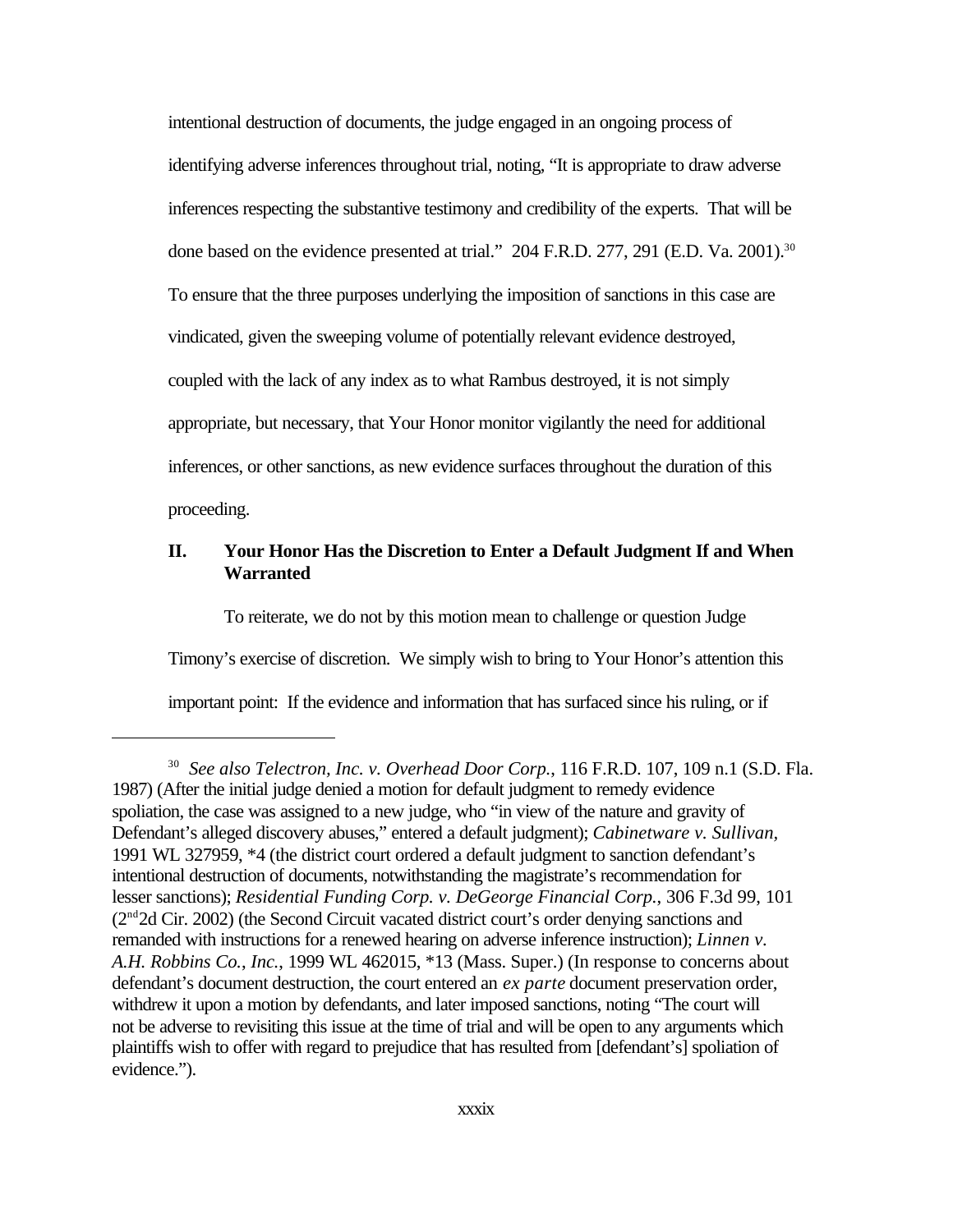the evidence that surfaces going forward, persuades Your Honor that the extensive and potentially ever-growing list of necessary adverse inferences would render a trial on the merits impracticable, or that justice otherwise so warrants, Your Honor has the discretion to enter a default judgment. Through their inherent powers, courts have broad discretion to craft the proper sanction for spoliation. *E.g., Chambers v. Nasco, Inc.*, 501 U.S. 32, 45- 46 (1991). *See also In the Matter of Rush-Hampton Ind., Inc.,* 1983 FTC LEXIS 127, \*1 (acknowledging that such power extends to administrative law courts). $31$ 

Were Your Honor, exercising such discretion, to grant a default judgment in this case, this would not be the first time in which a motion for default judgment denied by one judge in the last days of his tenure on the case was later granted by a different judge after the case was reassigned. Indeed, this set of events is precisely what unfolded in a case Complaint Counsel relied on heavily in its original default judgment filings: *Telectron, Inc. v. Overhead Door Corp.*, 116 F.R.D. 107 (S.D. Fla. 1987). The procedural circumstances of *Telectron* are curiously similar to the instant action. As explained in a footnote in the court's opinion granting the renewed motion for default judgment, the initial motion was denied "without prejudice" by the earlier judge "[o]n the same date" that "the case was reassigned." *Id.* at 109 n.1. Nevertheless, "[i]n view of the nature and gravity of Defendant's alleged discovery abuses," the assignee judge ordered a "full evidentiary hearing" and ultimately went on to grant the motion. *Id.* Your Honor may

<sup>&</sup>lt;sup>31</sup> The Commission's rules make quite clear the agency's intolerance for obstruction of justice in connection with Commission proceedings. "Any person who shall . . . willfully mutilate . . . any documentary evidence . . . shall be deemed guilty of an offense against the United States, and shall be subject . . . to a fine, . . . or to imprisonment." 15 U.S.C. § 50 (West 2003).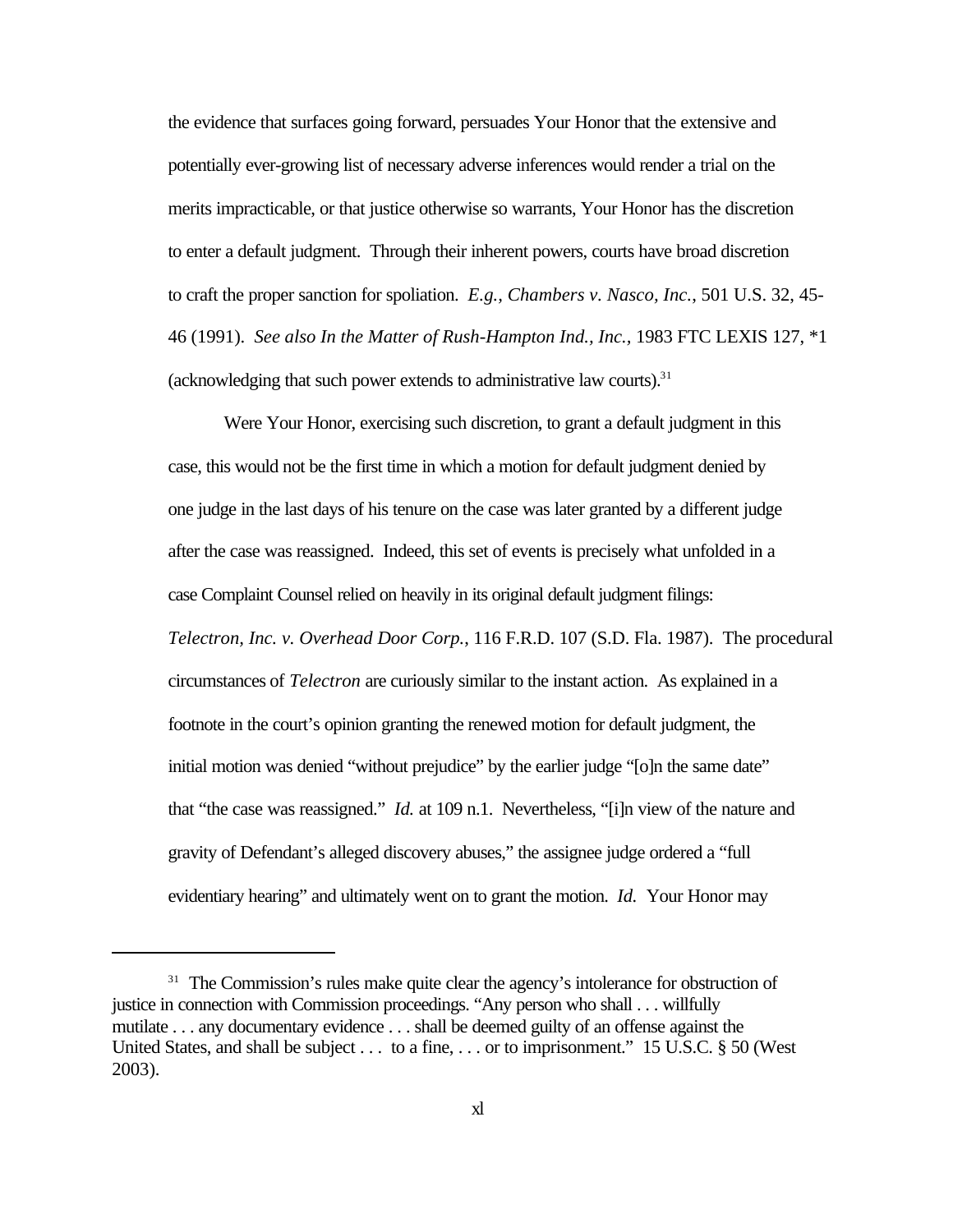conclude, especially in light of the new finding as to Rambus's motivation in destroying the documents, and the new evidence as to the massive scope of that destruction, that the "nature and gravity" of Rambus's intentional spoliation warrants similar action here.

According to relevant case law, three considerations should help to inform this conclusion: the adequacy of lesser sanctions, the deterrent effect of lesser sanctions, and Rambus's culpability in carrying out the spoliation. First, as laid out in detail in Complaint Counsel's default judgment submissions, entering a default judgment is the only appropriate sanction if issue-related sanctions would be impracticable or ineffective. *See* CC Mem. at 99-108. The D.C. Circuit, for example, has deemed it appropriate to grant a default judgment upon finding that "the guilty party has engaged in such wholesale destruction of primary evidence regarding a number of issues that the district court cannot fashion an effective issue-related sanction." *Shepherd v. American Broadcasting Co.*, 62 F.3d 1469, 1479 (D.C. Cir. 1995) (citations omitted).

This description bears a striking resemblance to the case at hand. As demonstrated above, Rambus's wholesale destruction of millions of documents that bear on issues at the heart of this case necessitates dozens and dozens of additional adverse inferences. The fact that Complaint Counsel succeeded in fashioning a proposed list of necessary inferences demonstrates that it is possible – at least in theory. The critical questions now are: (1) given the absence of any proof that the issues covered by the adverse inferences exhaust the issues affected by Rambus's spoliation, will this sanction be effective in ensuring a fair trial on the merits; and (2) given the list's necessarily comprehensive nature, will it render such a trial impracticable? Determining how to answer these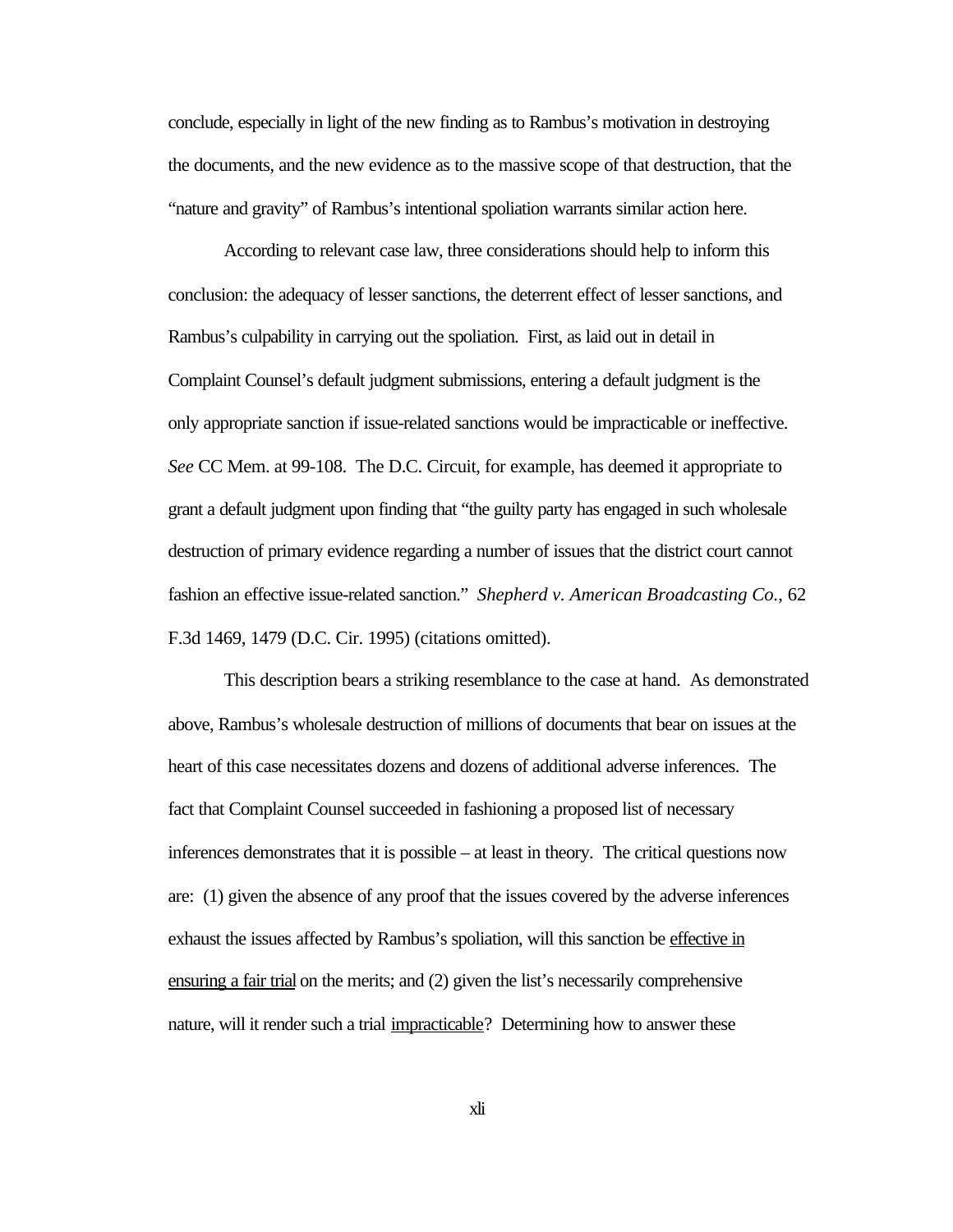questions and what, if any, further action such answers necessitate falls squarely within Your Honor's discretion.<sup>32</sup>

Second, entering a default judgment is also warranted if other sanctions would not adequately deter or punish the wrongdoing – two key goals identified by Judge Timony. In *Cabinetware Inc. v. Sullivan*, the court faced circumstances similar to those here. 1991 WL 327959. The magistrate judge had recommended entering a rebuttable presumption of copying to remedy willful destruction of documents in a copyright infringement case. Even though this sanction would have "put the plaintiff in the same position as if the evidence had not been destroyed," the court found this remedy insufficient – even if the defendant were required to rebut the presumption with clear and convincing evidence. *Id. at \*4*. The court determined that the adverse inference would "serve no deterrent or punitive function" and would be "inadequate to protect the integrity of the court's process." *Id.* Accordingly, it discarded the magistrate's recommendation and entered a default judgment on liability. *Id.*

Courts have enumerated various reasons in establishing that adverse inferences possess insufficient punitive or deterrent value in spoliation cases. In *In re Wechsler*, the court reasoned that the inadequacy was because adverse inferences "cannot take the place of proof of a fact necessary to the [plaintiff's] cases." 121 F. Supp. 2d 404, 428 (D. Del. 2000) (citations omitted). In *Telectron*, the court viewed adverse inferences as inadequate

 $32$  We note that, in making the determination that the lesser sanction of adverse inferences was adequate in this case as a remedy for Rambus's spoliation, Judge Timony did not have the benefit of detailed briefing on what sorts of adverse inferences would be warranted. Your Honor now has the opportunity, should you choose, to reconsider the default judgment question in light of this, and other, additional information.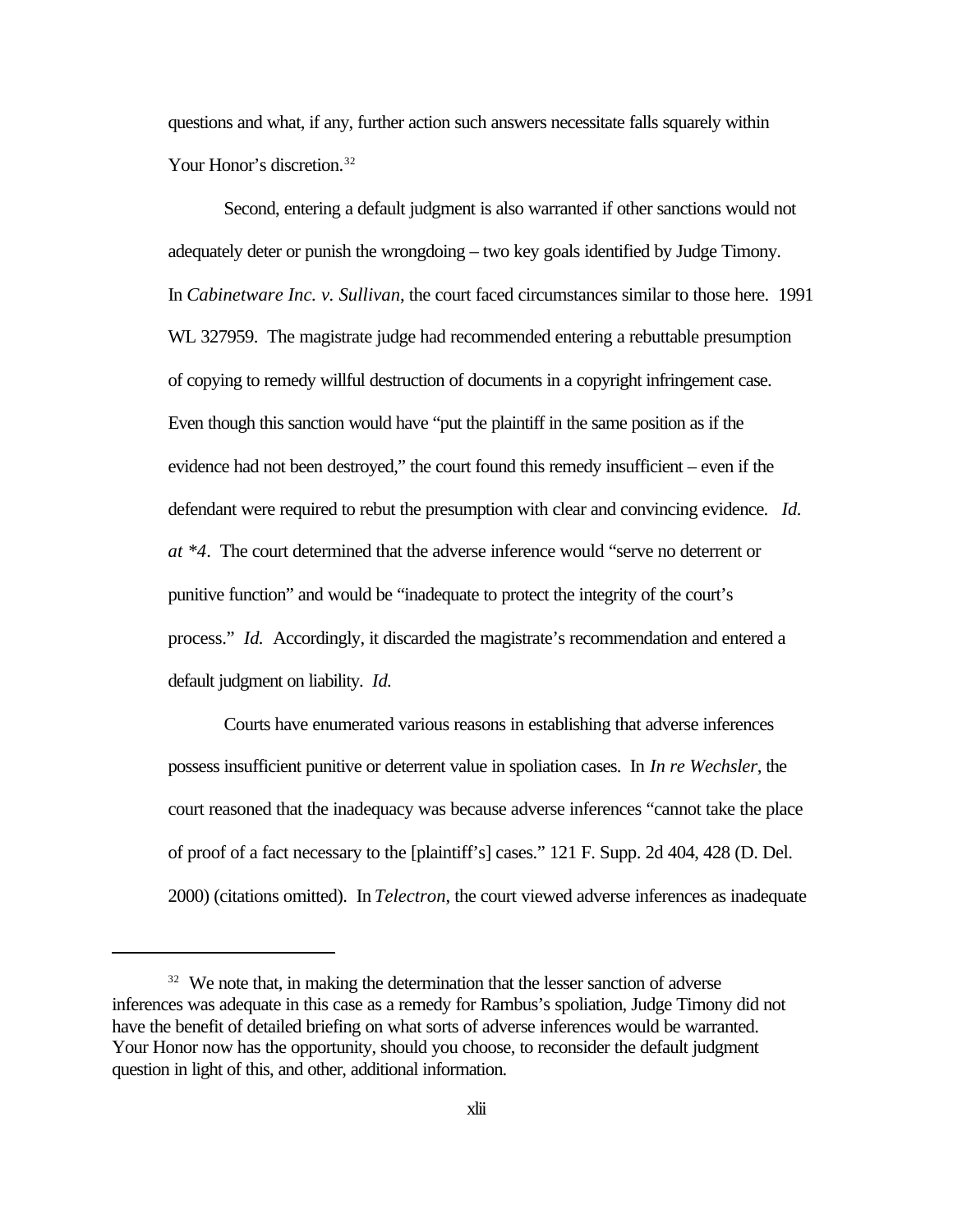because the "putative destroyer of discoverable documents might well conclude that an unfavorable inference as to document destruction would be less detrimental that allowing certain evidence to be presented at trial." 116 F.R.D. at 136. The court in *Computer Assocs. Int'l* similarly found that

> no alternative sanction short of a default judgment would adequately punish [the defendant] and deter future likeminded litigants. Any lesser sanction would allow a party possessing evidence that would insure an adverse result to destroy that evidence with impunity, thus assuring defeat for the opponent while risking only a comparatively mild rebuke.

133 F.R.D. at 170 (emphasis added).<sup>33</sup>

Rambus's public statements since the issuance of the Adverse Inference Order, discussed above, demonstrate that adverse inferences may not serve to deter Rambus or other similarly tempted parties from engaging in this type of wrongdoing. Rambus's conduct demonstrates that it views the current sanctions, at most, as a "mild rebuke." If Your Honor intends to send a message to Rambus and others who may find themselves involved in Commission proceedings that such misconduct will not be tolerated, the granting of adverse inferences may be insufficient.

Finally, Judge Timony's conclusive finding that Rambus intentionally sought to "[get] rid of documents that might be harmful in litigation" (Collateral Estoppel Order at 5) bears heavily on the appropriateness of entering a default judgment.<sup>34</sup> Indeed, upon

<sup>&</sup>lt;sup>33</sup> These same rationales serve to reinforce the need for, at a minimum, imposing additional adverse inferences and requiring Rambus to rebut them only by clear-and-convincing evidence.

<sup>&</sup>lt;sup>34</sup> We note that there is no indication that Judge Timony, in ruling upon Complaint Counsel's Default Judgment Motion, took account of the fact that, on the same day, in a separate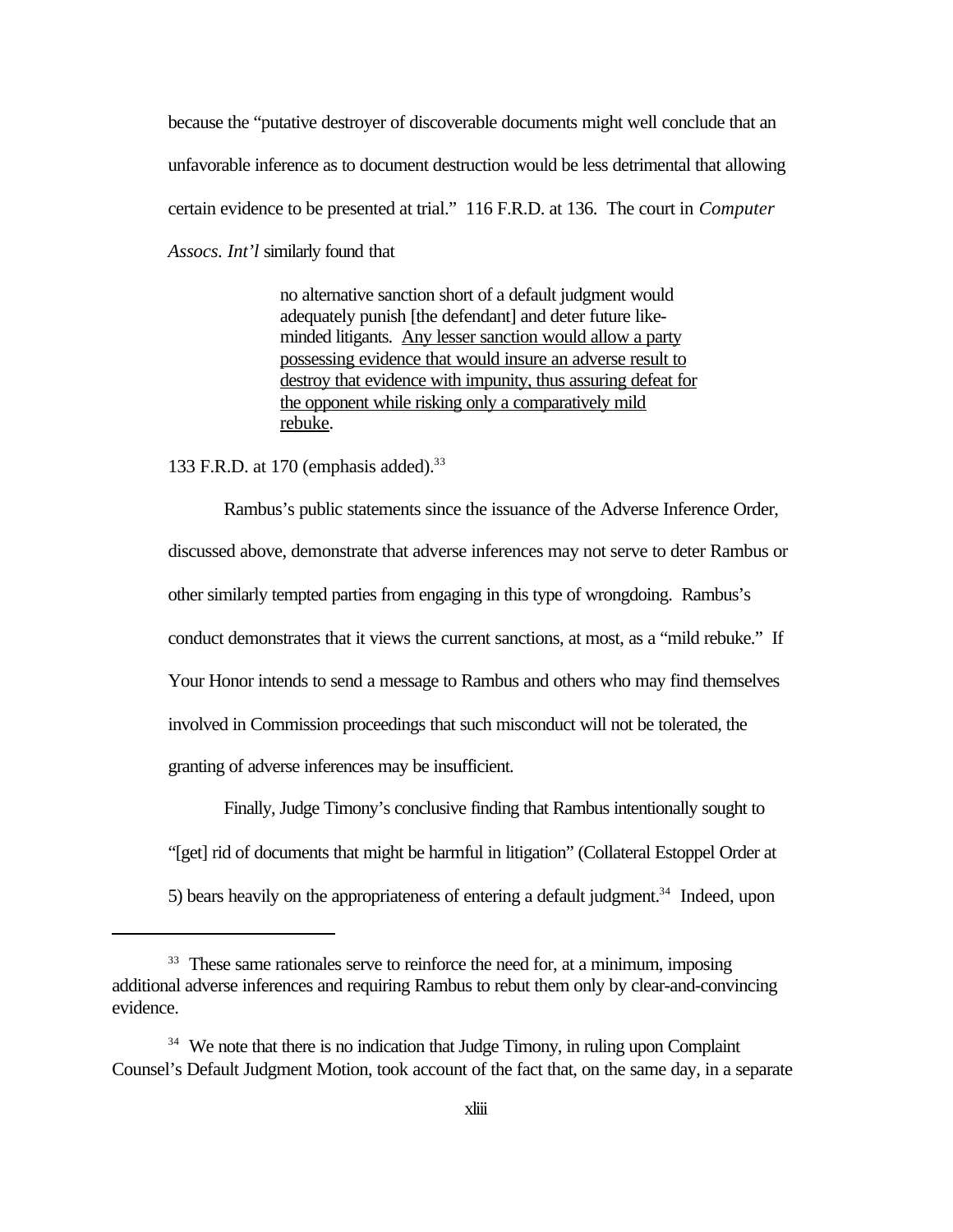finding that a defendant, by "deliberately destroying documents," "has intentionally prevented the fair adjudication of the case," courts have held that "the entry of a default judgment is the only means of effectively sanctioning the defendant." *Carlucci v. Piper Aircraft Corp.*, 102 F.R.D. 472, 486 (S.D. Fla. 1984) (emphasis added). *See also In re Wechsler*, 121 F. Supp. 2d 404, 415 (D. Del. 2000) ("When [document] destruction is willful or in bad faith and intended to prevent the other side from examining evidence, the court may impose the most severe sanction of all – the outright dismissal of a claim or the entry of a default judgment.").

Accordingly, case law would support the imposition of a default judgment under these circumstances if Your Honor concludes it would be appropriate. Our concern is that, even with ongoing vigilance, the granting of additional issue-based sanctions now, and as may be warranted going forward, likely will never prove fully adequate. This concern stems in part from the pervasiveness of the destruction and in part from the aggressive manner in which Respondent's counsel seeks to challenge the adequacy of our evidence on issues as to which the relevant evidence may have "fallen victim to the document retention policy." October 28, 1999, E-Mail from Crisp (R221422) [Tab 11].<sup>35</sup> Complaint Counsel respectfully submits that the ability to ensure a fair trial on the merits by imposing issue-related sanctions under these circumstances is beyond the capacity of

order, he entered findings (based on collateral estoppel) that were determinative of the issue of bad faith – which, as discussed above, was the pivotal issue in dispute based on the parties' briefing of that motion.

<sup>&</sup>lt;sup>35</sup> See id. ("I'm looking for a copy (paper or electronic) of one of the original DDR datasheets from the 1996/1997 timeframe. Hopefully someone here has one that **hasn't fallen victim to the document retention policy :-**) thanks in advance rdc") (emphasis added).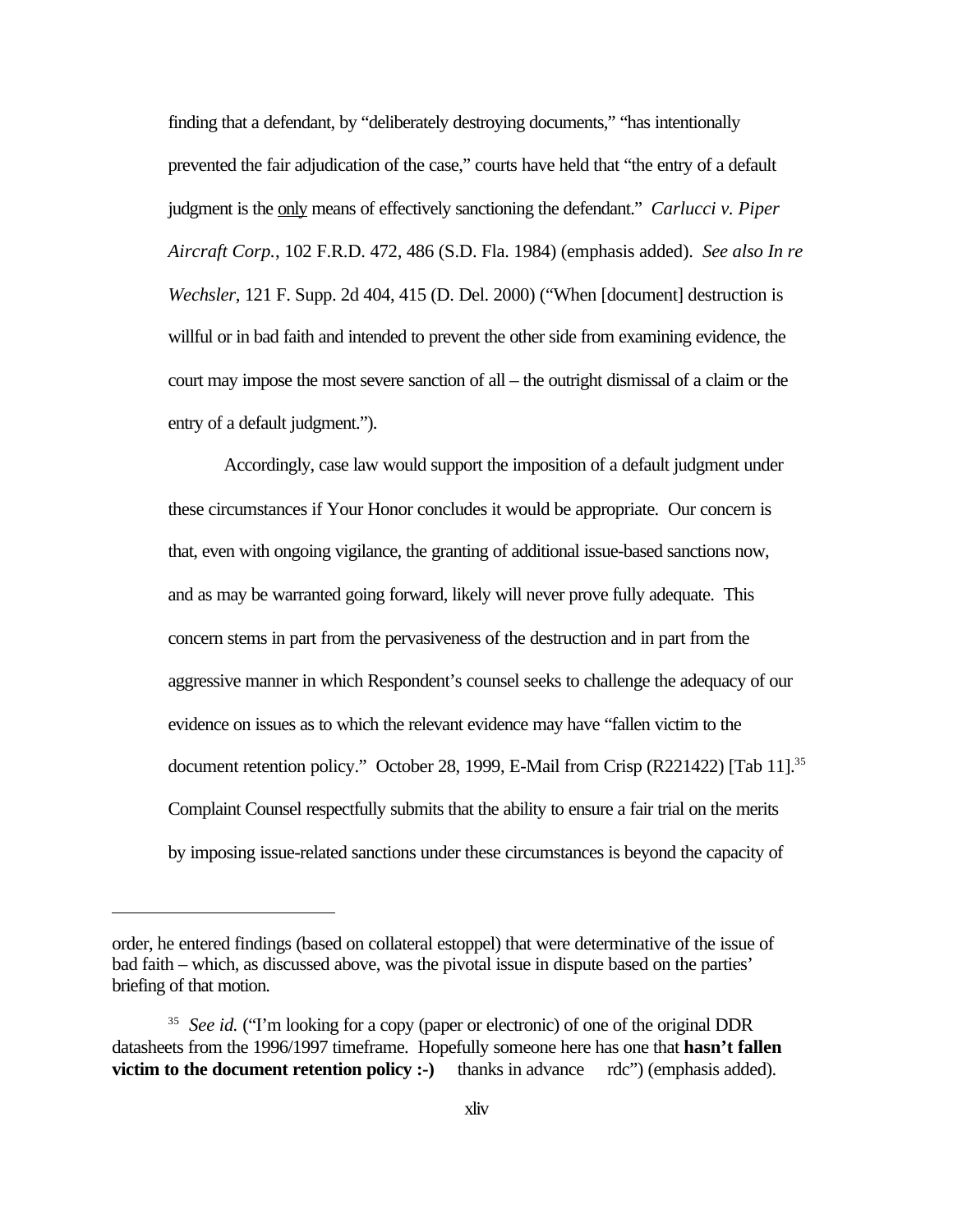any tribunal. Knowing that you have continued discretion to grant a default judgment at any time during this process, we ask that Your Honor make your own assessment as the case proceeds to ensure that justice is served.

#### **CONCLUSION**

For all the reasons stated herein, we respectfully request that Your Honor grant

this motion and enter an order in the form suggested in Attachment A.

Respectfully submitted,

\_\_\_\_\_\_\_\_\_\_\_\_\_\_\_\_\_\_\_\_\_\_\_\_

M. Sean Royall Geoffrey D. Oliver Lisa D. Rosenthal Sarah Schroeder

BUREAU OF COMPETITION FEDERAL TRADE COMMISSION Washington, D.C. 20580 (202) 326-3663 (202) 326-3496 (facsimile)

COUNSEL SUPPORTING THE COMPLAINT

Dated: March 27, 2003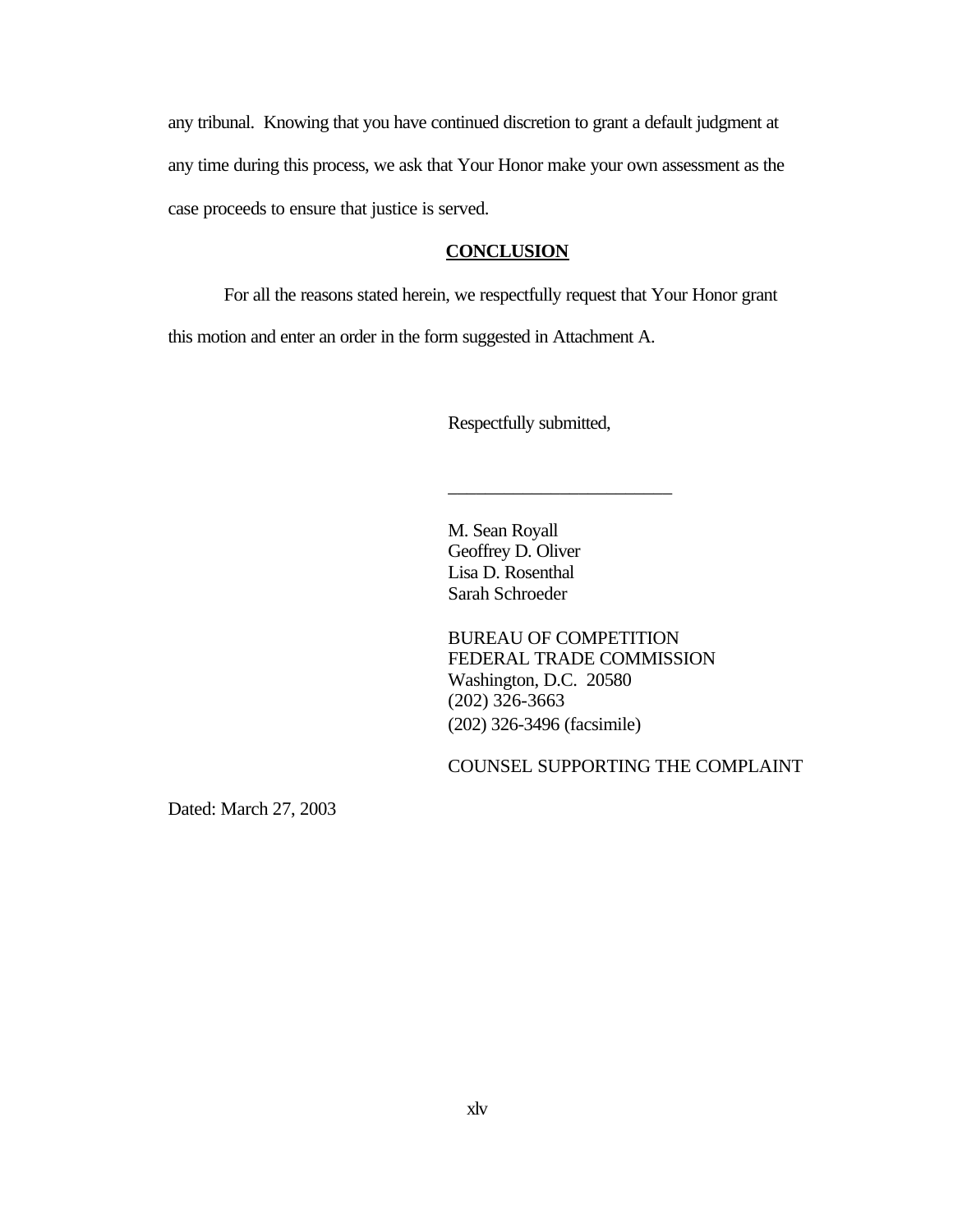#### **CERTIFICATE OF SERVICE**

I, Melissa Kassier, hereby certify that on April 4, 2003, I caused a copy of the following materials:

- 1. Complaint Counsel's Motion for Additional Adverse Inferences and Other Appropriate Relief Necessary to Remedy Rambus Inc.'s Intentional Spoliation of Evidence;
- 2. Memorandum in Support of Complaint Counsel's Motion for Additional Adverse Inferences and Other Appropriate Relief Necessary to Remedy Rambus Inc.'s Intentional Spoliation of Evidence; and
- 3. [Proposed] Order,

to be served upon the following persons:

by hand delivery to:

Hon. Stephen J. McGuire Chief Administrative Law Judge Federal Trade Commission 600 Pennsylvania Avenue, NW Washington, DC 20580

and by electronic mail and overnight courier to:

A. Douglas Melamed, Esq. Wilmer, Cutler & Pickering 2445 M Street, NW Washington, DC 20037-1402

Steven M. Perry, Esq. Munger, Tolles & Olson LLP 355 South Grand Avenue 35th Floor Los Angeles, CA 90071

*Counsel for Rambus Incorporated*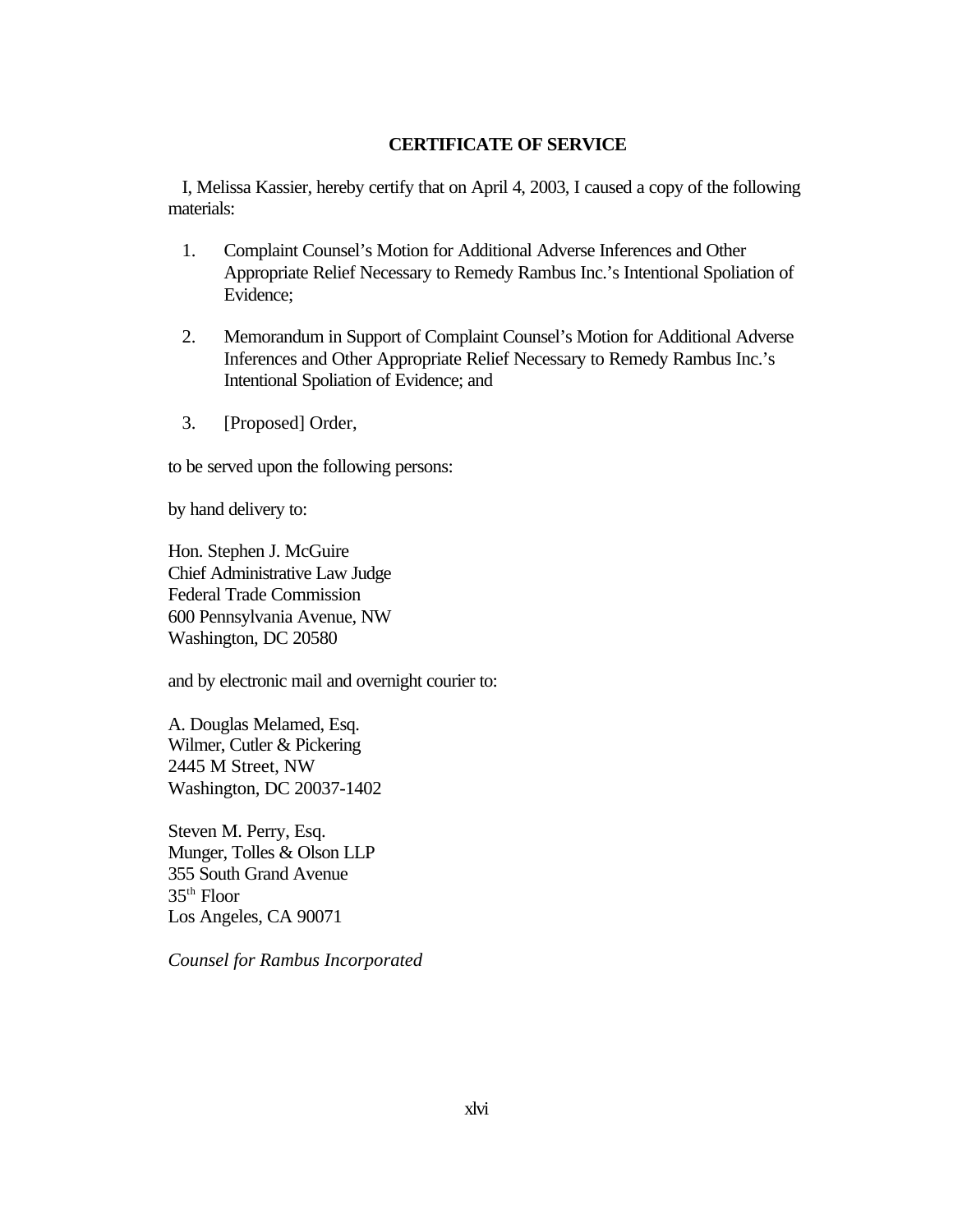Melissa Kassier

\_\_\_\_\_\_\_\_\_\_\_\_\_\_\_\_\_\_\_\_\_\_\_\_\_\_\_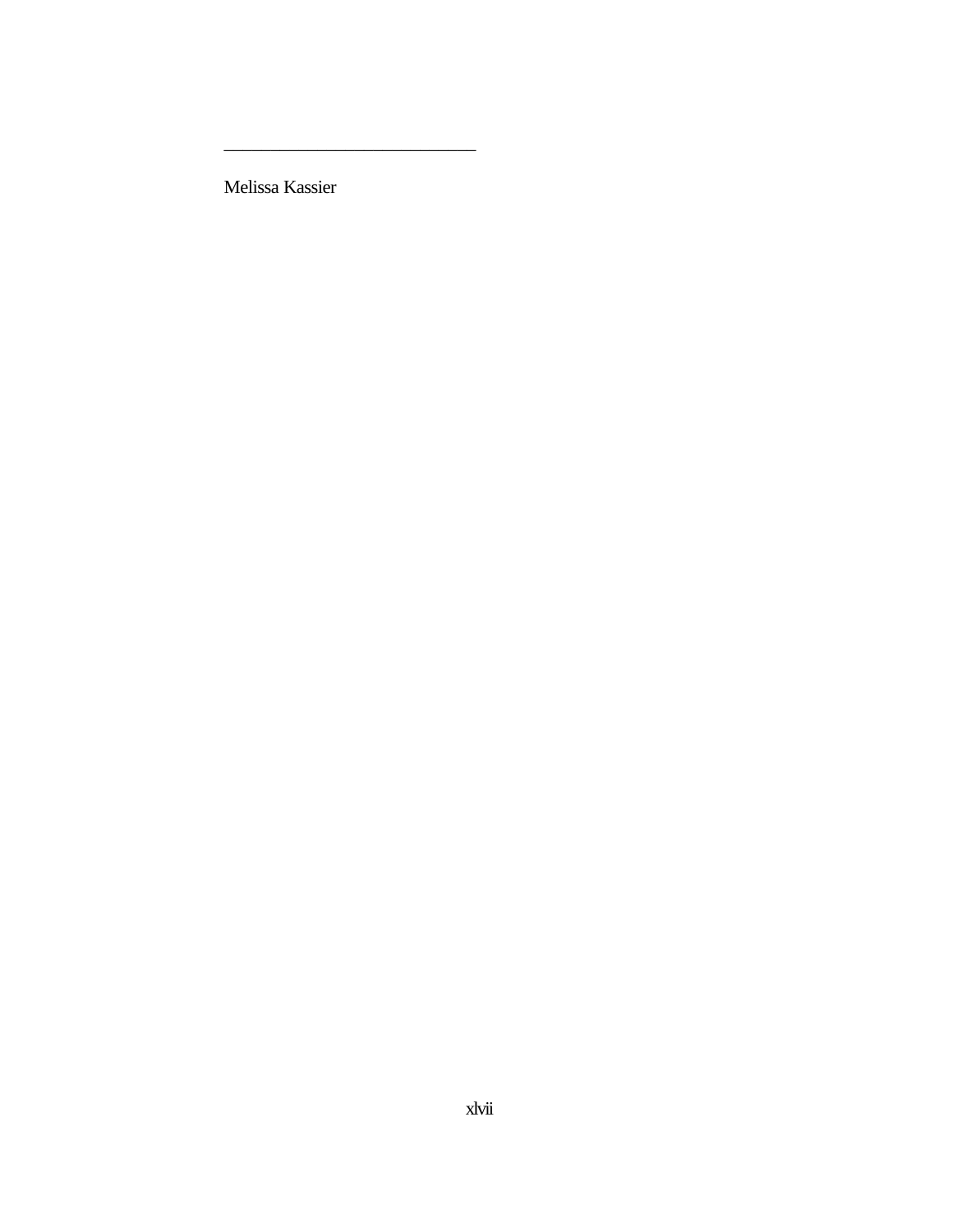# **ATTACHMENT A Proposed Adverse Inferences**

#### **Rambus's Business Strategy**

1. From its inception, Rambus's business strategy has been to obtain high royalties through licensing its technology for use in a widely adopted DRAM industry standard.

2. From its inception, Rambus knew that industry standards play a critically important role in the DRAM marketplace.

3. From its inception, Rambus knew that at any given time there is likely to be only one dominant industry standard for commodity (as opposed to specialized) DRAMs, and that all commodity DRAM producers are forced by market forces to produce products complying with the dominant industry standard.

4. From its inception, Rambus knew that the most valuable DRAM-related patents are ones that cover technologies that must be used to be in compliance with the dominant industry standard.

5. Through most of the 1990s, Rambus's primary business strategy was to establish its proprietary RDRAM architecture as the dominant industry standard for modern DRAM devices, and then to charge high royalties for the use of RDRAM technology.

6. In or around early 1992, Rambus developed an alternative plan for obtaining high royalties associated with DRAM industry standards – namely, a plan to secure patent rights over alternative standards that were emerging to compete with RDRAM, including but not limited to JEDEC's work on SDRAM standards.

7. From roughly mid-1992 through late 1999 or early 2000, Rambus simultaneously pursued two alternative strategies for obtaining patent rights over widely adopted DRAM industry standards: (1) its public strategy of achieving market success with its RDRAM proprietary technology; and (2) its private and secretive strategy of securing patent rights over JEDEC's RAM standards.

8. Rambus referred to the second strategy as "playing the IP card" against DRAM markers.

9. Rambus's central business sobjective throughout the 1990s was to work aggressively toward achieving market success for RDRAM, with the understanding that if failed to succeed with RDRAM, it would "play the IP card"  $-$  i.e., assert patent claims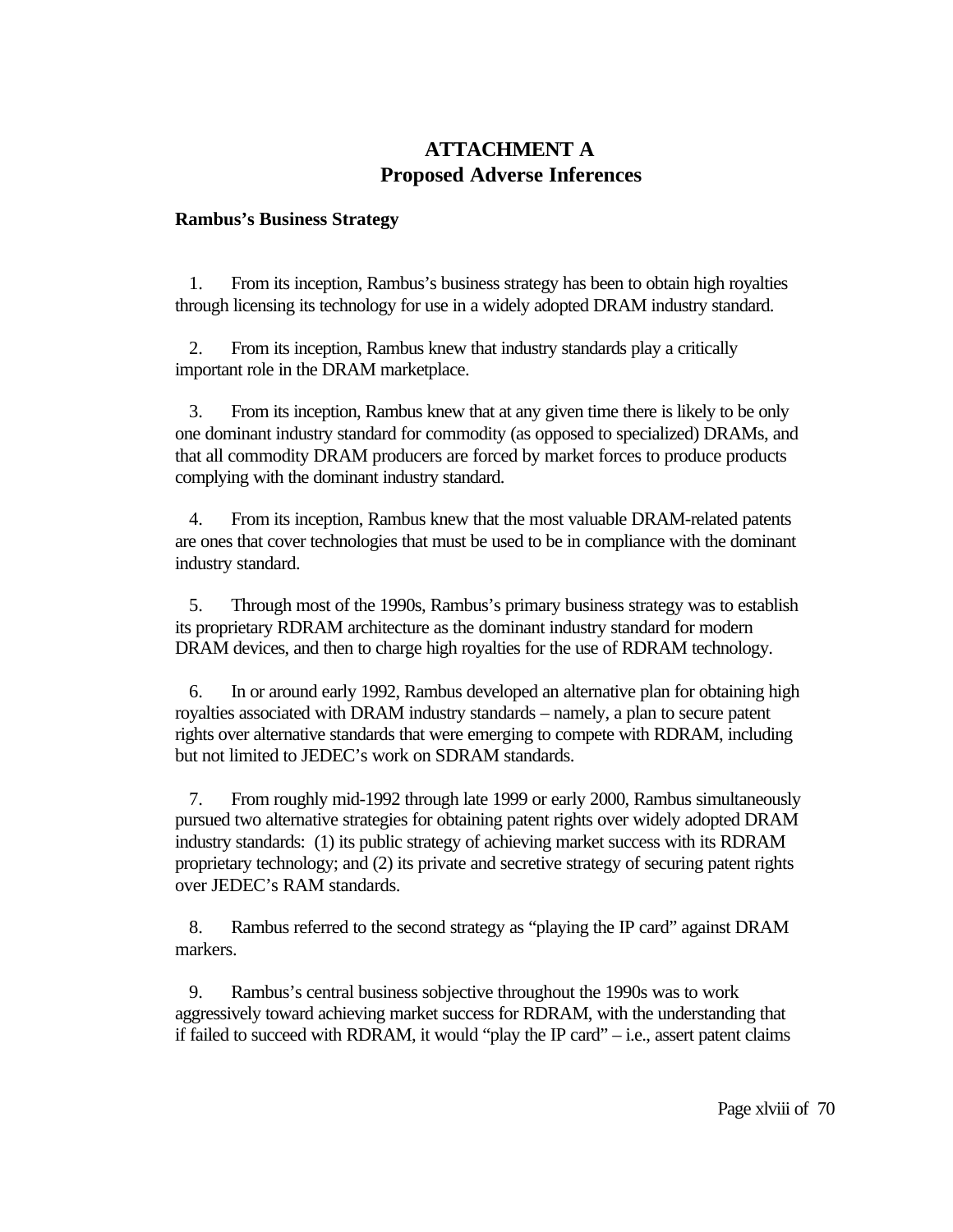over competing standards, principally including JEDEC's SDRAM and DDR SDRAM standards.

10. From roughly late 1996 through sometime in 1999, Rambus placed great hope and confidence in the potential for RDRAM – with the strong backing of Intel – to succeed as the dominant DRAM industry standard.

11. Rambus's strategy was to conceal its JEDEC-related patents and patent applications unless or until its relationship with Intel "blew up."

12. Rambus's relationship with Intel did "blow up" in 1999, and the same month that this occurred Rambus shifted aggressively to its alternative business strategy of "playing the IP card" – i.e., enforcing JEDEC-releated patents – DRAM makers, and others whose products interoperate with DRAMs (e.g., chipsets).

13. In enforcing its JEDEC-related patents against DRAM makers, Rambus was determined to charge royalties higher than the royalties that it charged for its proprietary RDRAM technology.

14. Rambus set its royalties for SDRAM and DDR SDRAM devices at levels (.75% and 3.5%, respectively) that it believed would cause these products to be less competitive vis-a-vis RDRAM.

15. Thus, is asserting JEDEC-related patents, Rambus sought to achieve two primary goals: (1) collecting massive revenues off of the production of DRAMs complying with the industry-dominant JEDEC standards, and (2) reducing competition for its proprietary DRAM architecture.

16. Through its assertion of JEDEC-related patents, Rambus also has sought to reduce or eliminate JEDEC's continuing influence over DRAM-related industry standards.

## **Rambus's Motives for Joining and Participating in JEDEC**

17. Rambus joined JEDEC as part of its business strategy of obtaining high royalties for use of its technology in widely adopted DRAM industry standards.

18. Very early on in its JEDEC membership, Rambus considered the possibility of presenting its RDRAM technology to JEDEC as a proposed standard, but later concluded that this approach would be inconsistent with Rambus's licensing-based business model, inasmuch as having RDRAM standardized by JEDEC would restrict Rambus's flexibility in licensing to whomever it wished on whatever terms it wished.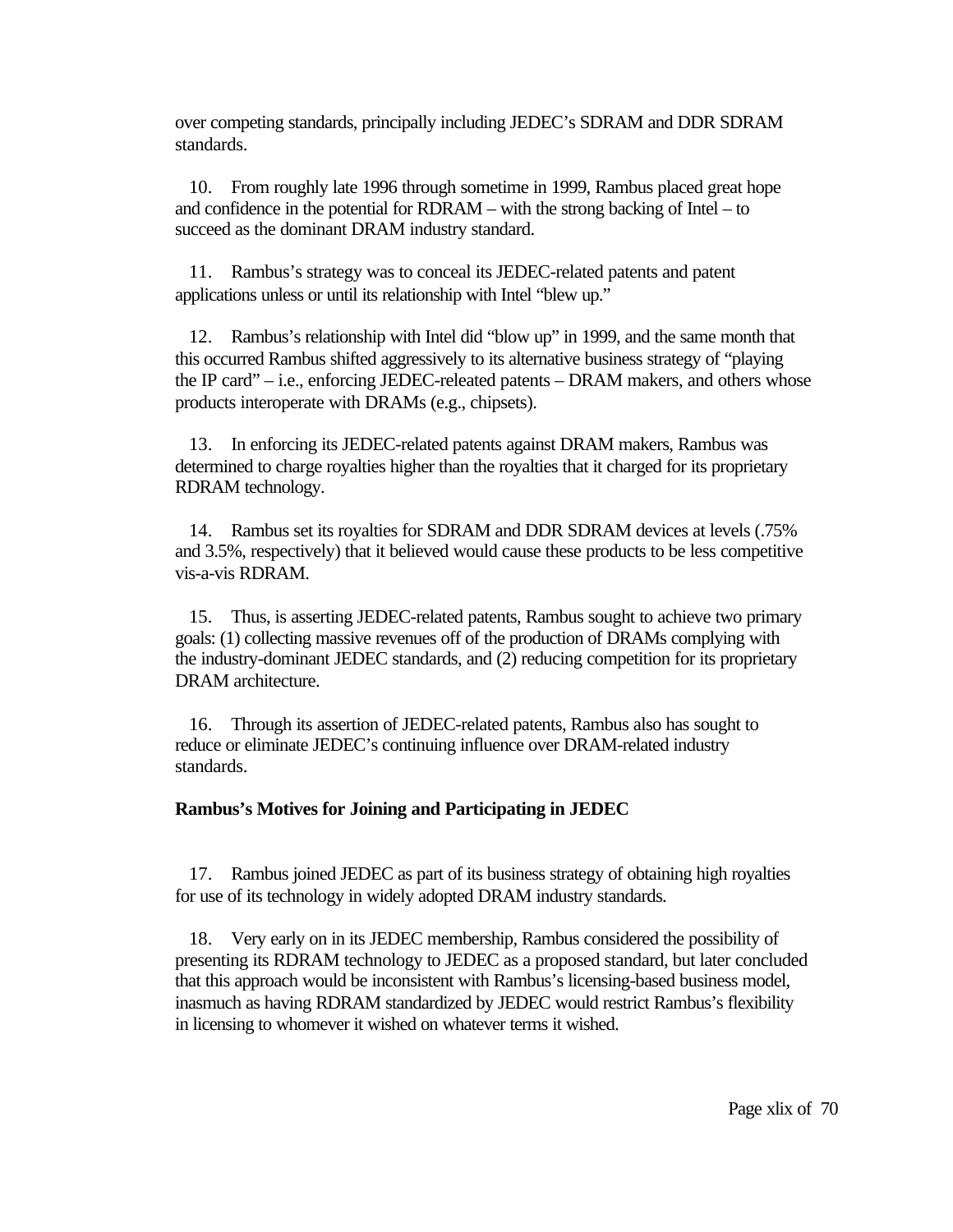19. Shortly after joining JEDEC, Rambus concluded that the organization's ongoing efforts to develop specifications for a new synchronous DRAM standard would involve use of technologies that Rambus believed to be covered by its existing patent applications, or which could be covered through amendments to such pending applications.

20. From mid-1992 through the present, Rambus has engaged in efforts, in conjunction with its patent attorneys, to amend existing patent applications to cover technology features that were being discussed within JEDEC for potential use in JEDEC's RAM standards.

21. Rambus chose to remain in JEDEC for over four years in part because of the benefits it derived from being present to observe JEDEC presentations, witness technology-related debates among JEDEC members, and glean information about the future direction of JEDEC's standardization efforts – such information helped Rambus in its efforts to write new and amended patent claims designed to cover technologies that it knew to be, or expected would be, encompassed by JEDEC's RAM standards.

22. Rambus also remained in JEDEC because it knew that its presence and participation, combined with its pattern of misleading conduct, substantially increased the likelihood that JEDEC would proceed to develop DRAM-related standards incorporating technologies over which Rambus could later assert patent rights.

#### **Rambus's Knowledge of JEDEC's Purposes, Rules, and Procedures**

23. Rambus knew that JEDEC was firmly committed to the principle of developing "open" standards, free to be used by anyone, and unencumbered – wherever possible – by proprietary patent claims.

24. Rambus knew that JEDEC and its members maintained a commitment to avoid the incorporation of patented technologies into its published standards.

25. Rambus knew that JEDEC's rules and procedures imposed upon all participants a duty to participate in good faith.

26. Rambus knew that JEDEC prohibited the incorporation of patented or patentpending technology into a standard unless the patent owner, or applicant, committed in advance to license the technology on royalty-free or otherwise reasonable and nondiscriminatory terms.

27. Rambus also knew that when such assurances were provided, this alone did not guarantee that the patented or patent-pending technology would be used in JEDEC's standards.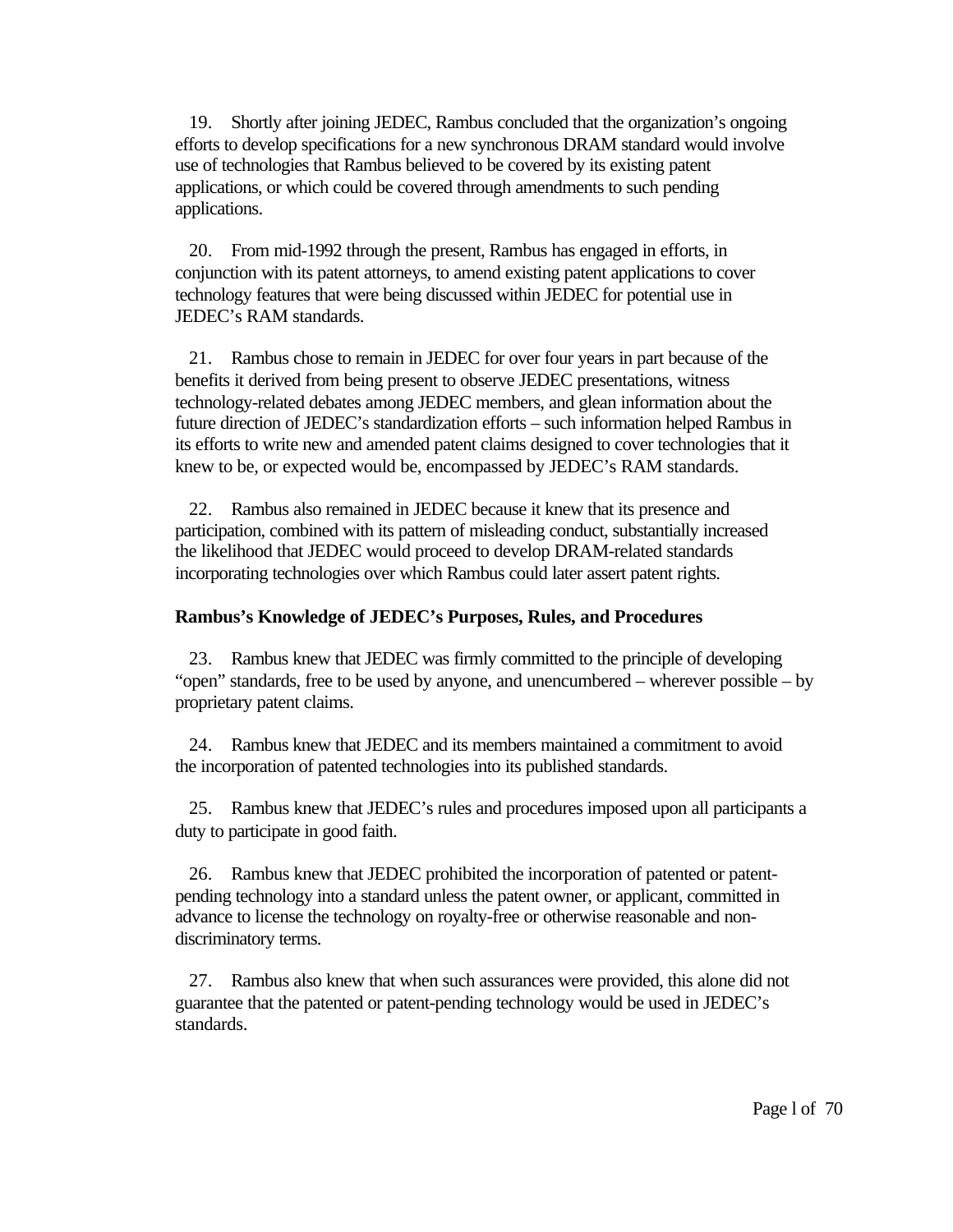28. Rambus knew that JEDEC would not use any patented or patent-pending technology in its standards (even after securing such assurances) unless, after careful review and consideration, it was determined that use of the patented or patent-pending technology was well justified.

29. Rambus knew that, throughout its membership in JEDEC, the organizations rules and procedures required members to disclose any patents or patent applications that related to, or that might be involved in, the standard-setting work being undertaken by JEDEC.

30. Rambus knew that, throughout its membership in JEDEC, these patent disclosure rules were construed broadly so as to result in disclosure as early as possible in the JEDEC process.

31. Rambus knew that, throughout its membership in JEDEC, these patent disclosure rules were also construed consistently with the overriding duty of all members to participate in good faith, and thus not to take any action that was at odds with the fundamental purposes and principles of JEDEC, including the principle of developing "open" standards that avoid the use of proprietary patents wherever possible.

32. Rambus knew, throughout its membership in JEDEC, that JEDEC's patent disclosure rules included the duty to disclose both issued patents and patent applications.

33. Rambus knew, throughout its membership in JEDEC, that the failure to disclose pertinent patents and patent applications violated the integrity of JEDEC rules and procedures and subverted the standard-setting process at JEDEC.

34. Rambus knew, throughout its membership in JEDEC, that JEDEC's patent disclosure rules were mandatory (not voluntary) and that they applied to all members (not only those who made presentations).

35. Rambus knew, throughout its membership in JEDEC, that JEDEC's patent disclosure rules required disclosure or patents and applications whenever the holder of the patent, or patent applicant, believed that the patent (or application, if and when issed as a patent) might be infringed by products built in compliance with JEDEC's standards.

36. Rambus knew, throughout its membership in JEDEC, that JEDEC's patent disclosure rules required disclosure or patent applications whenever the applicant believed that the underlying content of the application was such that, even without adding any new technical matter to the application, the application's claims could be amended such that (if and when a patent issued containing such amended claims) they might be infringed by products built in compliance with JEDEC's standards.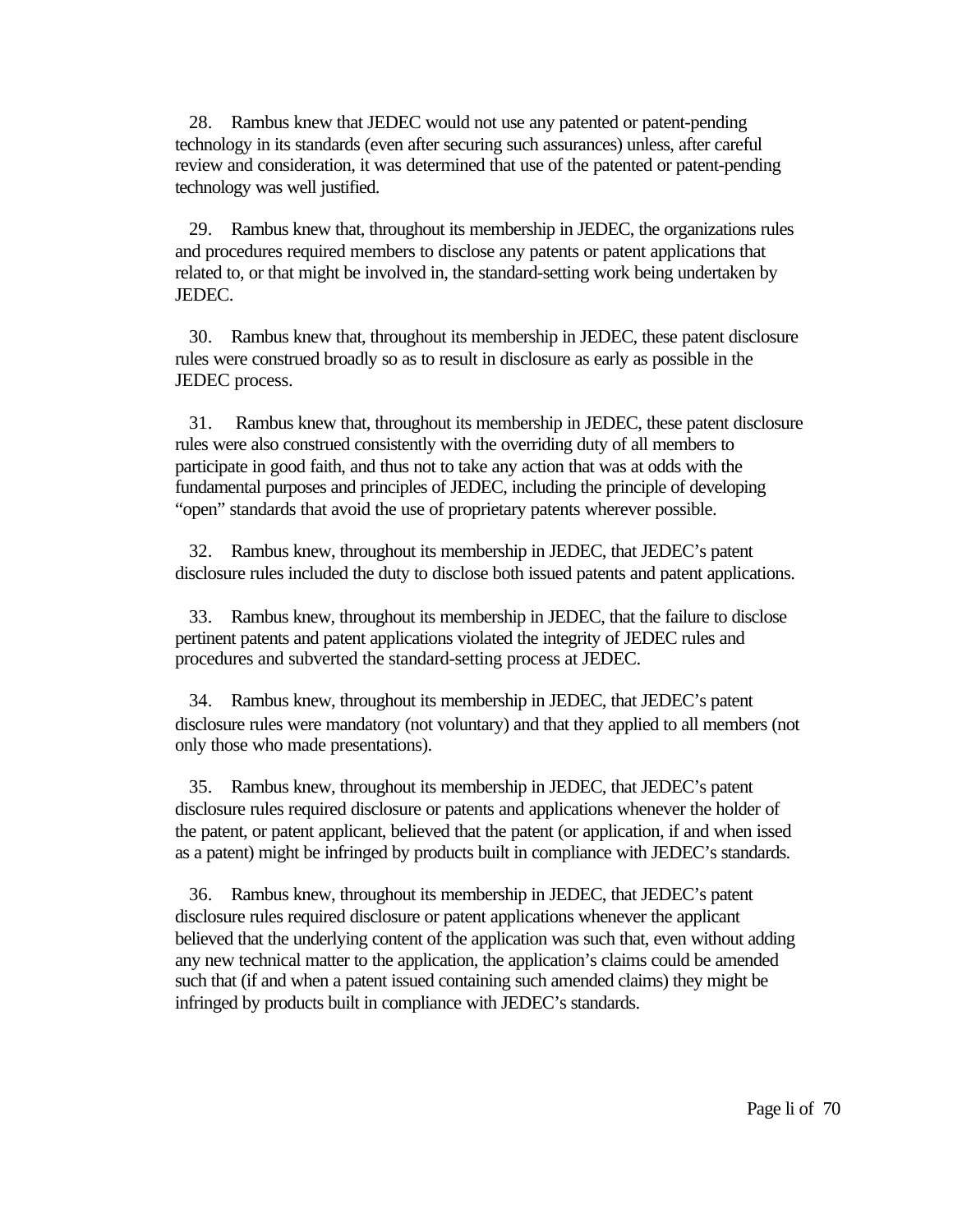37. Rambus knew, throughout its membership in JEDEC, that a JEDEC member's duty patents or patent applications could not be avoided simply by withdrawing from the organzation in lieu of disclosure.

38. Rambus knew, throughout its membership in JEDEC, that by voluntarily choosing to participate as a member of JEDEC it was impliedly committing itself to be legally bound by JEDEC's rules and procedures and all other duties and expectations normally incumbent upon JEDEC members.

## **Rambus's Knowledge of the Activities at JEDEC**

39. Between December 1991 and June 1996, Rambus knew that various members of the JC-42.3 Subcommittee made presentations proposing to incorporate the following technologies or features into JEDEC's DRAM standards:

- programmable latency via a control register;
- programmable access latency;
- a writable configuration register permitting programmable CAS latency;
- the use of control registers to contain values which control RAS and CAS access timing;
- the use of control registers to contain values;
- auto precharge;
- auto precharge options available during the column portion of any cycle;
- a proposal permitting the user to specify that the bank currently being accessed precharge itself as soon as the burst is completed;
- internally precharging a bank without first receiving a separate precharge command;
- data output occurring on both edges of an external clock;
- output of a first portion of data in response to a rising edge of a clock signal and a second portion of data in response to a falling edge of a clock signal;
- input of a first portion of data in response to a rising edge of a data strobe and a second portion of data in response to a falling edge of a data strobe;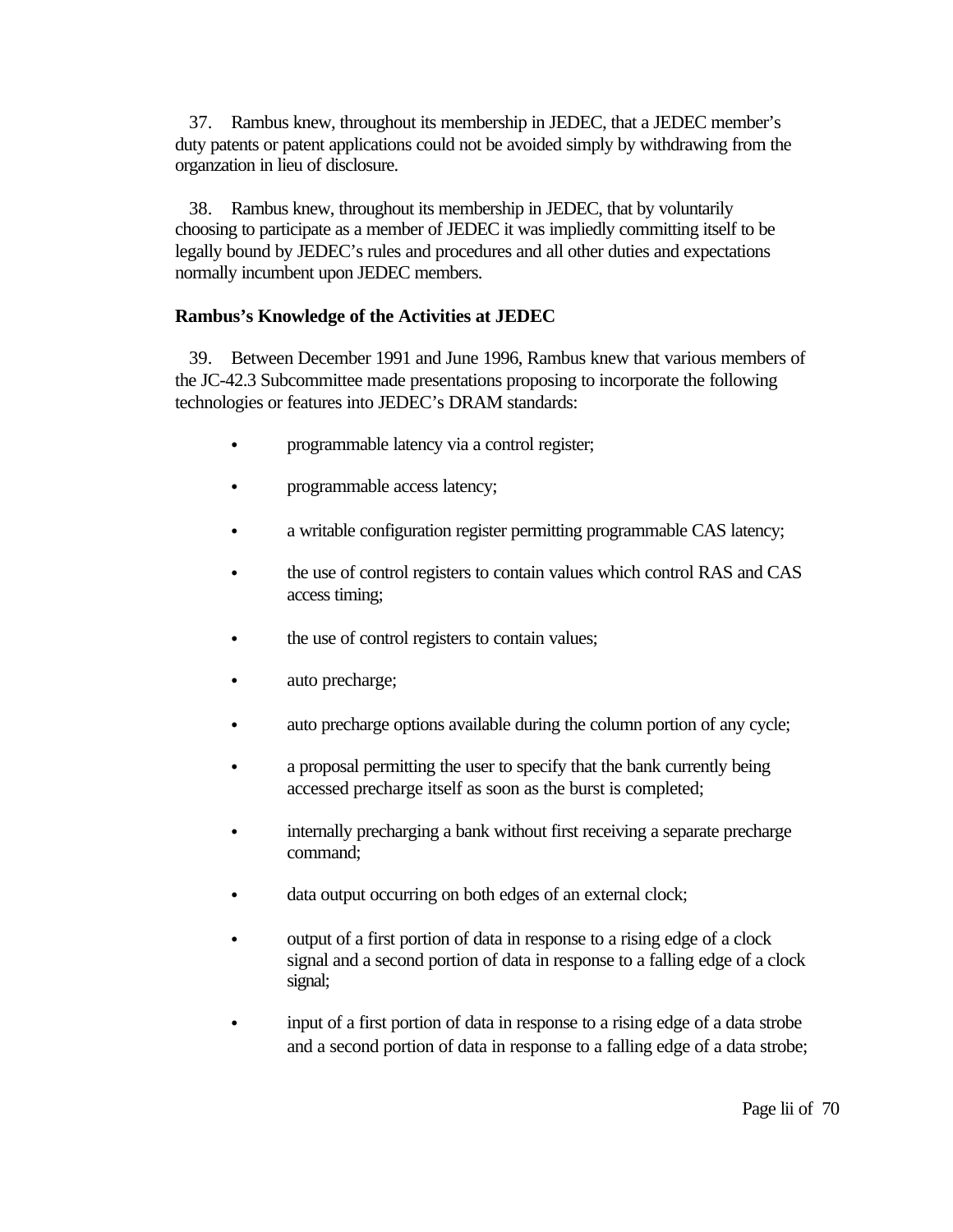- output of a first portion of data synchronously with respect to a rising edge of an external clock signal and a second portion of data synchronously with respect to a falling edge of the external clock signal;
- input of a first portion of data synchronously with respect to a first external data strobe and a second portion of data synchronously with respect to a second external data strobe;
- output a first portion of data synchronously with respect to a first external clock signal and a second portion of data synchronously with respect to a second external clock signal;
- use of a dual edge clocking scheme which inputs and outputs data synchronously with the rising and falling edge of an external clock;
- sampling of data occurring on both edges of an external clock;
- data output occurring on the rising edge of an external clock and the falling edge of the external clock;
- clocking data on both edges of the clock;
- If use of both edges of the clock for transmission of address, commands, or data;
- a receiver circuit for latching information in response to a rising edge of the clock signal to the falling edge of the clock signal;
- on-chip PLL or on-chip DLL circuitry;
- bhase locked loop circuitry or delay locked loop circuitry to generate an internal clock signal using an external clock signal;
- having phase lock loop on DRAM to control delays inside and outside DRAM;
- using a PLL/DLL circuit on a DRAM to reduce input buffer skews;
- DRAM with PLL clock generation;
- using PLL on an SDRAM; and
- using a DLL to compensate for the output delay.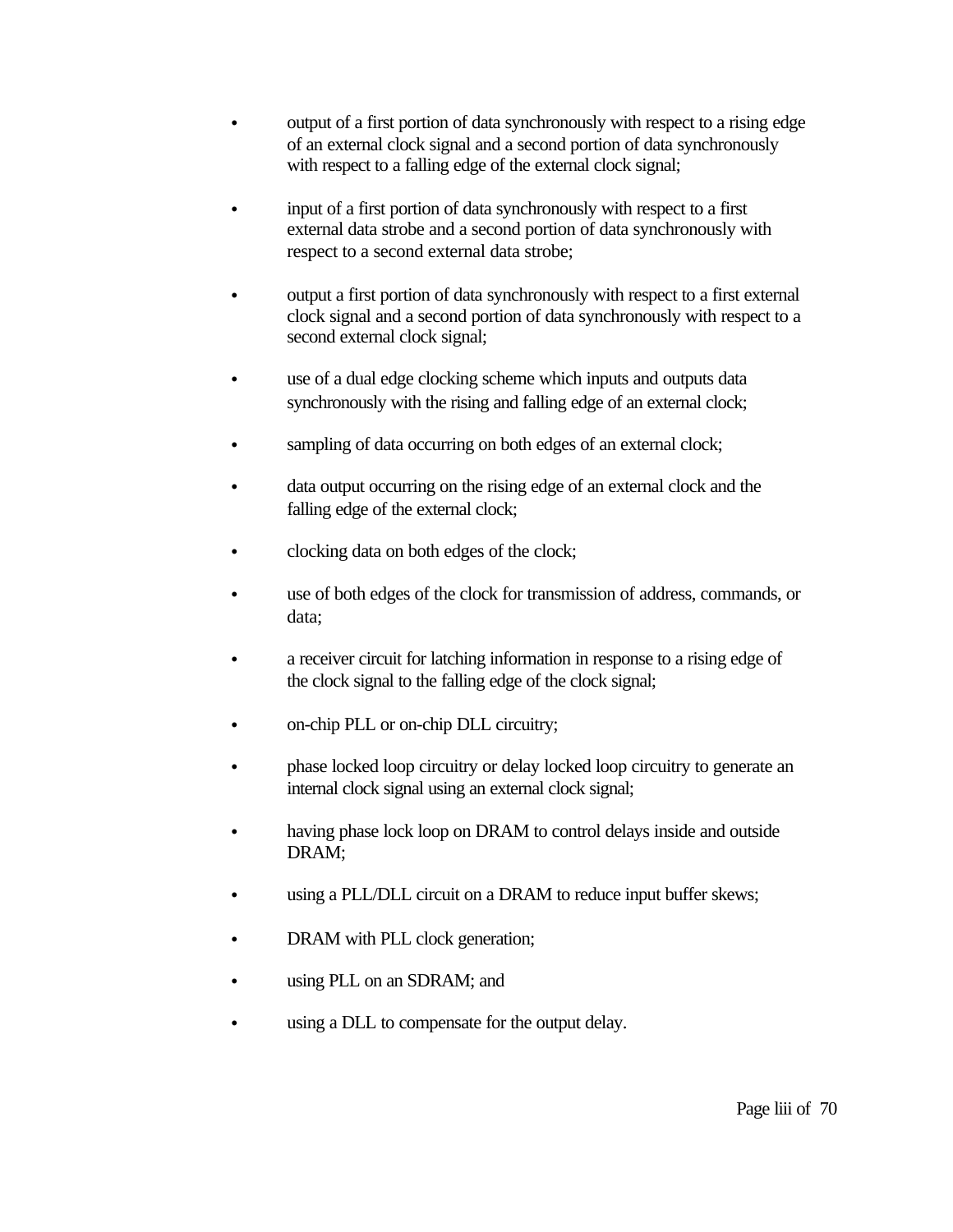40. Even after withdrawing from JEDEC, Rambus closely monitored JEDEC's ongoing work on SDRAM standards, including work involving specific technologies on which Rambus sought to perfect patent rights.

# **Rambus's Knowledge as to How its Patents or Patent Applications Related to JEDEC Work**

41. From late 1991 to mid 1996, while participating in JEDEC's development of RAM standards, Rambus reasonably believed that the JEDEC RAM standards being developed at that time would require the use of patents held or applied for by Rambus.

42. From late 1991 to mid 1996, Rambus reasonably believed that the following technologies or ideas, proposed for inclusion in the JEDEC RAM standards during the period of Rambus's participation in JEDEC were covered by Rambus's then-pending patent applications or could be covered through amendments to such applications:

- programmable burst length;
- programmable CAS latency;
- on-chip PLL or on-chip DLL circuitry;
- dual-edge clock;
- use of a programmable register operative to store information specifying a manner in which the semiconductor device is to respond to a read request or a write request;
- use of a register to store a value to determine CAS latency, where that value can be changed by programming the mode register;
- use of a programmable register to store a value that is representative of a delay time after which the device responds to a read request;
- use of a programmable register to store a value which is representative of a delay time, that value being a number of clock cycles of an external clock, after which the SDRAM responds to a read request;
- use of a programmable access-time register operative to store information specifying a value indicative of an access time for the device, such that the device waits for the access time before responding to a read request;
- use of a register to store a value to determine burst length, where that value can be changed by programming the mode register;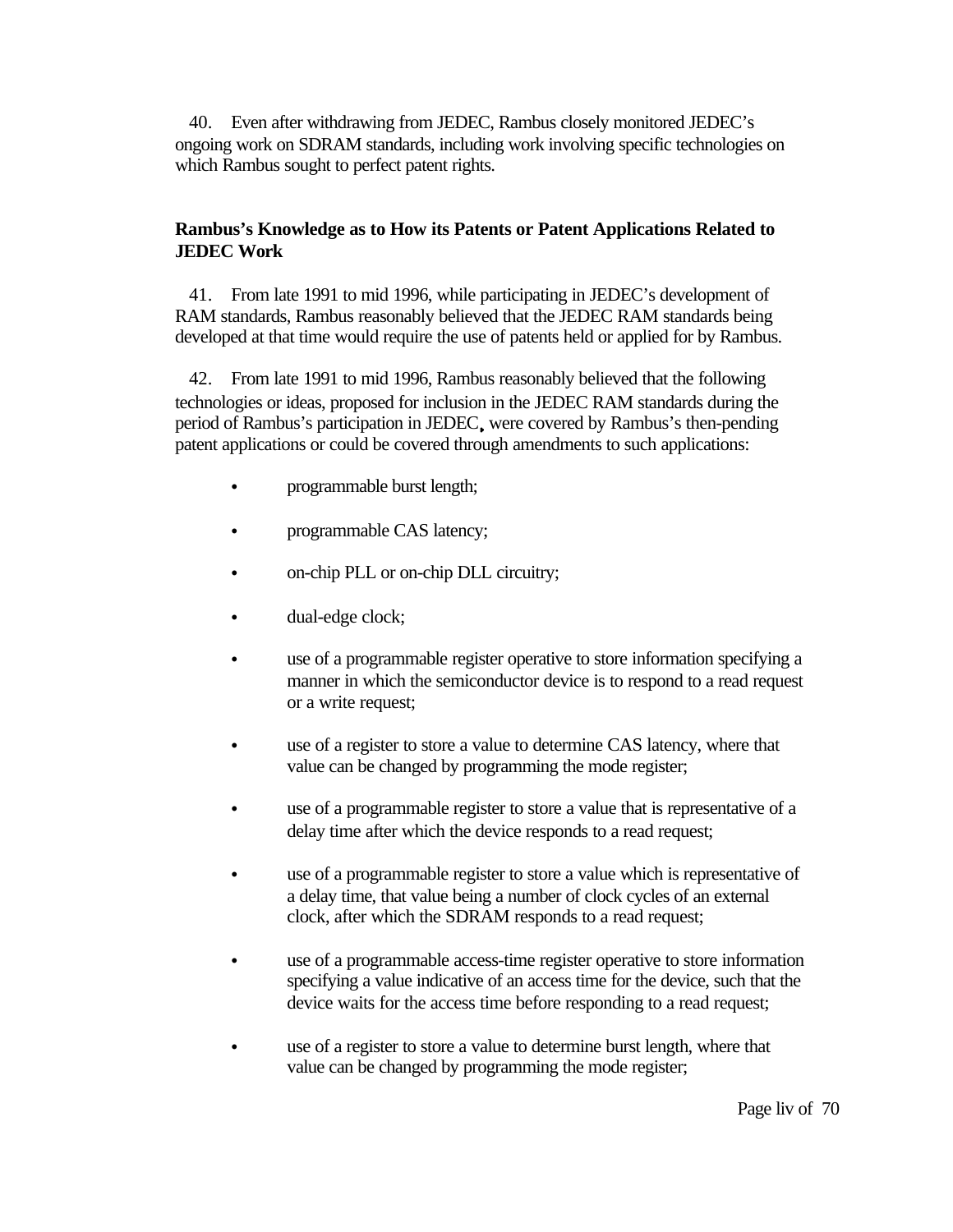- use of a register to store a value to determine block size, where that value can be changed by programming the mode register;
- **Example 1 use of a programmable** register that receives information that defines an amount of data to be output by the memory device in response to a read request;
- programmable block size;
- use of a register to store a value that defines an amount of data to be output by the memory device in response to a read request, where that value can be changed by programming the mode register;
- use of a programmable register that receives information that defines an amount of data to be input by the memory device in response to a write request;
- use of a programmable register to store a value that defines an amount of data to be input by the memory device in response to a write request;
- outputting data on the rising and the falling edge of a clock signal;
- outputting a first portion of data in response to a rising edge of a clock signal and a second portion of data in response to a falling edge of a clock signal;
- inputting of a first portion of data in response to a rising edge of a clock signal and a second portion of data in response to a falling edge of a clock signal;
- output of a first portion of data synchronously with respect to a rising edge of an external clock signal and a second portion of data synchronously with respect to a falling edge of the external clock signal;
- data output occurring synchronously with respect to both the rising edge of the external clock signal and the falling edge of the external clock signal;
- data input occurring synchronously with respect to both the rising edge of the external clock signal and the falling edge of the external clock signal;
- output of a first portion of data synchronously with respect to a first external clock signal and a second portion of data synchronously with respect to a second external clock signal;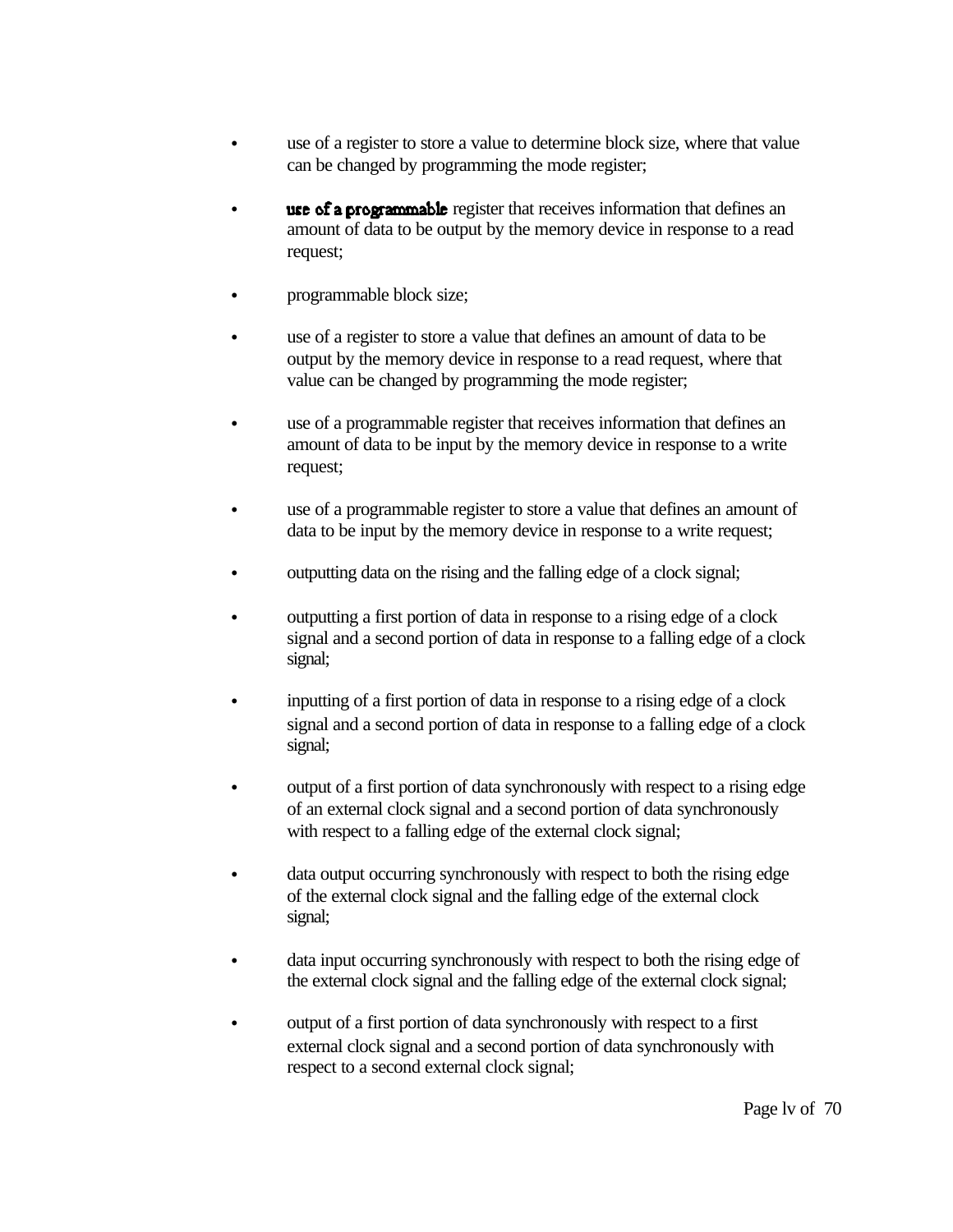- data output occurring synchronously with respect to both a first external clock signal and a second external clock signal;
- input of a first portion of data synchronously with respect to a first external clock signal and a second portion of data synchronously with respect to a second external clock signal;
- data input occurring synchronously with respect to both a first and a second external clock signal;
- data input and output occurring synchronously with the rising and falling edge of an external clock, according to a dual edge clocking scheme;
- inputting a first portion of data in response to a rising edge of a clock signal and a second portion of data in response to a falling edge of a clock signal;
- outputting a first portion of data synchronously with respect to a rising edge of an external clock signal and a second portion of data synchronously with respect to a falling edge of the external clock signal;
- inputting a first portion of data synchronously with respect to a rising edge of an external clock signal and a second portion of data synchronously with respect to a falling edge of the external clock signal;
- data input occurs synchronously with respect to both the rising edge of the external clock and the falling edge of the external clock signal;
- C outputting a first portion of data synchronously with respect to a first external clock signal and a second portion of data synchronously with respect to a second external clock signal;
- inputting a first portion of data synchronously with respect to a first external clock signal and a second portion of data synchronously with respect to a second external clock signal;
- use of phase locked loop circuitry or delay locked loop circuitry to generate an internal clock signal using an external clock signal;
- having a phase lock loop on DRAM to control delays;
- using a PLL/DLL circuit on a DRAM to reduce input buffer skews;
- using a PLL clock generation;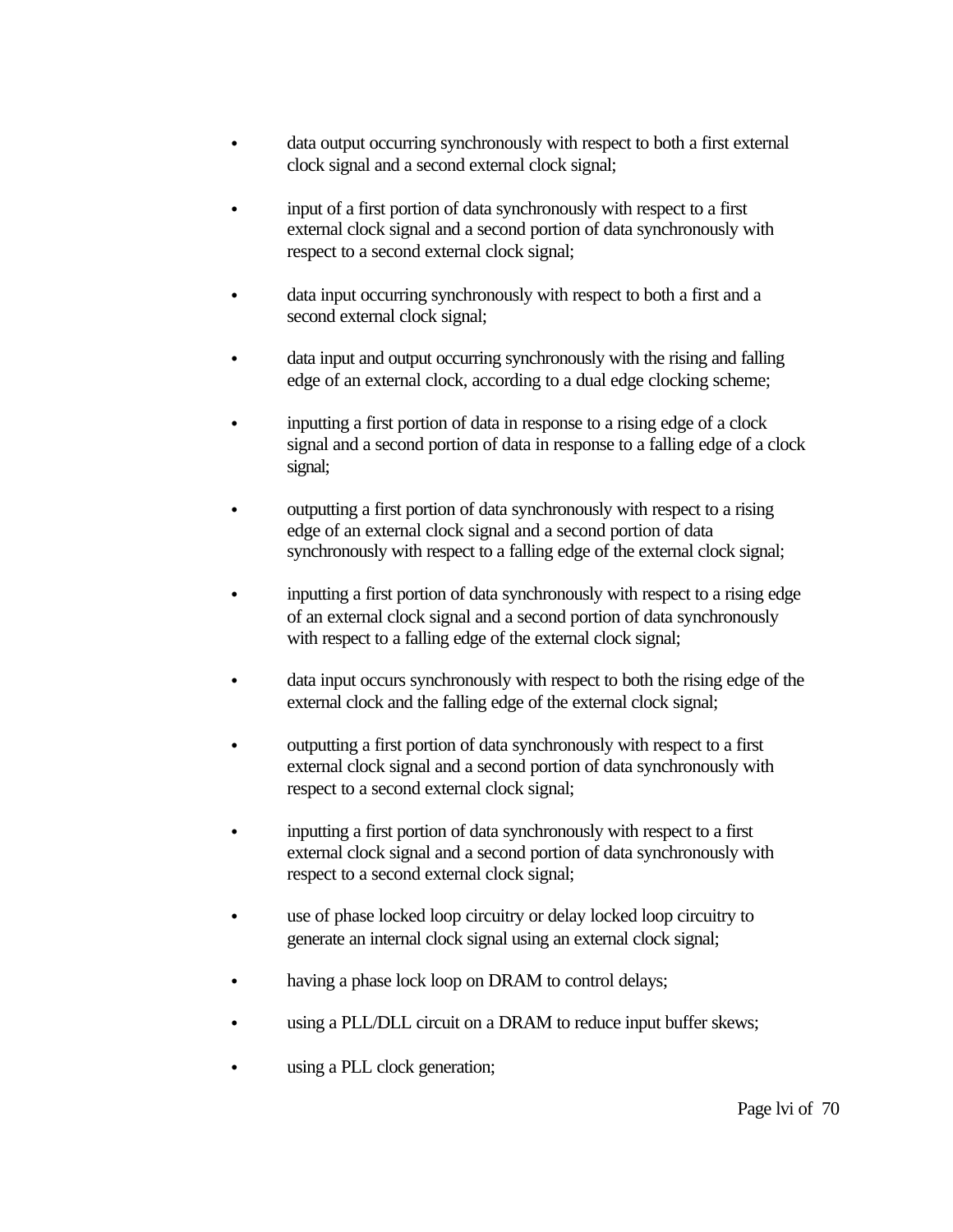- using a PLL on an SDRAM;
- using a DLL to compensate for the output delay in a DRAM; and
- using an on-chip PLL or DLL to ensure that the data strobe and data coming off of a DRAM chip are sufficiently synchronized to the system clock so that the memory controller can capture that data.

## **Rambus's Efforts to Broaden and Expand Its Patent Claims to Cover Technologies Incorporated into JEDEC Standards**

43. During its participation at JEDEC, Rambus reasonably believed it could perfect its patent rights by amending pending claims of its '898 patent application and later-filed progeny to cover technologies proposed to be incorporated into JEDEC's DRAM-related standards.

44. Between December 1991 and June 1996, Rambus attempted to amend its patent claims to cover JEDEC work relating to the following technologies, so that if included in a JEDEC standard, use of such technologies in JEDEC-compliant devices would infringe Rambus patents:

- programmable CAS latency;
- programable burst length;
- dual edge clock;
- on-chip DLL or on-chip PLL circuitry;
- e using a programmable register operative to store information specifying a manner in which the semiconductor device is to respond to a read request or a write request;
- use of a register to store a value to determine CAS latency, where that value can be changed by programming the mode register;
- use of a programmable register to store a value that is representative of a delay time after which the device responds to a read request;
- use of a register to store a value to determine CAS latency;
- use of a programmable register to store a value which is representative of a delay time, that value being a number of clock cycles of an external clock, after which the SDRAM responds to a read request;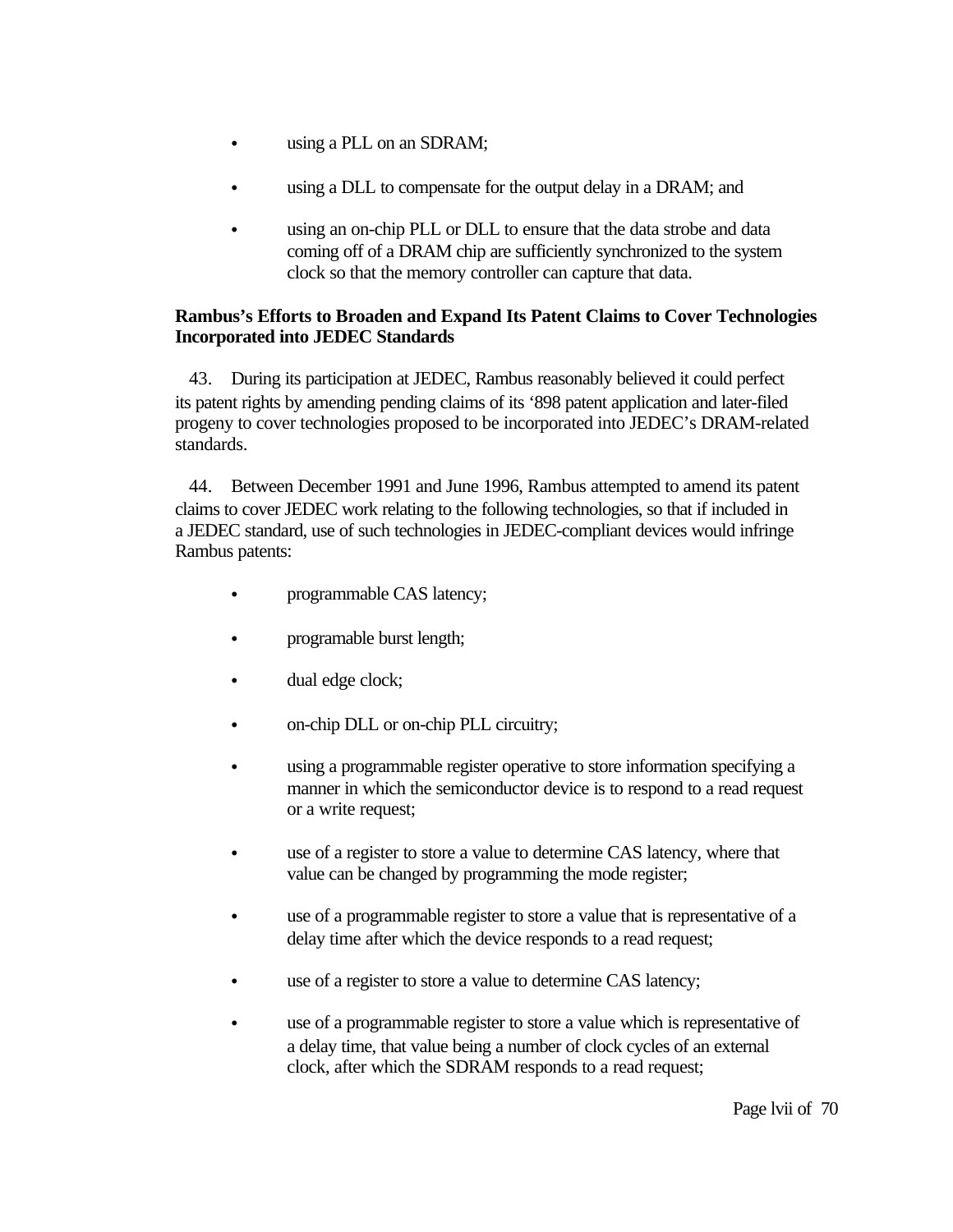- use of a programmable access-time register operative to store information specifying a value indicative of an access time for the device, such that the device waits for the access time before responding to a read request;
- use of a register to store a value to determine burst length, where that value can be changed by programming the mode register;
- use of a register to store a value to determine block size, where that value can be changed by programming the mode register;
- **use of a programmable** register that receives information that defines an amount of data to be output by the memory device in response to **a read** request,
- programmable block size;
- use of a register to store a value that defines an amount of data to be **output by the memory** device in response to a read request, where that value can be changed by programming the mode register;
- use of a programmable register that receives information that defines an amount of data to be input by the memory device in response to a write request;
- use of a programmable register to store a value that defines an amount of data to be input by the memory device in response to a write request;
- outputting a first portion of data in response to a rising edge of a clock signal and a second portion of data in response to a falling edge of a clock signal;
- inputting of a first portion of data in response to a rising edge of a clock signal and a second portion of data in response to a falling edge of a clock signal;
- output of a first portion of data synchronously with respect to a rising edge of an external clock signal and a second portion of data synchronously with respect to a falling edge of the external clock signal;
- data output occurring synchronously with respect to both the rising edge of the external clock signal and the falling edge of the external clock signal;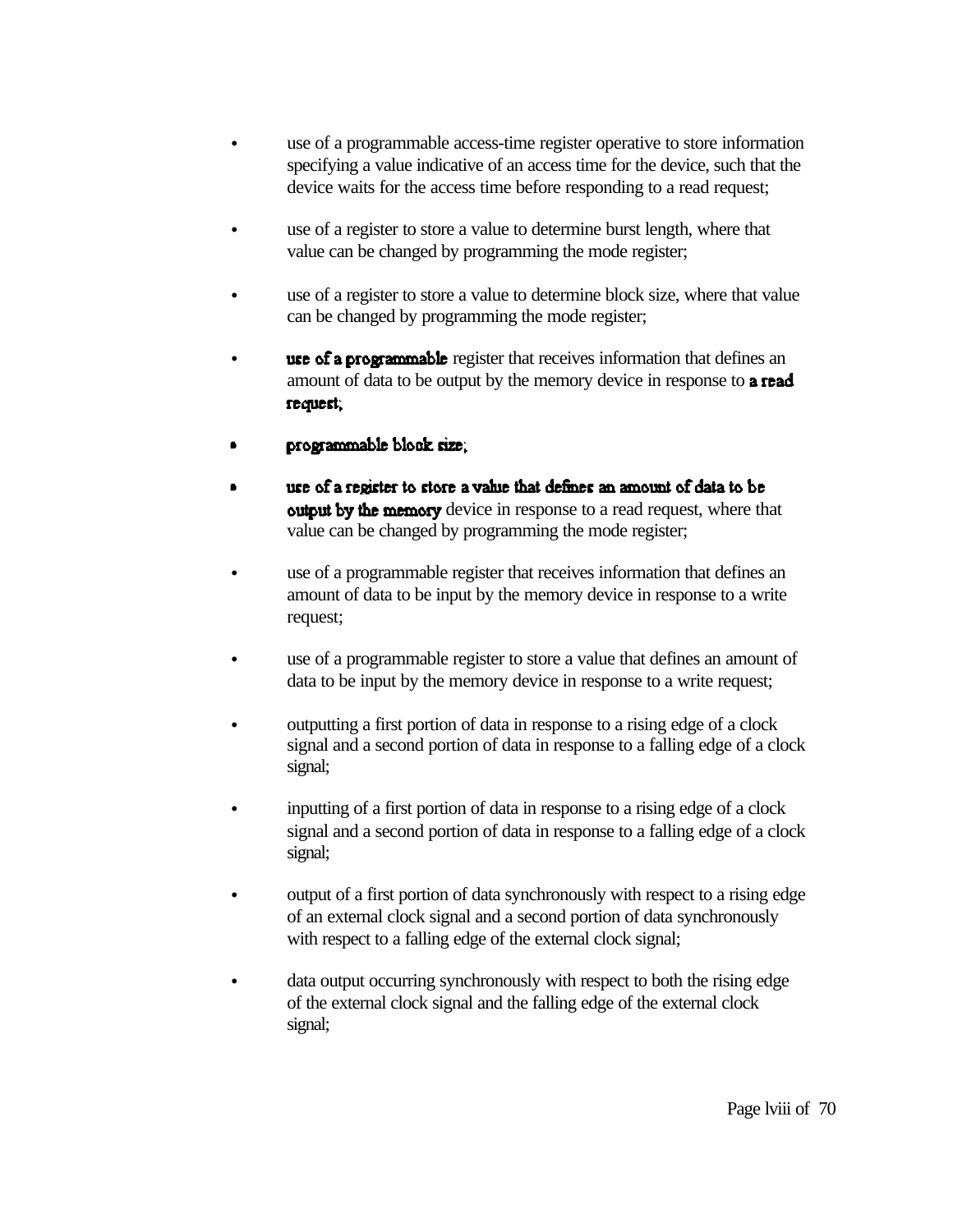- data input occurring synchronously with respect to both the rising edge of the external clock signal and the falling edge of the external clock signal;
- output of a first portion of data synchronously with respect to a first external clock signal and a second portion of data synchronously with respect to a second external clock signal;
- data output occurring synchronously with respect to both a first external clock signal and a second external clock signal;
- input of a first portion of data synchronously with respect to a first external clock signal and a second portion of data synchronously with respect to a second external clock signal;
- data input occurring synchronously with respect to both a first and a second external clock signal;
- use of a dual edge clocking scheme which inputs and outputs data synchronously with the rising and falling edge of an external clock;
- data input and output occurring synchronously with the rising and falling edge of an external clock, according to a dual edge clocking scheme;
- outputting a first portion of data in response to a rising edge of a clock signal and a second portion of data in response to a falling edge of a clock signal;
- inputting a first portion of data in response to a rising edge of a clock signal and a second portion of data in response to a falling edge of a clock signal;
- outputting a first portion of data synchronously with respect to a rising edge of an external clock signal and a second portion of data synchronously with respect to a falling edge of the external clock signal;
- data output occurring synchronously with respect to both the rising edge of the external clock signal and the falling edge of the external clock signal;
- inputting a first portion of data synchronously with respect to a rising edge of an external clock signal and a second portion of data synchronously with respect to a falling edge of the external clock signal;
- data input occuring synchronously with respect to both the rising edge of the external clock and the falling edge of the external clock signal;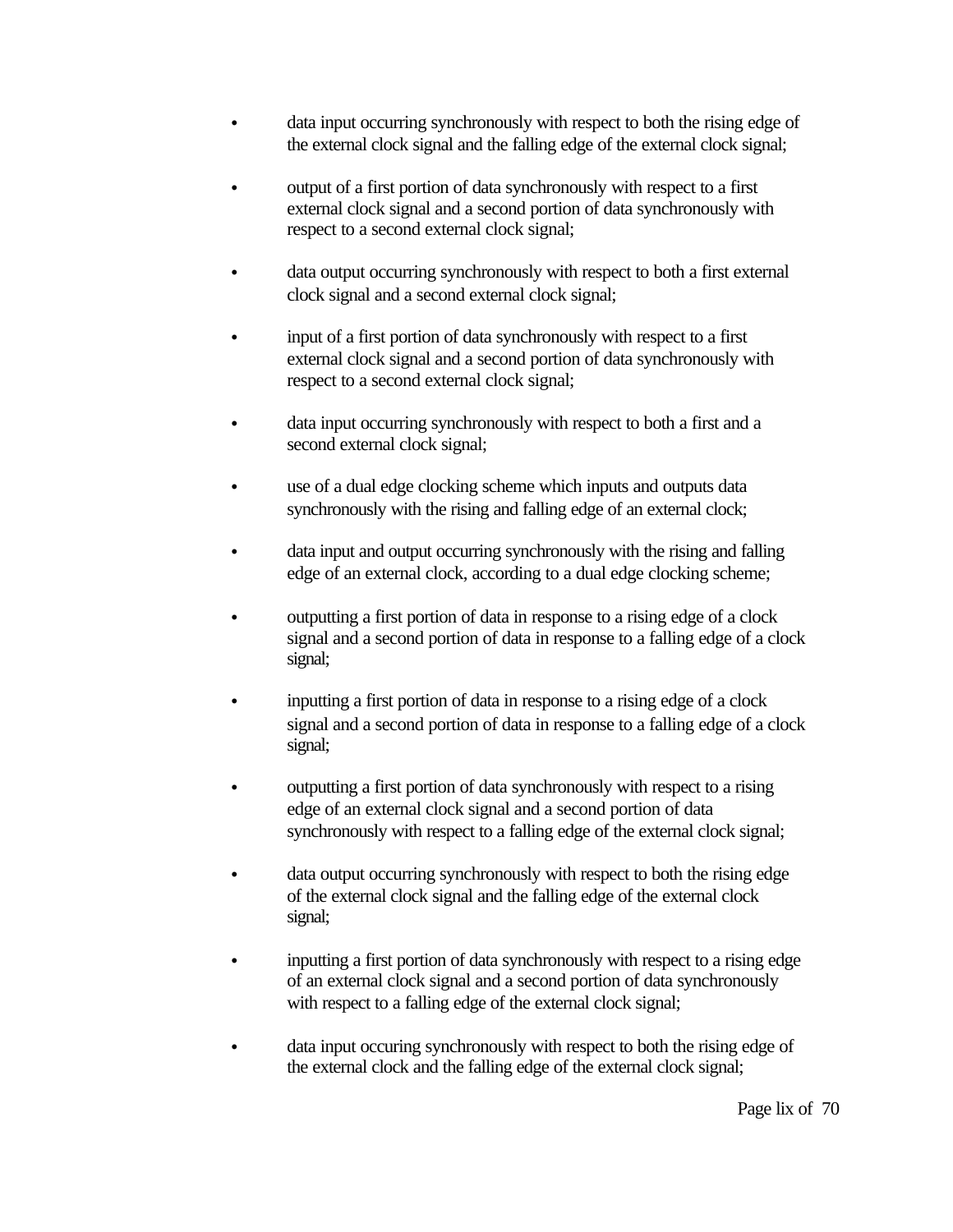- outputting a first portion of data synchronously with respect to a first external clock signal and a second portion of data synchronously with respect to a second external clock signal;
- data output occurring synchronously with respect to both a first external clock signal and a second external clock signal;
- inputting a first portion of data synchronously with respect to a first external clock signal and a second portion of data synchronously with respect to a second external clock signal;
- using a dual edge clocking scheme which inputs and outputs synchronously with the rising and falling of an external clock;
- use of phase locked loop circuitry or delay locked loop circuitry to generate an internal clock signal using an external clock signal;
- having a phase lock loop on DRAM to control delays;
- using a PLL/DLL circuit on a DRAM to reduce input buffer skews;
- using a PLL clock generation;
- using a PLL on an SDRAM;
- using a DLL to compensate for the output delay in a DRAM; and
- using an on-chip PLL or DLL to ensure that the data strobe and data coming off of a DRAM chip are sufficiently synchronized to the system clock so that the memory controller can capture that data.

## **Rambus's Intent to Enforce JEDEC-Related Patents**

45. While a member of JEDEC. Rambus intended to enforce its JEDEC-related patents (and, once issued as patents, its JEDEC-related patent applications) against memory manufacturers who produced products compliant with the JEDEC RAM standards.

46. In enforcing such JEDEC-related patents, rambus also intended to charge high royalties.

# Rambus's Intent to Mislead JEDEC and JEDEC's Members about the Existence or **Scope of Its Intellectual Property Claims**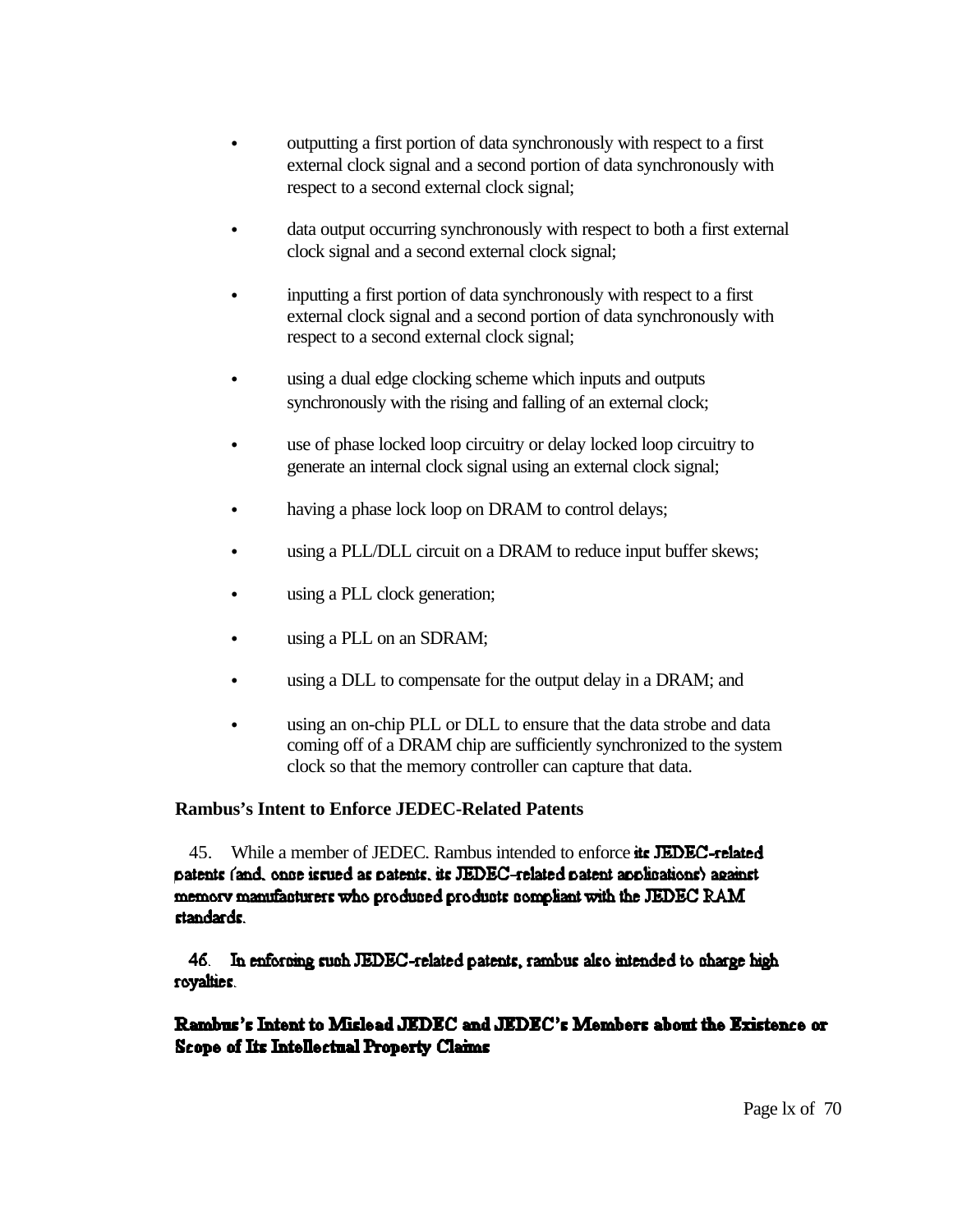47. Rambus knew that its very participation in JEDEC, nounled with its failure to make required patent-related displogates, popyrized a materially false and misleading impression that JEDEC was not at risk of adopting standards that Rambus nould later claim to infringe upon its patents.

48. Rambus also knew that by engaging in various affirmatively misleading conduct. it was reinforning the materially false and misleading impression that JEDEC was not at rick of adopting standards that Rambus could later claim to infringe upon its patents.

49. Rambus intended through its conduct – both its actions and omissions – to convey the materially false and misleading impression that JEDEC was not at risk of adopting standards that Rambus nould later claim to infringe upon its patents.

#### 50. Rambus's pattern of misleading ponduct  $-\text{both}$  its actions and omissions  $-\text{both}$ continued for a number of years after it withdrew from JEDEC.

51. During the time it was a JEDEC members and for a number of years thereafter, Rambus sought to conceal from JEDEC and its members both (1) the fact that it possessed patents and pending patents that would (or might) be infringed by devices built in accordance with JEDEC standards, and (2) the fact that Rambus in the future intended (or at a minimum, reserved the right) to enforce such patents and to demand high royalties.

#### **Rambus's Knowledge That Its Limited and Misleading Disclosures Did Not Put JEDEC or its Members on Notice of the True Nature and Scope of its Patent Claims**

52. Rambus knew that, before and during its membership in JEDEC, it never disclosed either to JEDEC or to individual JEDEC members information sufficient to place them (individually or collectively) on notice of the fact that Rambus possessed (or reasonably believed it possessed) patents and pending patents that would (or might) be infringed by devices built in accordance with JEDEC standards.

53. Rambus knew that, after withdrawing from JEDEC – up until the time it began to enforce its JEDEC-related patents – it never disclosed either to JEDEC or to individual JEDEC members information sufficient to place them (individually or collectively) on notice of the fact that Rambus possessed (or reasonably believed it possessed) patents and pending patents that would (or might) be infringed by devices built in accordance with JEDEC standards.

54. Rambus knew that, through disclosures made to DRAM makers and others in the context of licensing-related discussions involving Rambus's RDRAM architecture, it never disclosed either to JEDEC or to individual JEDEC members information sufficient to place them (individually or collectively) on notice of the fact that Rambus possessed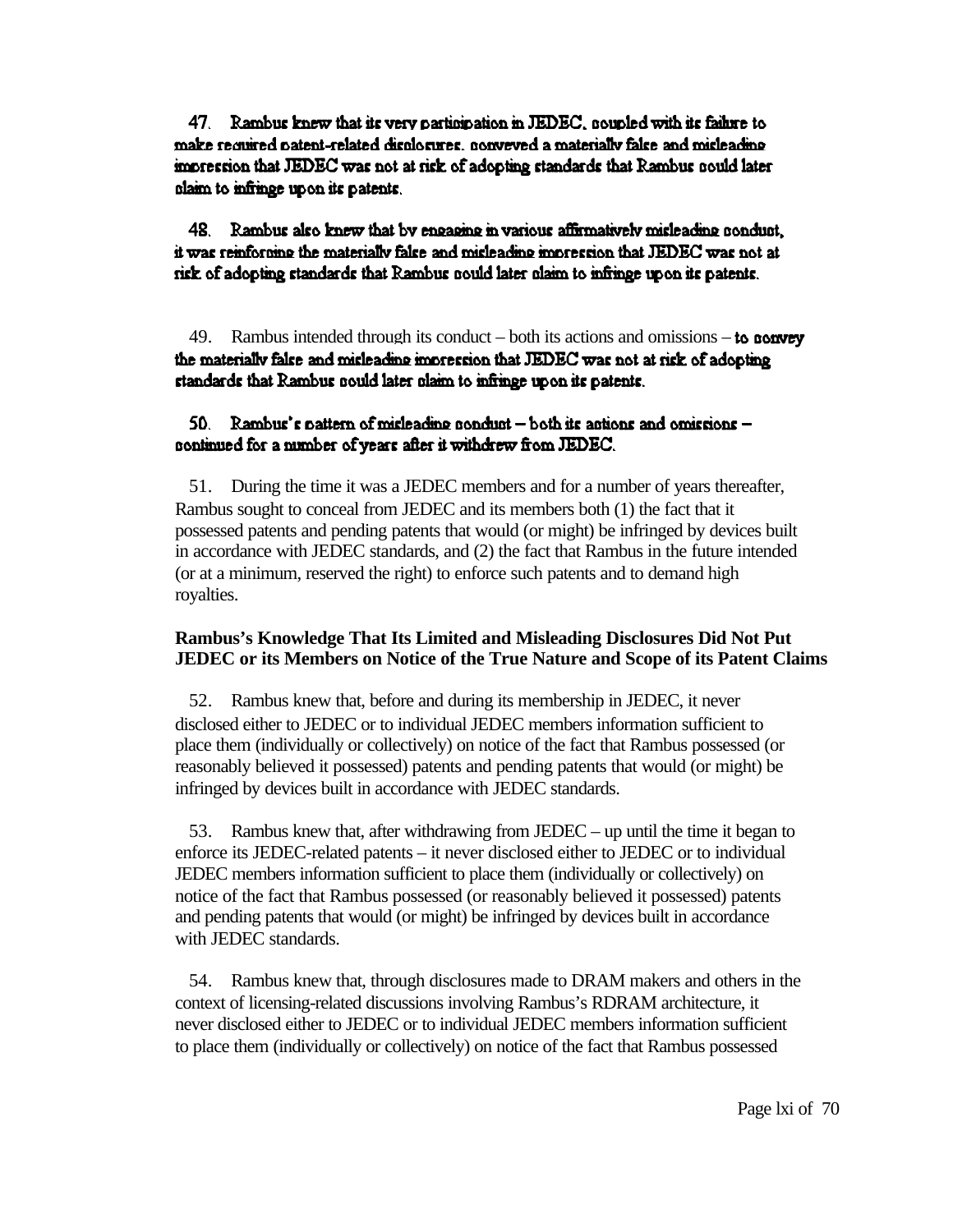(or reasonably believed it possessed) patents and pending patents that would (or might) be infringed by devices built in accordance with JEDEC standards.

55. Rambus knew that, through availability of Rambus's foreign patents and patent applicaitonbs, neither JEDEC nor individual JEDEC members could gather sufficient information to place them (individually or collectively) on notice of the fact that Rambus possessed (or reasonably believed it possessed) patents and pending patents that would (or might) be infringed by devices built in accordance with JEDEC standards.

56. Rambus knew that, through its disclosure of the '703 patent to JEDEC, it did not provide JEDEC or individual JEDEC members with sufficient information to place them (individually or collectively) on notice of the fact that Rambus possessed (or reasonably believed it possessed) patents and pending patents that would (or might) be infringed by devices built in accordance with JEDEC standards.

57. Rambus knew that, through its partcipation in JEDEC, it did nothing that would have served to to place JEDEC or its members (individually or collectively) on notice of the fact that Rambus possessed (or reasonably believed it possessed) patents and pending patents that would (or might) be infringed by devices built in accordance with JEDEC standards.

58. Rambus knew that the limited disclosures it made to IEEE or the SynkLink Consortium, relating to Rambus patents, would not have served to to place JEDEC or its members (individually or collectively) on notice of the fact that Rambus possessed (or reasonably believed it possessed) patents and pending patents that would (or might) be infringed by devices built in accordance with JEDEC standards.

59. Rambus knew that the limited disclosures it made to JEDEC in a letter concerning the SynkLink technology would not have served to place JEDEC or its members (individually or collectively) on notice of the fact that Rambus possessed (or reasonably believed it possessed) patents and pending patents that would (or might) be infringed by devices built in accordance with JEDEC standards.

60. Rambus knew that nothing contained in its June 1996 JEDEC withdrawal letter would have served to place JEDEC or its members (individually or collectively) on notice of the fact that Rambus possessed (or reasonably believed it possessed) patents and pending patents that would (or might) be infringed by devices built in accordance with JEDEC standards.

# Rambus's Knowledge That JEDEC Would Seek to - and Would Be Able to - Work Around Rambus's Patented Technology, Had Rambus Made Proper Patent-Related **Disclosures**

61. Rambus knew that, if it had made proper patent-related disclosures to JEDEC (including but not limited to disclosures relating to CAS latency, programable burst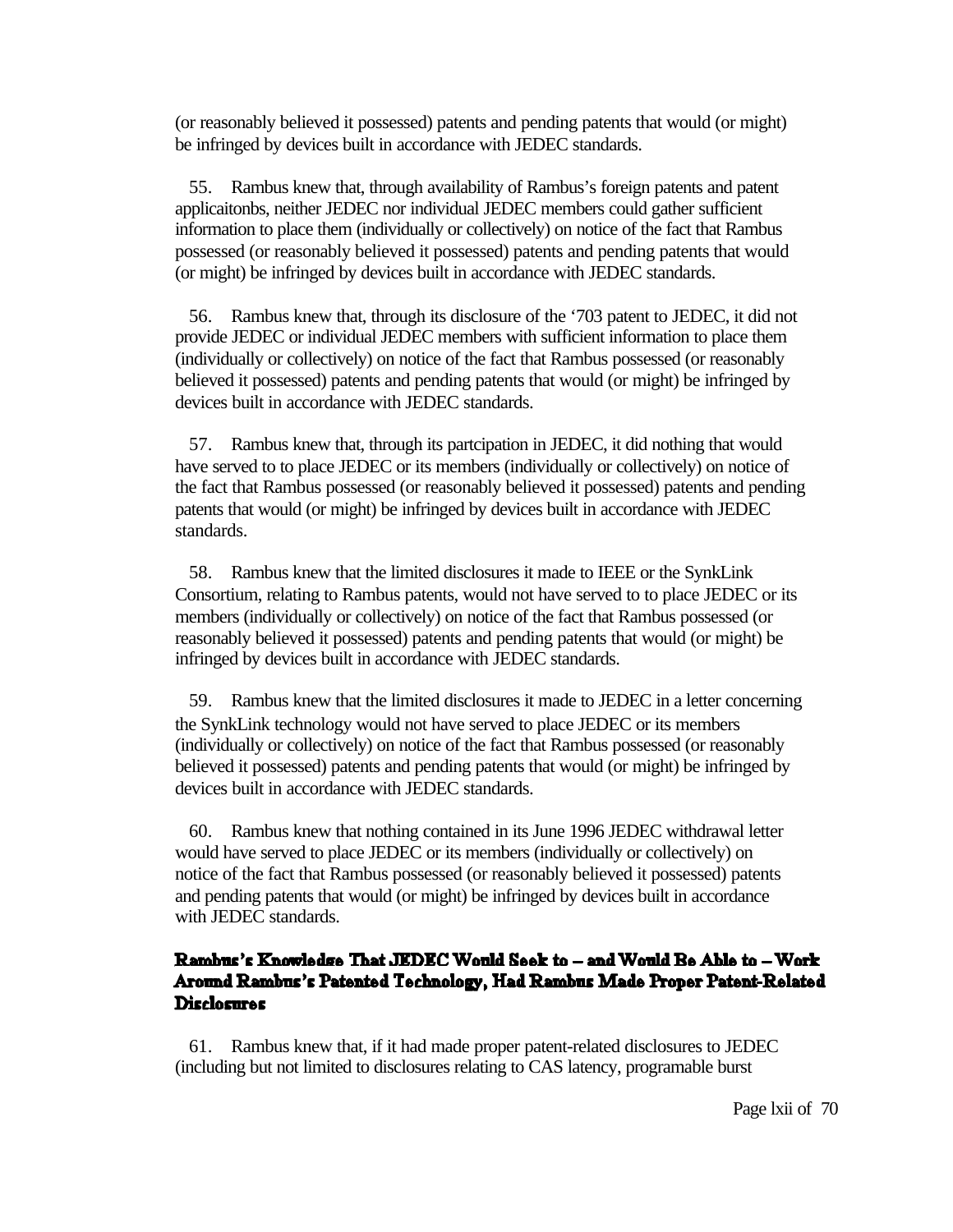length, on-chip PLL/DLL, and dual-edge clock), JEDEC and its members would seek to work around Rambus's patented or patent-pending technologies.

62. Rambus knew that, if it had made proper patent-related disclosures to JEDEC (including but not limited to disclosures relating to CAS latency, programable burst length, on-chip PLL/DLL, and dual-edge clock), JEDEC and its members would have been able to revise JEDEC's DRAM-related standards tp work around or avoid Rambus's patented or patent-pending technologies.

63. Rambus knew that, if it had made proper patent-related disclosures to JEDEC (including but not limited to disclosures relating to CAS latency, programable burst length, on-chip PLL/DLL, and dual-edge clock), the most likely result is that JEDEC's DRAM-related standards would have excluded or omitted any technologies covered by Rambus's patented or patent-pending technologies.

64. Rambus knew that, if it had made proper patent-related disclosures to JEDEC (including but not limited to disclosures relating to CAS latency, programable burst length, on-chip PLL/DLL, and dual-edge clock), Rambus's patents in the future would derive no value by virtue of any association with the contents of JEDEC's DRAM standards.

#### **Rambus's Knowledge That Commercially Viable Alternatives to Its Technology Existed**

65. During its participation at JEDEC, Rambus knew that there were a variety of commercially viable alternatives to use of its proprietary technologies in JEDEC's DRAM-related standards.

66. Rambus knew that the design objectives served by inclusion of programmable CAS latency, programmable burst length, on-chip PLL/DLL, and dual-edge clock technologies in JEDEC standards likely could have been accomplished through use of alternative DRAM-related technologies available at the time these standards were being developed.

67. During its participation at JEDEC, Rambus knew that that JEDEC and its members would be capable of developing commercially viable alternative standards that avoided Rambus's patents and patent applications.

68. Rambus knew that the following technologies, among others, were commercially viable alternatives to various Rambus patented or patent-pending technologies:

- **permanently fixing the CAS latency at a single value;**
- having the memory controller signal the CAS latency through separate pins on each DRAM device;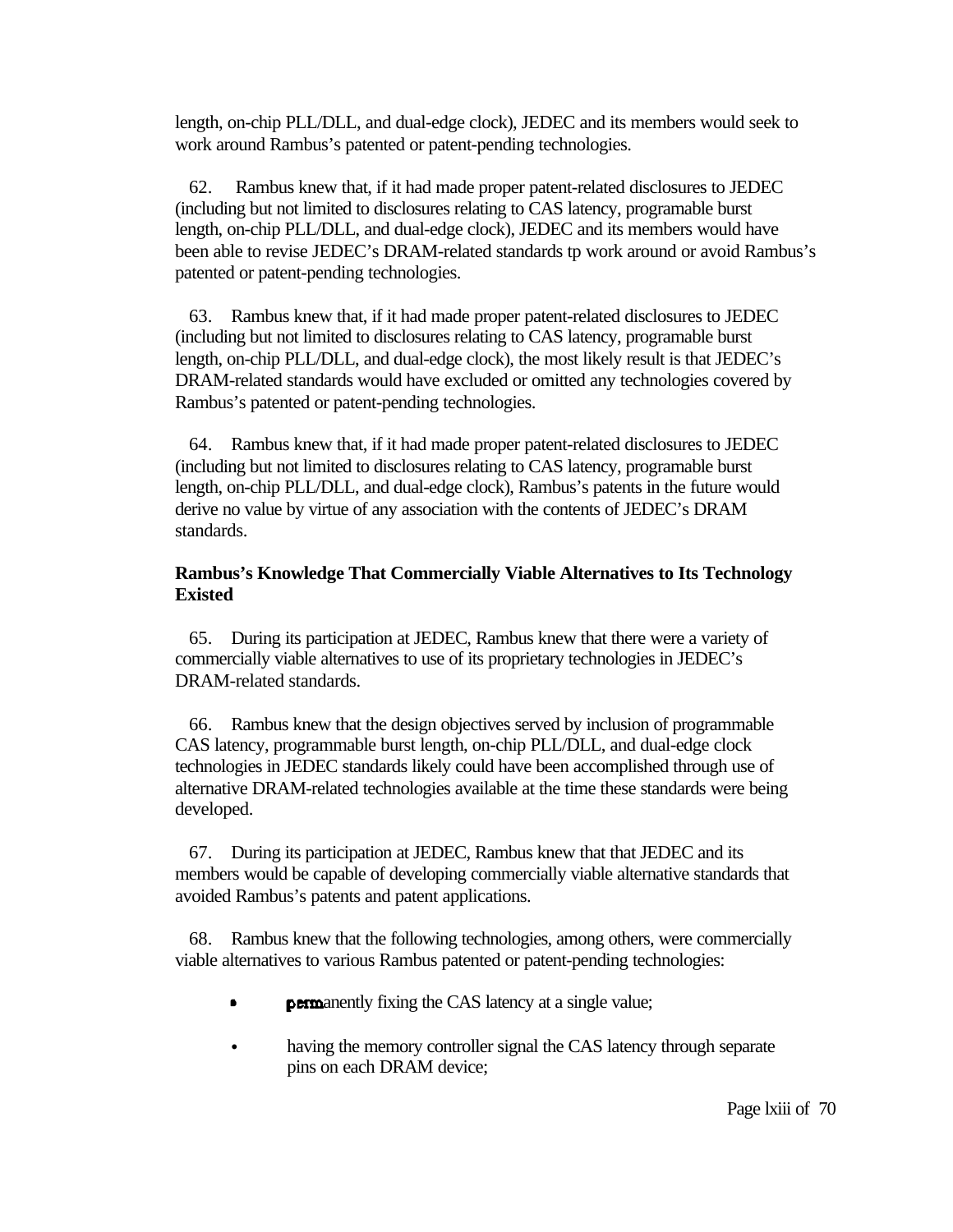- setting the CAS latency through the command structure of the read command;
- using fixed latency parts;
- explicitly identifying the CAS latency in the read or write command;
- programming CAS latency by blowing fuses on the DRAM;
- scaling CAS latency with clock frequency;
- using an existing pin or a new, dedicated pin to identify the latency via two or more different voltage levels asserted by the memory controller;
- using asynchronous DRAM;
- fixing the burst length at a single value;
- having the memory controller signal the burst length through separate pins on each DRAM device;
- e setting the burst length through the command structure of the read command;
- setting the burst length through the use of a burst interrupt feature;
- using a short fixed burst length;
- explicitly identifying the burst length in the read or write command;
- using a long fixed burst length coupled with the burst-terminate command;
- using a burst-EDO style protocol where each CAS pulse toggles out a single column of data;
- using an existing pin or a new, dedicated pin to identify the burst length via multiple voltage levels;
- moving the PLL/DLL circuitry to the memory controller;
- moving the PLL/DLL circuitry to each DIMM;
- using a periodic calibration technique;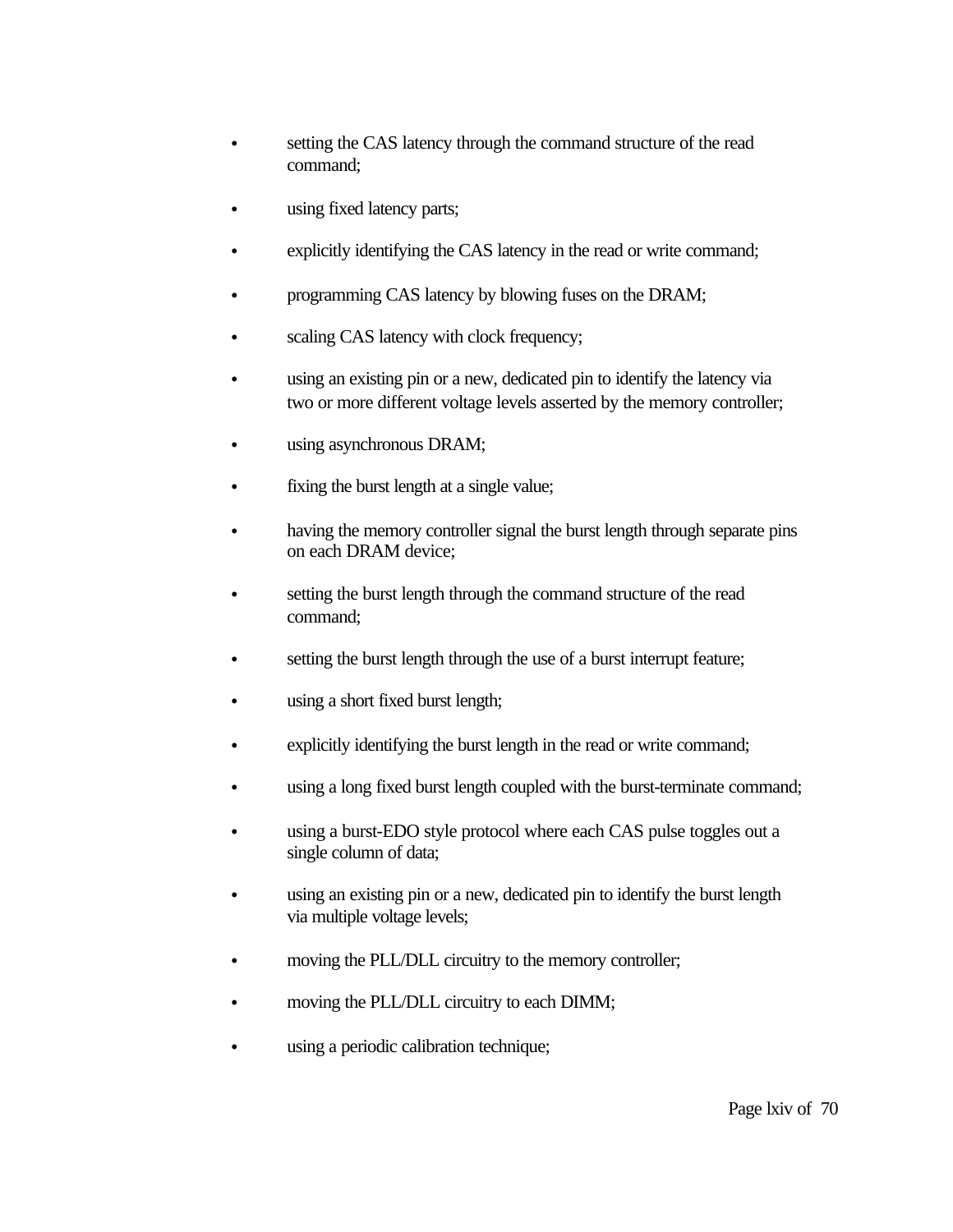- using a vernier method to measure and account for dynamic changes in skew;
- putting the DLL on the memory controller;
- use of off-chip (on-module) DLLs;
- increasing the speed at which DRAM's could operate;
- interleaving data between different DIMM's onto the same data bus;
- interleaving data between different banks on each DRAM onto the same data bus;
- increasing the width of the data bus;
- use of two or more interleaving memory banks on-chip and assigning a different clock signal to each bank;
- keeping each DRAM single data rate and interleaving banks on the module;
- increasing the number of pins per DRAM;
- increasing the number of pins per module;
- doubling the clock frequency;
- use of simultaneous bidirectional I/O drivers; and
- use of toggle mode.

# **Rambus's Strategic Reasons for Delaying Any Disclosure of Pertinent Patents or Patent Applications**

69. Rambus consciously chose not to disclose to JEDEC or to JEDEC's members the fact that Rambus possessed (or reasonably believed it possessed) patents and pending patents that would (or might) be infringed by devices built in accordance with JEDEC standards, for a variety of strategic reasons, including

• a desire to avoid JEDEC developing alternative standards that worked around Rambus's technology;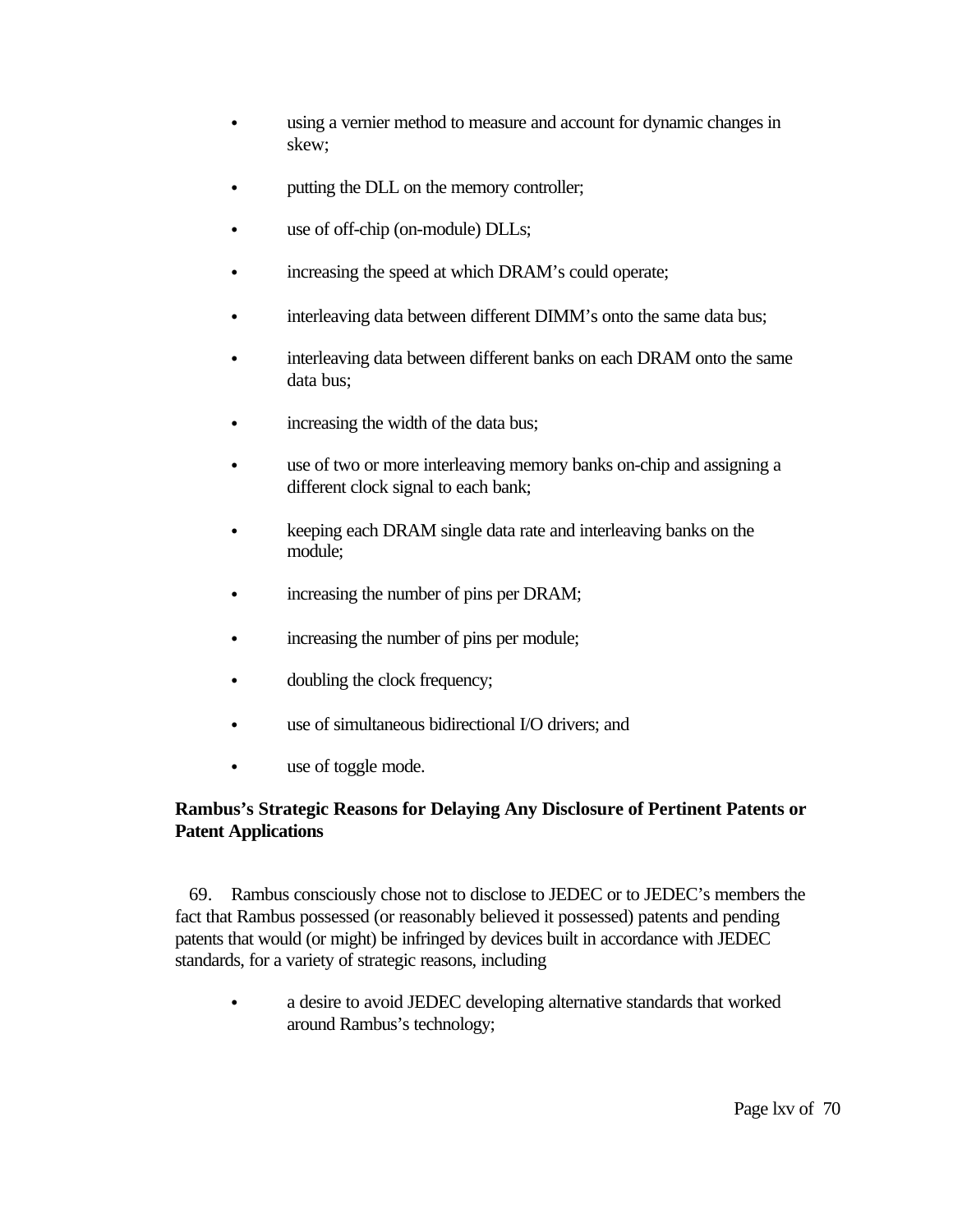- a desire to place Rambus in a position to charge high royalties in the future based on use of Rambus technologies in JEDEC-compliant devices;
- a desire to avoid any limitation on its freedom to license its patents to whomever it wished on whatever terms it wished; and
- a desire to use its patent leverage over the JEDEC standards to limit competition between RDRAM and JEDEC-compliant DRAM.

# **Rambus's Knowledge That JEDEC Members Were Unlikely to Accept Rambus's Desired Royalty Rates**

70. Rambus knew that, were it to disclose patents or patent applications to JEDEC, its claimed intellectual property would be used by JEDEC only subject to advance commitments by Rambus that it would license such intellectual property either on royalty-free or other terms unfavorable to Rambus.

71. Rambus knew that the DRAM industry, including JEDEC member companies, would not consider the royalty rates it intended to and later did charge for SDRAM and DDR SDRAM licenses (.75% and 3.5%, respectively) to be fair and reasonable.

# **Rambus's Knowledge That It Faced Equitable Estoppel and Antitrust Risks by Participating in JEDEC**

72. Throughout most of the time it participated in JEDEC, Rambus knew that the misleading nature of its participation created significant legal risks to the enforceability of Rambus's JEDEC-related patents.

73. Throughout most of the time it participated in JEDEC, Rambus knew that the misleading nature of its participation created significant risks that Rambus's JEDECrelated patents could be held unenforceable on grounds of equitable estoppel.

74. Throughout most of the time it participated in JEDEC, Rambus knew that the misleading nature of its participation created significant risks that Rambus's JEDECrelated patents also could be held unenforceable on antitrust grounds.

75. At least as of December 1995, when Rambus learned of the FTC's proposed consent order in *In re Dell Computer Corporation*, Rambus knew that its involvement in JEDEC conduct at JEDEC violated antitrust laws.

76. Throughout most of the time it participated in JEDEC, Rambus's attorneys encouraged the company to withdraw from JEDEC, because of the legal risks associated with participation.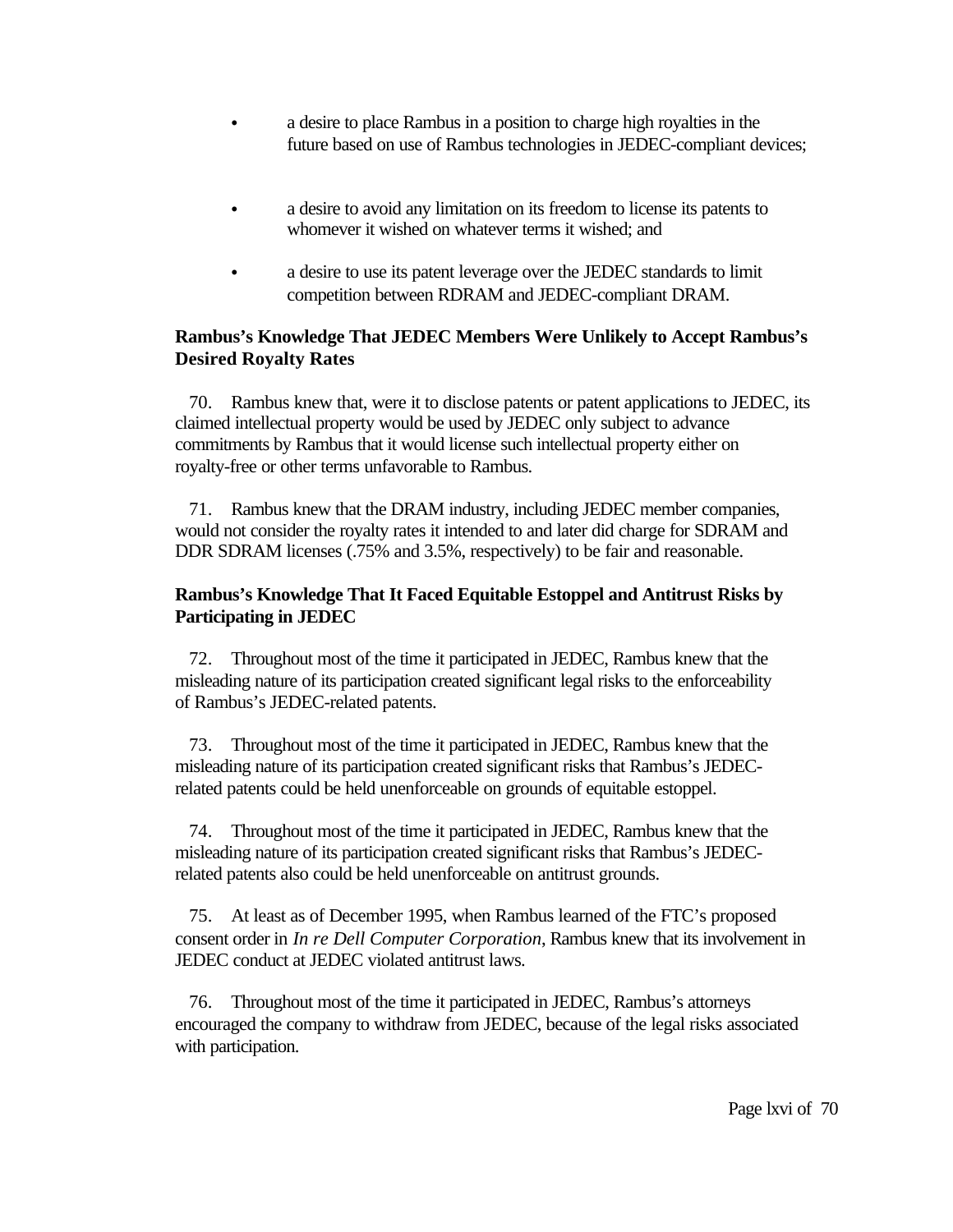77. Until early 1996, Rambus consciously chose to ignore legal advice to withdraw from JEDEC.

## **Rambus's Knowledge That Its Actions Violated and Subverted the Purposes, Rules, and/or Procedures of JEDEC**

78. Rambus knew that the joining JEDEC as part of its business strategy of obtaining high royalties for use of its technology in widely adopted DRAM industry standards violated and subverted the purposes, rules, and/or procedures of JEDEC.

79. Rambus knew that its efforts to amend existing patent applications to cover technology features that were being discussed within JEDEC for potential use within JEDEC RAM standards violated and subverted the purposes, rules, and/or procedures of JEDEC.

80. Rambus knew that its intentions, while a member of JEDEC, to enforce its JEDEC-related patents in the fisture against memory manufacturers who produced products compliant with JEDEC RAM standards violated and subverted the purposes, rules, and/or propedures of JEDEC.

81. Rambus knew that its plans to license its intellectual property on terms it knew the industry would not consider to be fair and reasonable violated and subverted the purposes, rules, and/or procedures of JEDEC.

82. Rambus knew that, by conveying a materially false and misleading impression that JEDEC was not at risk of adopting standards that Rambus nould later nlaim to **infinge upon its patents**, it was violating and subverting the purposes, rules, and/or procedures of JEDEC.

83. **Rambus knew** that its failure to make sufficient disclosures to JEDEC that would have alerted JEDEC and its members to the true nature and scope of its patent claims violated and subverted the purposes, rules, and/or procedures of JEDEC.

84. Rambus knew that its purpose to substantially enhance the value of its patents by not making proper patent-related disclosures violated and subverted the purposes, rules, and/or procedures of JEDEC.

85. Rambus knew that, by remaining in JEDEC for over four years in order to glean information that would enable it to write new and amended patent claims designed to cover technologies that it knew to be, or expected would be, encompassed by JEDEC's RAM standards, it was violating and subverting the purposes, rules, and/or procedures of JEDEC.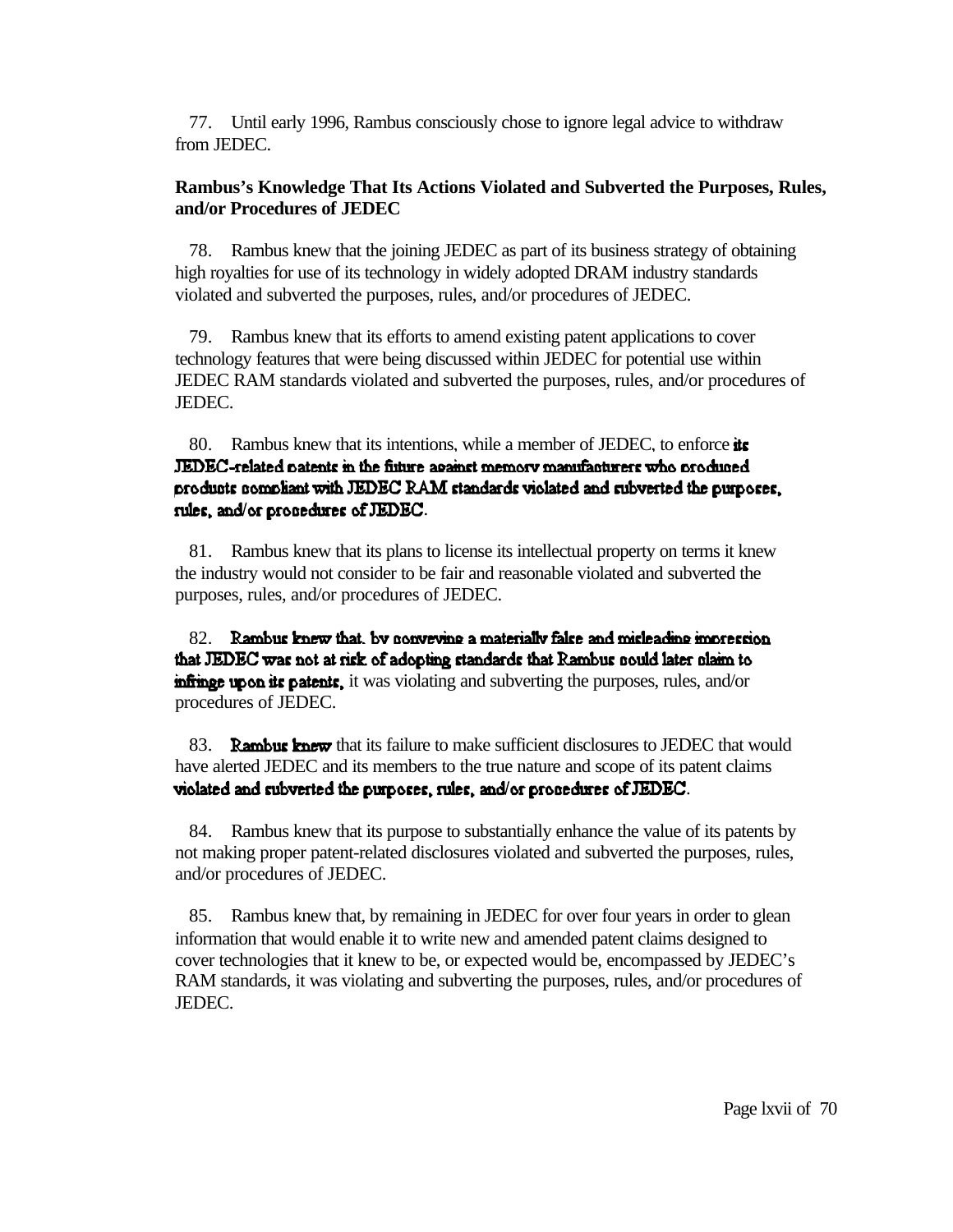86. Rambus knew that, by remaining in JEDEC for over four years in order to glean information that would enable it to write new and amended patent claims designed to cover technologies that it knew to be, or expected would be, encompassed by JEDEC's RAM standards, it was violating and subverting the purposes, rules, and/or procedures of JEDEC.

87. Rambus knew that, by withdrawing from JEDEC without revealing its relevant patents and patent applicaitons, it was violating and subverting the purposes, rules, and/or procedures of JEDEC.

## **Rambus's Reasons for Withdrawing from JEDEC**

88. Rambus ultimately withdrew from JEDEC in part because it feared its conduct at JEDEC could render its patents unenforceable on and antitrust and/or equitable estoppel grounds.

89. Rambus ultimately withdrew from JEDEC in part because it feared its conduct at JEDEC could render lead to an FTC antitrust enforcement action.

90. Rambus ultimately withdrew from JEDEC in part because it feared that continued participation could result in limitations being imposed on Rambus's freedom to licenses it patents to whomever it wished on whatever terms it wished.

## **Rambus's Knowledge of Significant Lock-in Effects Relating to JEDEC**

91. Rambus knew that once the DRAM industry (and related industries) had adopted the JEDEC DRAM standards, the industry would become locked into those standards, rendering it economically infeasible for the industry to attempt to alter or work around the standards in order to avoid paying royalties to Rambus.

92. Rambus knew that manufacturers who might attempt to work around the JEDEC RAM standards could be forced to absorb potentially massive revenue losses if, as a result of modifying the JEDEC standards, their introduction of new products were delayed.

93. Rambus knew that purchasers and other users of JEDEC-compliant DRAM technology – including manufacturers of computers, chipsets, graphics cards, and motherboards – would themselves become locked into the JEDEC standards.

94. Rambus knew that any effort to work around the JEDEC standard would face innumerable practical and economic impediments, including but not limited to the out-ofpocket costs associated with redesigning, validating, and qualifying DRAM products to conform with a revised set of standards.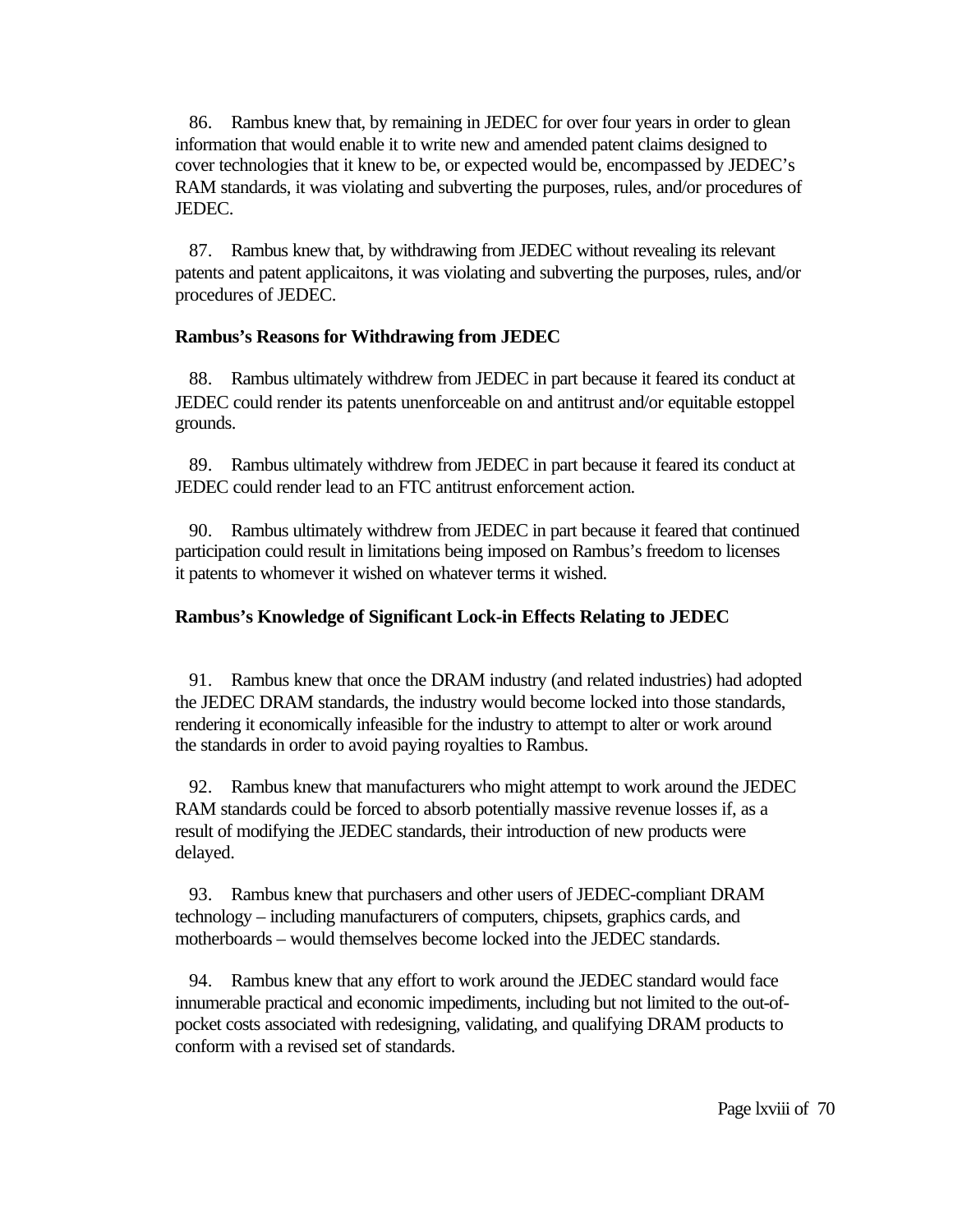95. Rambus knew that it was unclear whether downstream purchasers and other users of SDRAM technology would tolerate the delay in the introduction of new products that likely would result from the process of changing the standard.

96. Rambus knew that, by late 1999 or early 2000, when it first began to enforce its patents against memory manufacturers producing JEDEC-compliant DRAM, the DRAM manufacturers and their customers had become "locked in" to the JEDEC standards.

97. Rambus knew that due to the lock-in effect, it could succeed in extracting exorbitant royalty rates from DRAM makers.

98. Rambus knew that, once industry lock-in occurred, it had the power to exclude DRAM makers from the commodity memory marketplace by refusing to grant them a license.

## **Rambus's Document Destruction**

99. Rambus knew that, by destroying massive amounts of internal business records, it could substantially increase the chances of its success in future JEDEC-related patent litigation.

100. Rambus knew that, by destroying massive amounts of internal business records, it could substantially increase the chances of its success in future JEDEC-related antitrust litigation.

101. Rambus knew that, by destroying massive amounts of internal business records, it could substantially increase the chances of its success in any future JEDEC-related FTC enforcement action.